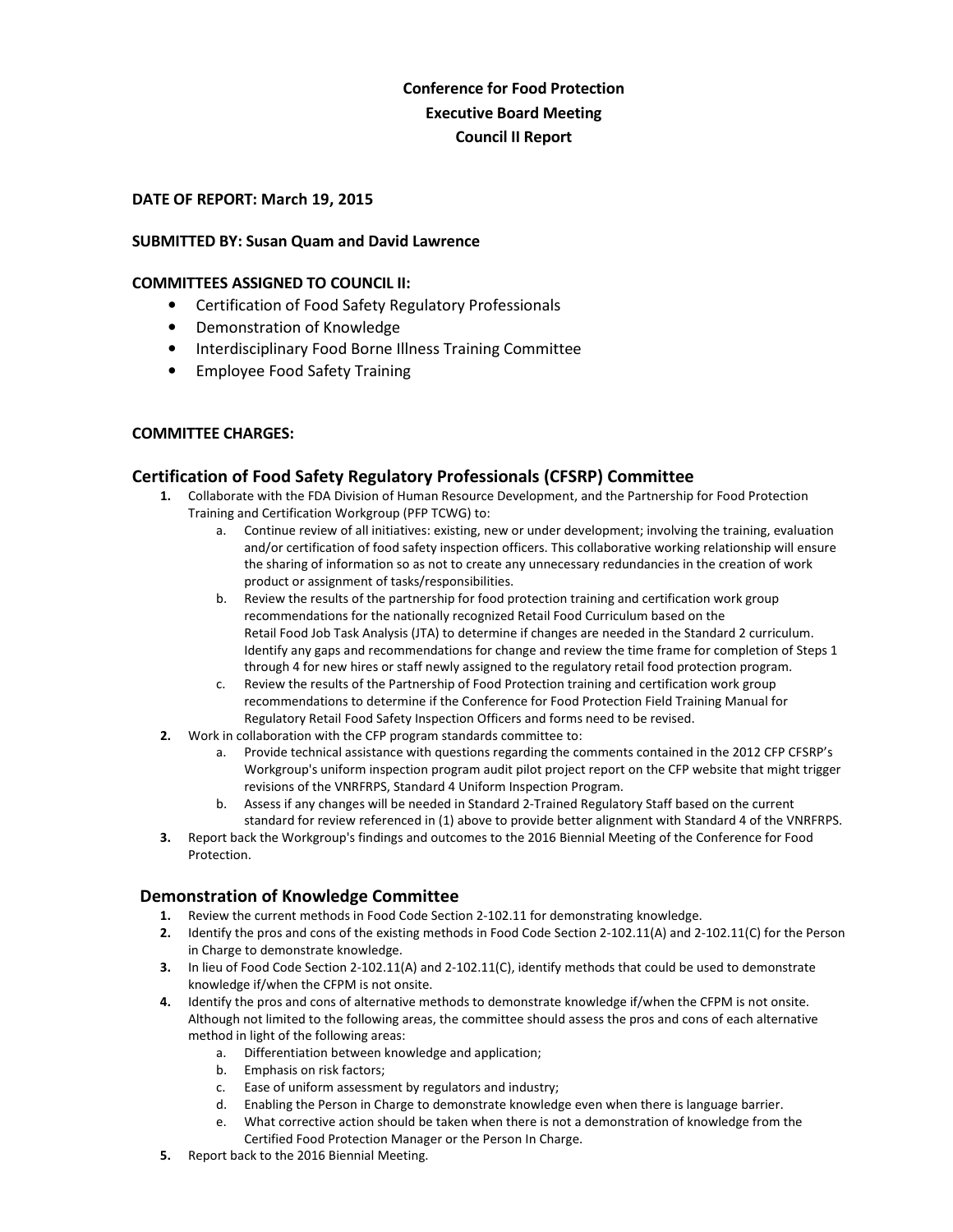#### **Interdisciplinary Food Borne Illness Training Committee**

- **1.** Use the Crosswalk submitted in the 2012-2014 Committee report to identify current gaps in the training for Program Standard #5 as established by Council to Improve Foodborne Outbreak Response (CIFOR) and the Partnership for Food Protection as best practices for foodborne illness investigation.
- **2.** Identify new training programs as they relate to the Crosswalk and Standard #5.
- **3.** Work within the Conference process to post the Crosswalk document from the 2012-2014 Committee to the CFP Website.
- **4.** Report back to the 2016 biennial meeting a revised Crosswalk document for foodborne illness investigation.

#### **Employee Food Safety Training**

- **1.** Make recommendations to the Conference for Food Protection in regard to:
	- a. What a food employee should know about food safety, prioritized by risk.
	- b. A guidance document to include recommendations for appropriate operator, regulator, and/or thirdparty food safety training program(s); including the criteria for the program and learning objectives.
- **2.** Report Committee recommendations to the 2016 Conference for Food Protection Biennial Meeting.

#### **REQUESTED ACTION BY BOARD:**

- **1.** Approve all committee reports
- **2.** Approve updated CFSRP committee roster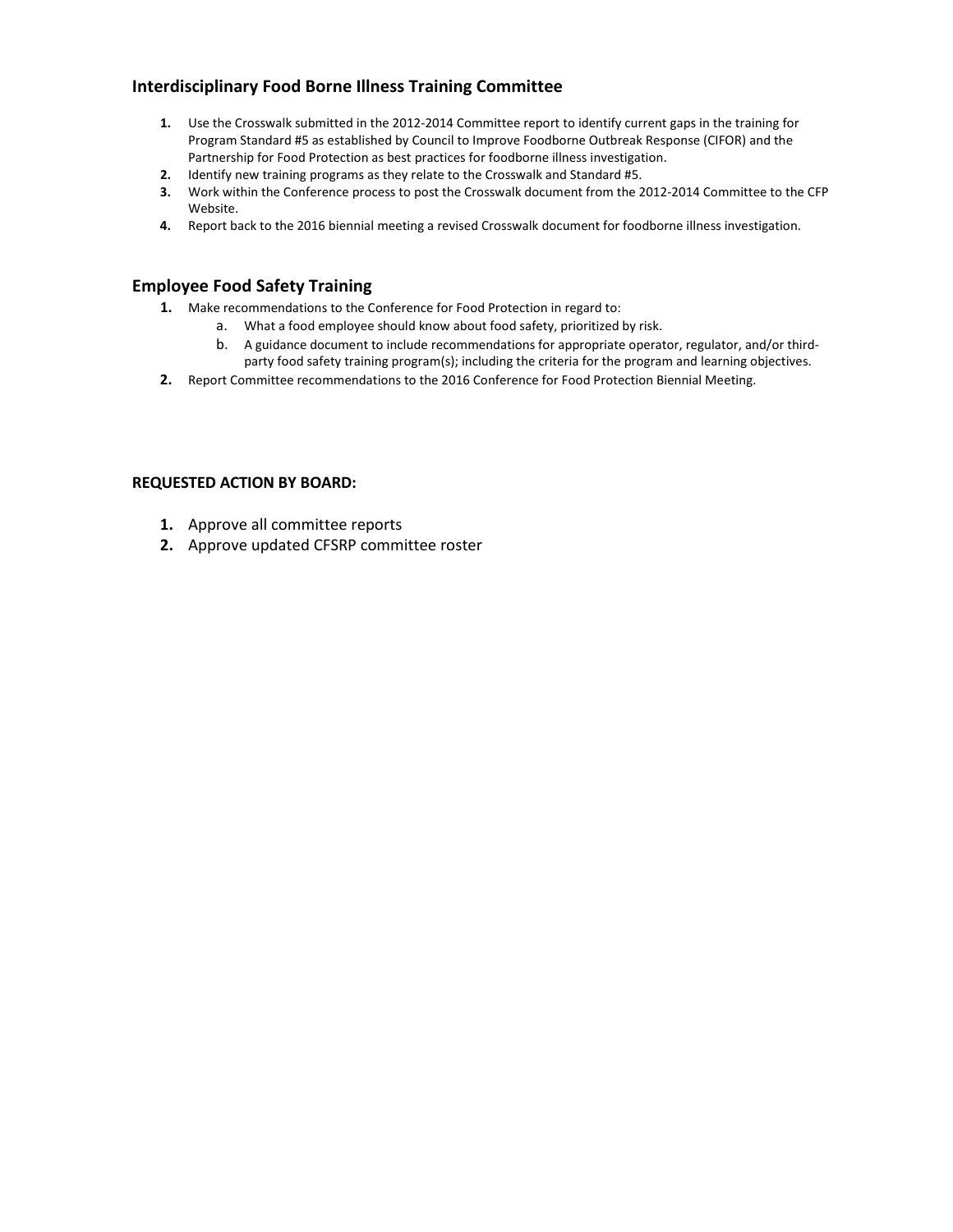# **Conference for Food Protection – Committee Periodic Status Report**

*Template approved by the Executive Board May 2014*

*Committee Periodic Status Reports are considered DRAFT until reviewed and acknowledged by the Executive Board*

**Council Chairs are required to submit committee reports to the Executive Director at least 30 days prior to each Executive Board meeting (held in Spring and Fall of each year); please submit reports far enough in advance of this deadline to permit review by the Council Chair. Committee Periodic Status Reports are intended to update the Executive Board on the status of the committee and the progress toward fulfilling the charges approved by the Assembly of Delegates or assigned by the Executive Board.**

**COMMITTEE NAME:** *Certified Food Safety Regulatory Professionals (CFSRP) Committee*

### **COUNCIL or EXECUTIVE BOARD ASSIGNMENT:**  $C \cdot u \cdot n \cdot c \cdot i \cdot l \cdot l$

**DATE OF REPORT:** *M a r c h 5 , 2 0 1 5*

## **SUBMITTED BY: De Brena Hilton**

#### **COMMITTEE MEMBER ROSTER:**

**see attached roster for updated member listing and Executive Board approval**

□ committee membership has not changed; see previously submitted and approved roster dated:

#### **COMMITTEE CHARGE(s):**

**Charge 1:** Collaborate with the FDA Division of Human Resource Development, and the Partnership for Food Protection Training and Certification Workgroup (PFP TCWG) to:

1. Continue review of all initiatives: existing, new or under development; involving the training, evaluation and/or certification of food safety inspection officers. This collaborative working relationship will ensure the sharing of information so as not to create any unnecessary redundancies in the creation of work product or assignment of tasks/responsibilities.

2. Review the results of the partnership for food protection training and certification work group recommendations for the nationally recognized Retail Food Curriculum based on the

Retail Food Job Task Analysis (JTA) to determine if changes are needed in the Standard 2 curriculum. Identify any gaps and recommendations for change and review the time frame for completion of Steps 1 through 4 for new hires or staff newly assigned to the regulatory retail food protection program.

3. Review the results of the Partnership of Food Protection training and certification work group recommendations to determine if the Conference for Food Protection Field Training Manual for Regulatory Retail Food Safety Inspection Officers and forms need to be revised.

**Charge 2:** Work in collaboration with the CFP program standards committee to:

1. Provide technical assistance with questions regarding the comments contained in the 2012 CFP CFSRP's Workgroup's uniform inspection program audit pilot project report on the CFP website that might trigger revisions of the VNRFRPS, Standard 4 Uniform Inspection Program.

2. Assess if any changes will be needed in Standard 2-Trained Regulatory Staff based on the current standard for review referenced in (1) above to provide better alignment with Standard 4 of the VNRFRPS.

**Charge 3:** Report back the Workgroup's findings and outcomes to the 2016 Biennial Meeting of the Conference for Food Protection.

**COMMITTEE'S REQUESTED ACTION FOR EXECUTIVE BOARD (If Applicable):** *Approval of revised committee roster (attached).*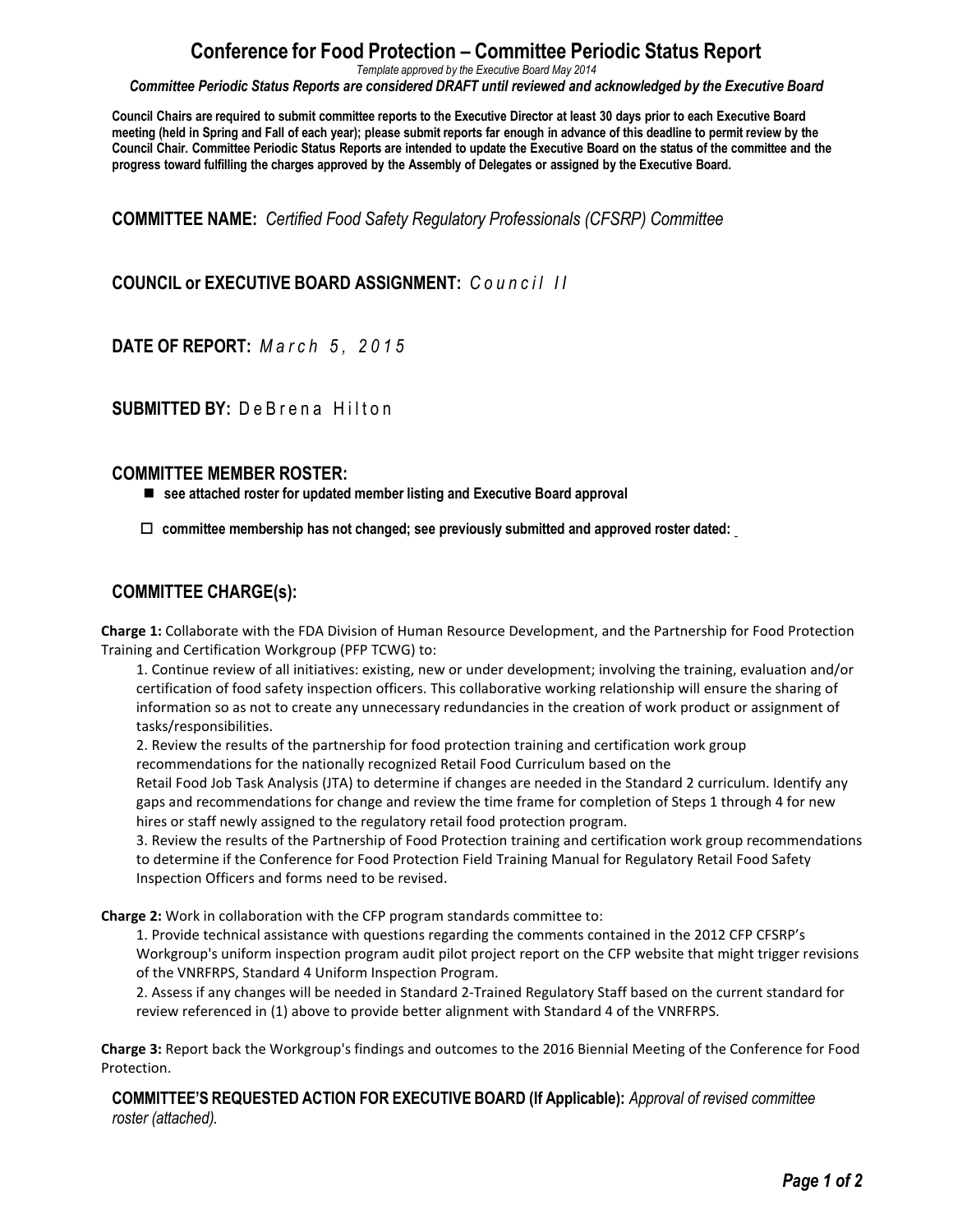|                  |                   | Committee Name: Certification of Food Safety Regulation Professionals |                                            |                                           |                      |              |                  |                                    |                                                  |  |  |
|------------------|-------------------|-----------------------------------------------------------------------|--------------------------------------------|-------------------------------------------|----------------------|--------------|------------------|------------------------------------|--------------------------------------------------|--|--|
| <b>Last Name</b> | <b>First Name</b> | <b>Position (Chair/Member)</b>                                        | Constituency                               | <b>Employer</b>                           | City                 | <b>State</b> | <b>Telephone</b> | Email                              |                                                  |  |  |
| Hilton           | DeBrena           | Chair                                                                 | Local Regulatory                           | Tulsa City-County Health<br>Department    | Tulsa                | <b>OK</b>    | 918-595-4302     | dhilton@tulsa-health.org           |                                                  |  |  |
| Benton           | Angela            | Vice-Chair                                                            | Food Industry                              | Jetro Restaurant Depot                    | <b>College Point</b> | <b>NY</b>    | (718) 939-6400   | ABenton@jetrord.com                |                                                  |  |  |
| Albrecht         | Julie             | Member                                                                | Academia                                   | University of<br>Nebraska/Lincoln         | Lincoln              | <b>NE</b>    | (402) 472-8884   | jalbrecht1@unl.edu                 |                                                  |  |  |
| Kender           | ∟inda             | Member                                                                | Academia                                   | Johnson & Wales University<br><b>CCA</b>  | Providence           | RI           | (401) 598-1278   | Linda.Kender@jwu.edu               |                                                  |  |  |
| Grooters         | Susan Vaughn      | Member                                                                | Consumer                                   | <b>KAW Coalition</b>                      | Washington           | DC           | (802) 223-6303   | susangrooters@gmail.com            |                                                  |  |  |
| Baker            | Rance             | Member                                                                | Food Industry Support Health Association   | <b>National Environmental</b>             | Denver               | CO           | (303) 756-9090   | RBaker@neha.org                    |                                                  |  |  |
| Chapman          | Bryan             | Member                                                                |                                            | Food Industry Support StateFoodSafety.com | Orem                 | UT           | (801) 805-1872   | bchapman@abovetraining.com         |                                                  |  |  |
| <b>Buck</b>      | <b>Francie</b>    | <b>Member</b>                                                         | Food Industry Support Sealedair (Diversey) |                                           | Racine               | <b>WI</b>    | (505) 610-3818   | francie.buck@sealedair.com         | Move to voting position to replace Susan Feazell |  |  |
| Hussein          | Sima              | Member                                                                | Food Industry Support Ecolab               |                                           | Greensboro           | NC           | (336) 312-1285   | Sima.Hussein@ecolab.com            |                                                  |  |  |
| Maeson           | Jordan            | Member                                                                | Food Industry Support Safer Dining LLC     |                                           | St. Petersburg       | FL.          | (727) 422-7392   | Jordan@SaferDining.com             |                                                  |  |  |
| Weichelt         | William           | Member                                                                | Food Industry Support Association          | National Restaurant                       | Chicago              |              | (312) 715-5388   | wweichelt@restaurant.org           |                                                  |  |  |
| Wilmsmeyer       | Doug              | Member                                                                | Food Industry Support Alchemy Systems      |                                           | Austin               | TX           | (512) 637-5100   | doug.wilmsmeyer@alchemysystems.com |                                                  |  |  |
| Cranford         | Vanessa           | Member                                                                | Processing Food<br>Industry                | Taylor Farms Florida                      | Orlando              | FL.          | (407) 495-7333   | vcranford@taylorfarms.com          |                                                  |  |  |
| MacLeod          | Michael           | Member                                                                | Retail Food Industry                       | Big Y Foods Inc.                          | Springfield          | MA           | (413) 504-4453   | mmacleod@bigy.com                  |                                                  |  |  |
| Dickhans         | Carrie            | Member                                                                | Local Regulator                            | St. Louis County Department<br>of Health  | Berkely              | MO           | (314) 615-8925   | cdickhans@stlouisco.com            |                                                  |  |  |
| <b>Hults</b>     | Julie             | Member                                                                | Local Regulatory                           | City of Milwaukee                         | Milwaukee            | WI           | (414) 286-5746   | JHULTS@milwaukee.gov               |                                                  |  |  |
| Sylvis           | Christine         | Member                                                                | Local Regulatory                           | Southern Nevada Health<br><b>District</b> | Las Vegas            | NV           | (702) 759-1251   | sylvis@snhdmail.org                |                                                  |  |  |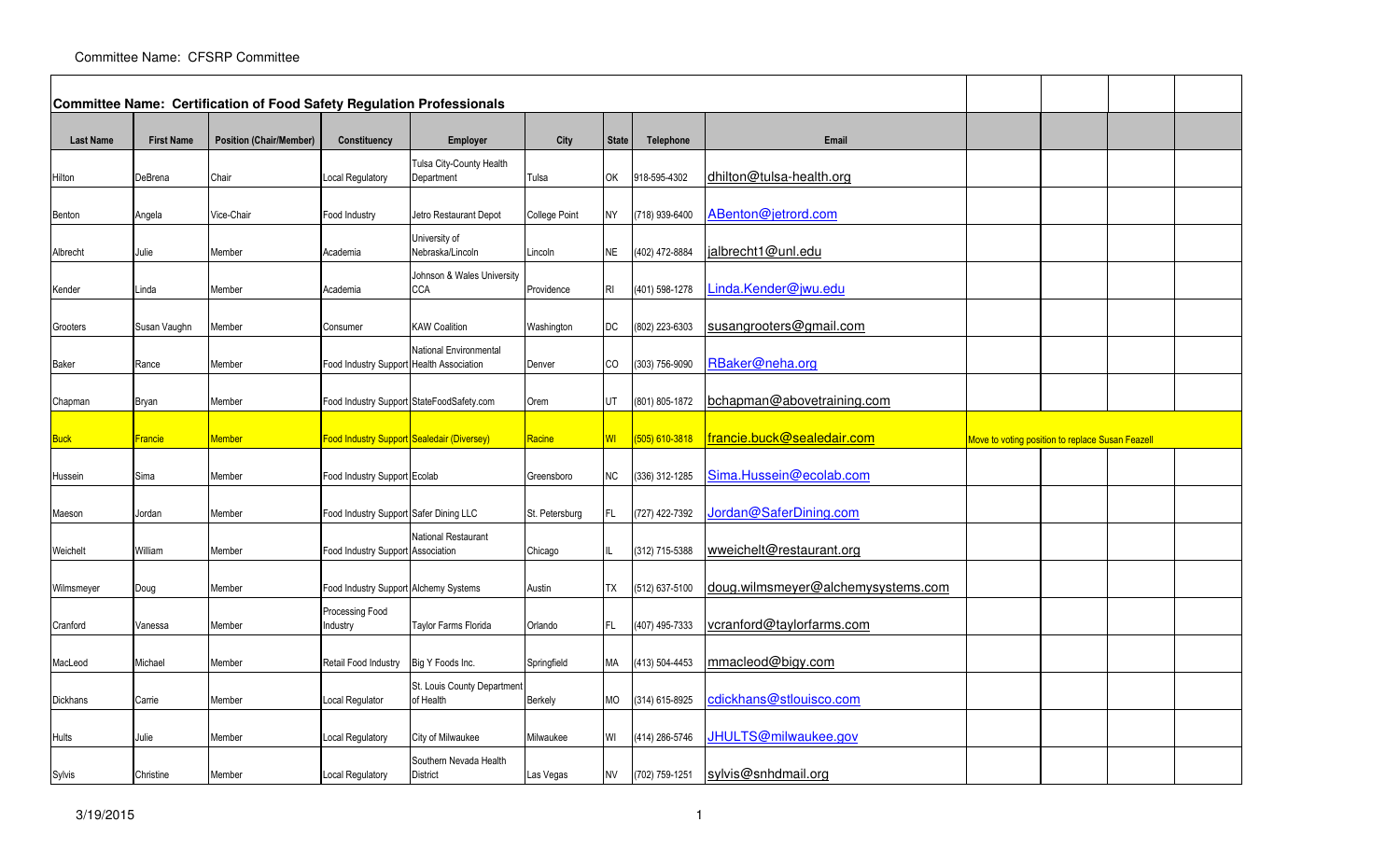| <b>Last Name</b>       | <b>First Name</b> | <b>Position (Chair/Member)</b> | Constituency                               | Employer                                                      | City                  | <b>State</b> | Telephone        | Email                                   |                                                                                           |  |  |
|------------------------|-------------------|--------------------------------|--------------------------------------------|---------------------------------------------------------------|-----------------------|--------------|------------------|-----------------------------------------|-------------------------------------------------------------------------------------------|--|--|
|                        |                   |                                |                                            | Tennessee Department of                                       |                       |              |                  |                                         |                                                                                           |  |  |
| Atkins                 | Hugh              | Member                         | State Regulatory                           | Health                                                        | Nashville             | <b>TN</b>    | (615) 741-8535   | Hugh.Atkins@tn.gov                      |                                                                                           |  |  |
| DeFrancesco            | Joetta            | Member                         | State Regulatory                           | Florida Department of Ag. &<br><b>Consumer Services</b>       | <b>Bonita Springs</b> | FL.          | (850) 245-5520   | Joetta.Defrancesco@freshfromflorida.com |                                                                                           |  |  |
| Fenn                   | Phyllis           | Member                         | State Regulatory                           | Alabama Department of<br><b>Public Health</b>                 | Montgomery            | AL           | (334) 206-5375   | Phyllis.Fenn@adph.state.al.us           |                                                                                           |  |  |
| Kendrick               | Susan             | Member                         | State Regulatory                           | Oregon Deparment of<br>Agriculture                            | Salem                 | 0R           | (503) 986-4720   | skendrick@oda.state.or.us               |                                                                                           |  |  |
| Owens                  | Jacqueline        | Member                         | State Regulatory                           | WI Dept of Agriculture -<br>Division of Food Safety           | Madison               | WI           | (608) 224-4734   | Jacqueline.Owens@wisconsin.gov          |                                                                                           |  |  |
| <u>Cyr</u>             | Angela            | <b>Aember</b>                  | <b>State Regulatory</b>                    | <b>Minnesota Department of</b><br><b>Health</b>               | <b>St Paul</b>        | <b>MN</b>    | $(651)$ 201-4843 | angie.cyr@state.mn.us                   | Move to voting position to replace David Read                                             |  |  |
| Samarya-Timm           | Michéle           | Non-voting member*             |                                            | Somerset County<br>Food Industry Support Department of Health | Somerville            | NJ           | (908)541-5749    | SamaryaTimm@co.somerset.nj.us           |                                                                                           |  |  |
| Hazan                  | Stan              | Non-voting member*             | Food Industry Support NSF International    |                                                               | Ann Arbor             | MI           | (734) 769-5105   | Hazan@nsf.org                           |                                                                                           |  |  |
| Read                   | <b>David</b>      | Non-voting member*             |                                            | <b>IFPTI</b>                                                  |                       |              |                  | dread5668@gmail.com                     | now a non-voting member due to job position change - no longer state<br><b>regulatory</b> |  |  |
| Carotenuto             | Anthony           | Non-voting member*             | Programs and Policy<br>Support             | Navy and Marine Corps<br>Public Health Center                 |                       |              | (757) 953-0712   | Anthony.Carotenuto@med.navy.mil         |                                                                                           |  |  |
| Tart                   | Alan              | Non-voting member*             | Support                                    | <b>FDA</b>                                                    |                       |              | 404-253-1267     | alan.tart@fda.hhs.gov                   |                                                                                           |  |  |
| Williams               | Laurie            | Non-voting member*             | Support                                    | <b>FDA</b>                                                    |                       |              | 240-402-2938     | laurie.williams@fda.hhs.gov             |                                                                                           |  |  |
| Delea                  | Kristin           | Non-voting member*             | Support                                    | CDC                                                           |                       |              | 770-488-7065     | kdelea@cdc.gov                          |                                                                                           |  |  |
| At-Large<br>Member     |                   |                                |                                            |                                                               |                       |              |                  |                                         |                                                                                           |  |  |
| No longer on Committee |                   |                                |                                            |                                                               |                       |              |                  |                                         |                                                                                           |  |  |
| Feazell                | Susan             | Member                         | Food Industry Support Safety Professionals | National Registry of Food                                     | Orlando               | FL.          | (800) 446-0257   | sfeazell@nrfsp.com                      |                                                                                           |  |  |
| Brainerd, Jr.          | Dana              | Member                         | Retail Food Industry CVS/Caremark          |                                                               | Cumberland            | RI           | (401) 770-6194   | dana.brainerd@cvscaremark.com           |                                                                                           |  |  |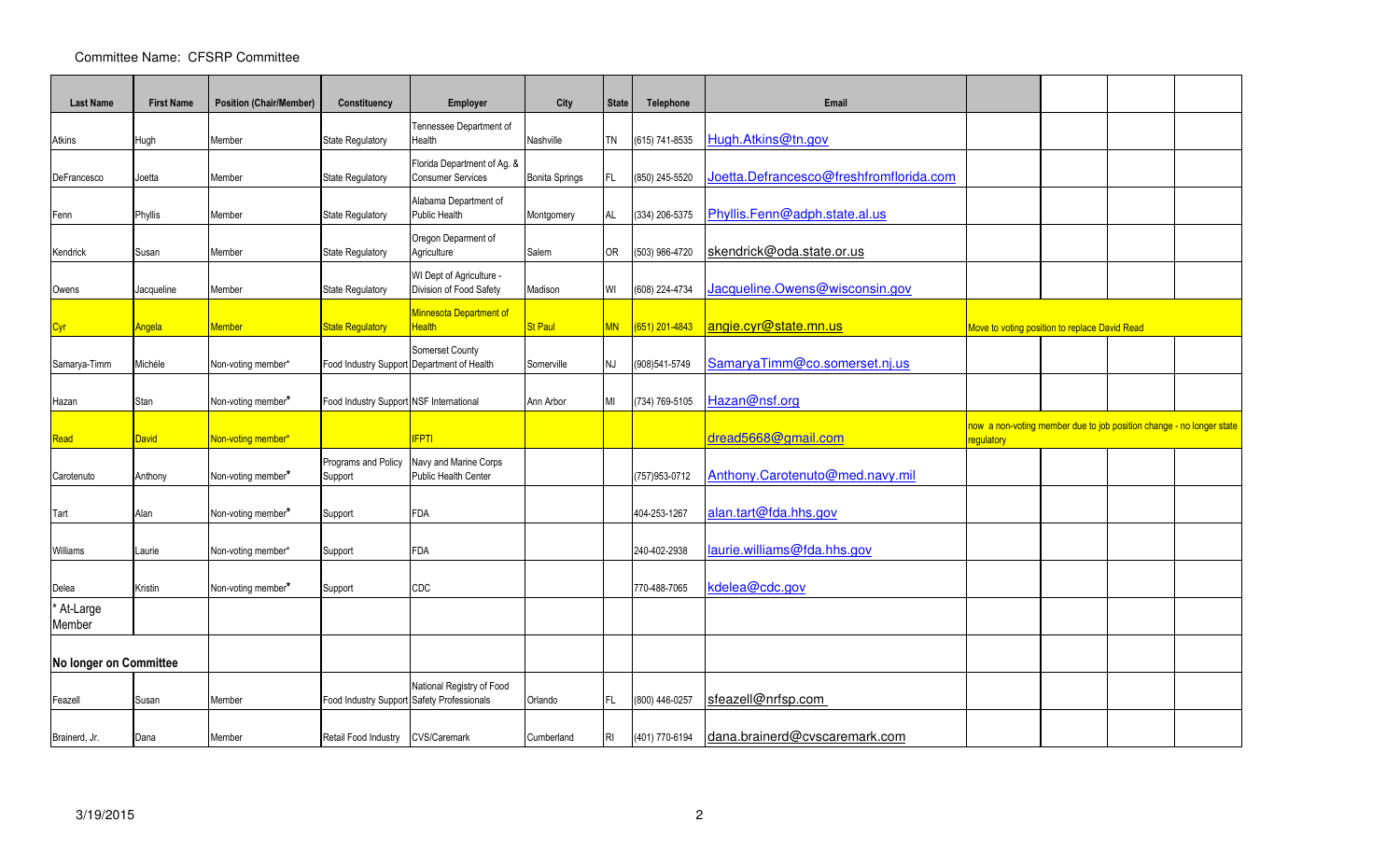# **PROGRESS REPORT / COMMITTEE ACTIVITIES WITH ACTIVITY DATES:**

*1. Progress on Overall Committee Activities*

### *Committee work pending*

### **Charge 1:**

*Initial report from the PFP Training and Certification Workgroup received on December 16, 2014: the retail curriculum will be addressed in more detail later, by late summer or so. Currently, the Partnership for Food Protection Training and Certification Workgroup (PFP TCWG) is focused on the entry level General Education (Gen Eds) domain areas (1st - 2 rows on the framework that are mostly knowledge/awareness based and/or comprehension) that is common to all Integrated Food Safety System inspectors/investigators.* 

*In the spring/summer the PFP TCWG wants to be able to have the curriculum Gen Ed requirements identified in such a way that they can be handed off to ISS/ISD to begin developing content w/ Subject Matter Experts (SMEs).* 

*In summary, the PFP TCWG recommended curriculum may not be completed in time to debate whether changes are needed to Standard 2 prior to issue submission deadline for the next CFP.* 

### **Charge 2:**

*CFP program standards committee workgroups formed. Collaboration pending.*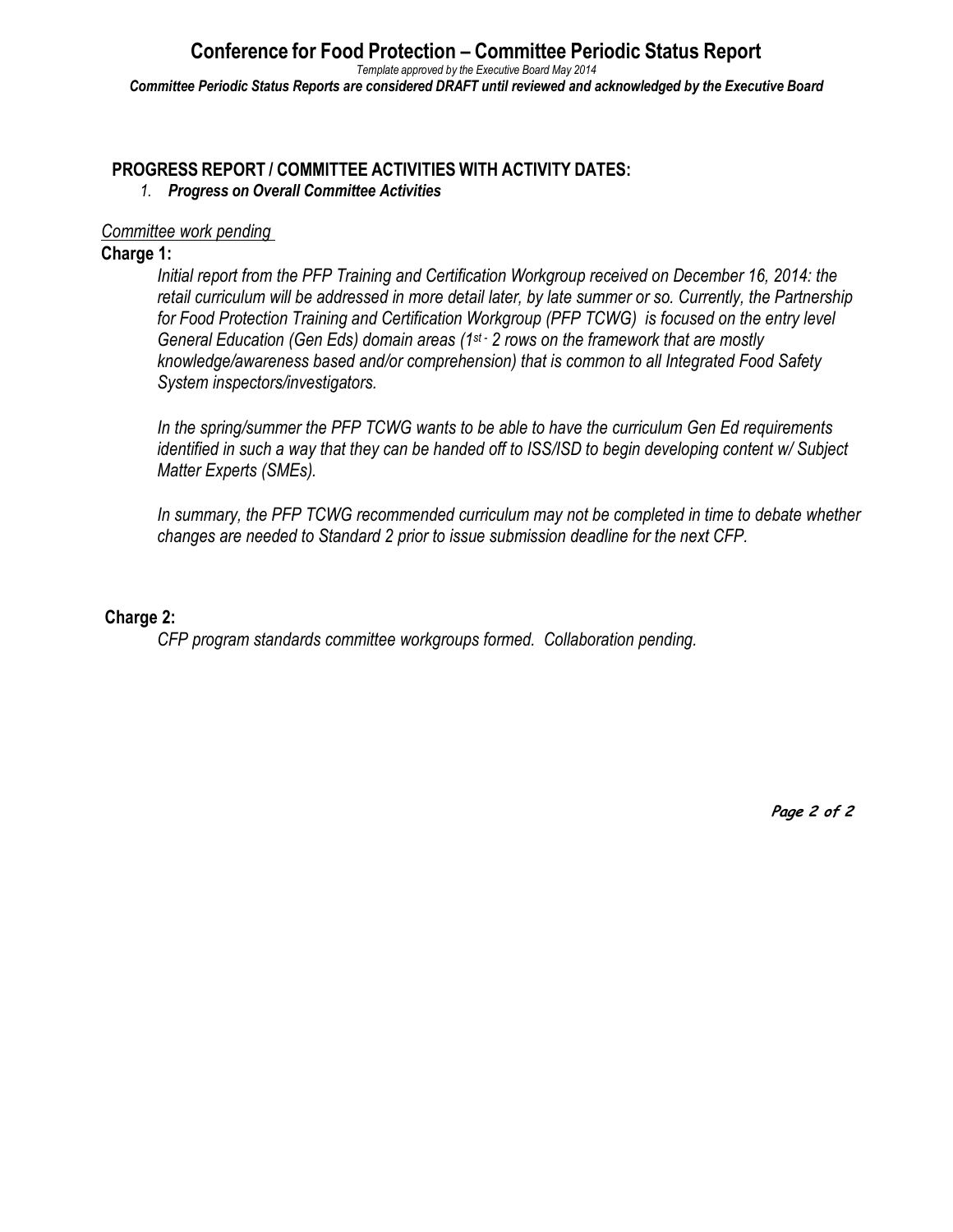# **Conference for Food Protection – Committee Periodic Status Report**

*Template approved by the Executive Board May 2014*

*Committee Periodic Status Reports are considered DRAFT until reviewed and acknowledged by the Executive Board*

**Council Chairs are required to submit committee reports to the Executive Director at least 30 days prior to each Executive Board meeting (held in Spring and Fall of each year); please submit reports far enough in advance of this deadline to permit review by the Council Chair. Committee Periodic Status Reports are intended to update the Executive Board on the status of the committee and the progress toward fulfilling the charges approved by the Assembly of Delegates or assigned by the Executive Board.**

**COMMITTEE NAME:** *Demonstration of Knowledge Committee*

#### **COUNCIL or EXECUTIVE BOARD ASSIGNMENT:** *Council II*

**DATE OF REPORT:** *March 18, 2015*

**SUBMITTED BY:** *Eric Moore & Michelle Haynes*

#### **COMMITTEE MEMBER ROSTER:**

**see attached roster for updated member listing and Executive Board approval**

- **committee membership has not changed; see previously submitted and approved roster dated: 3.18.15 (the EB was asked to approve a roster change after this report was written, before the April Board Meeting. The attached roster reflects that request)** 

## **COMMITTEE CHARGE(s):**

- *1. Review the current methods in Food Code Section 2-102.11 for demonstrating knowledge.*
- *2. Identify the pro's and con's of the existing methods in Food Code Section 2-102.11(A) and 2-102.11(C) for the Person in Charge to demonstrate knowledge.*
- *3. In lieu of Food Code Section 2-102.11(A) and 2-102.11(C), identify methods that could be used to demonstrate knowledge if/when the CFPM is not onsite.*
- *4. Identify the pro's and con's of alternative methods to demonstrate knowledge if/when the CFPM is not onsite. Although not limited to the following areas, the committee should assess the pro's and con's of each alternative method in light of the following areas:* 
	- *a. Differentiation between knowledge and application;*
	- *b. Emphasis on risk factors;*
	- *c. Ease of uniform assessment by regulators and industry;*
	- *d. Enabling the Person in Charge to demonstrate knowledge even when there is language barrier.*
	- *e. What corrective action should be taken when there is not a demonstration of knowledge from the Certified Food Protection Manager or the Person In Charge.*
- *5. Report back to the 2016 Biennial Meeting.*

#### **COMMITTEE'S REQUESTED ACTION FOR EXECUTIVE BOARD (If Applicable):** *No action at this time*

## **PROGRESS REPORT / COMMITTEE ACTIVITIES WITH ACTIVITY DATES:**

## **1. Progress on Overall Committee Activities**

- •*10/19/2014 – Michelle Haynes selected to as committee co-chair (replacing April Bogard)*
- • *11/14/2014 – First call for the group, membership confirmed, charges and anti-trust statement reviewed, emailed feedback form to committees to provide analysis of Food Code references in charges.*
- •*12/5/2014 - Second call, reviewed feedback forms received from committee members*
- *01/15/2015 01/22/2015 Survey emailed to group for feedback on compiled analysis results of committee members*
- *01/23/2015 Third call reviewed survey results, discussed recommendations for final language*
- *02/09/2015 Fourth call continued review of survey results, discussed recommendations for final language*
- *03/16/2015 Regulatory voting member April Bogard, Minnesota Department of Health resigns from committee service due to job change.*
- *03/18/2015 Recommended local regulator Robert Erwin, Fairfax County Health Department to replace April Bogard as a regulatory voting member*

#### **2. Progress Addressing each Assigned Committee Charge**

- **1. Review the current methods in Food Code Section 2-102.11 for demonstrating knowledge.** 
	- *a. Charge has been completed.*
- **2. Identify the pro's and con's of the existing methods in Food Code Section 2-102.11(A) and 2- 102.11(C) for the Person in Charge to demonstrate knowledge.** 
	- *a. This charge is approximately 80% complete.*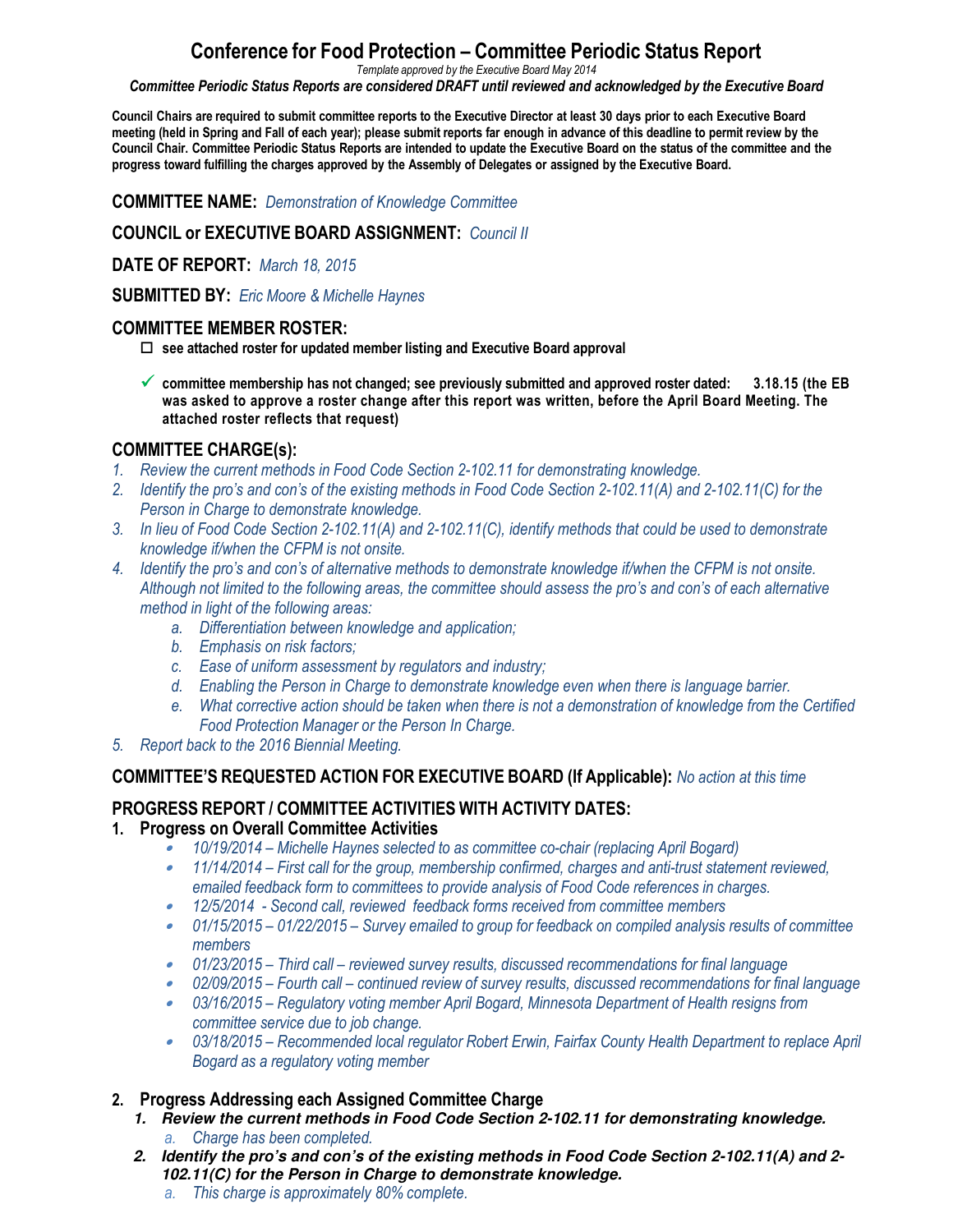# **Conference for Food Protection – Committee Periodic Status Report**

*Template approved by the Executive Board May 2014*

*Committee Periodic Status Reports are considered DRAFT until reviewed and acknowledged by the Executive Board*

- **3. In lieu of Food Code Section 2-102.11(A) and 2-102.11(C), identify methods that could be used to demonstrate knowledge if/when the CFPM is not onsite.** 
	- *a. This charge is approximately 75% complete.*
- **4. Identify the pro's and con's of alternative methods to demonstrate knowledge if/when the CFPM is not onsite….** 
	- *a. This charge has not yet been addressed.*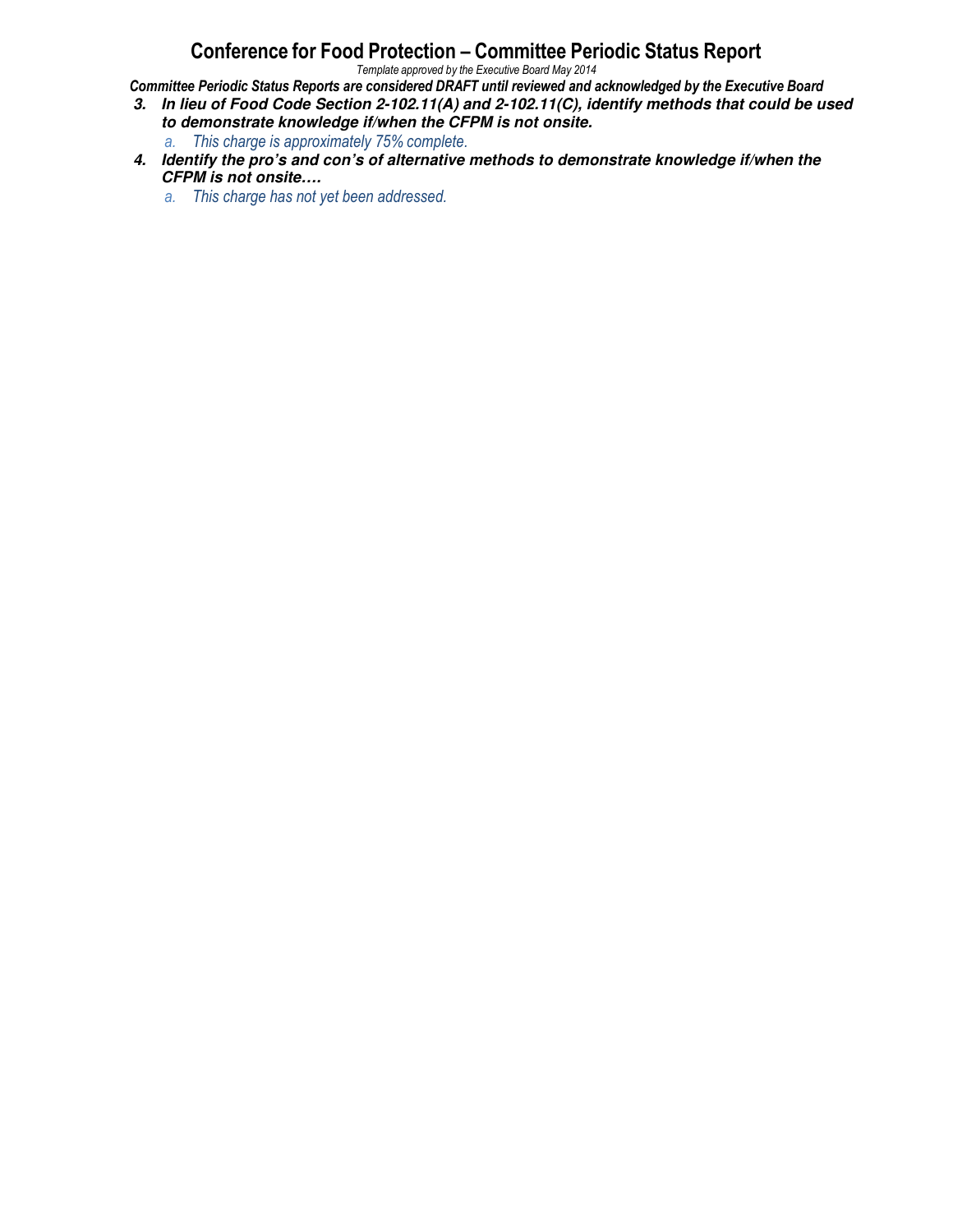**Teleconference: 1 Friday, November 14, 2014 1:00pm – 3:00p.m. EST** 

**Call-In Number: 877-394-5901 Access Code: 2995496#**

**Co-Chairs:** Eric Moore, Michelle Haynes **FDA Advisors**: John Marcello Stephen Hughes **CDC Advisor**: Vince Radke **Scribe:** Eric Moore

# **AGENDA ITEMS:**

|                | Welcome, Roll-Call,                                              | Eric & Michelle       | X |
|----------------|------------------------------------------------------------------|-----------------------|---|
| 2.             | Conference for Food Protection, Inc. Antitrust Statement         | Eric                  | X |
|                | 3. Review of CFP Committee Membership Expectations               | <b>Michelle</b>       | X |
|                | a. CFP Biennial Meeting/Conference Procedures 2014, Part VIII    |                       |   |
|                | b. Participation and feedback expectations                       |                       |   |
| 4.             | Demonstration of Knowledge Committee Charges                     | <b>Eric</b>           | X |
| 5.             | Food Code provisions review                                      | <b>Stephen Hughes</b> | X |
| 6.             | Review of issue "As Submitted" at 2014 CFP                       | <b>April Bogard</b>   | X |
| 7 <sub>1</sub> | <b>Review CFP Timeline for Committee Work</b>                    | <b>Michelle</b>       | χ |
| 8.             | Work Plan Recommendations                                        | All                   | X |
|                | Please be prepared to identify the charges in which you are most |                       |   |
|                | interested in the event of subgroup formation)                   |                       |   |
| 9 <sub>1</sub> | Other Items/General Discussion                                   | All                   | X |
|                | 10. Regular Monthly Meeting Dates                                | All                   | X |
|                | (Please have your calendar's available)                          |                       |   |

#### **Attendance:**

| April      | Bogard        | x |
|------------|---------------|---|
| Robert     | <b>Brown</b>  | х |
| Deborah    | Crabtree      | x |
| Hector     | Dela Cruz     | X |
| Mark       | Earnest       | X |
| Robert     | Gilliland     | X |
| Michelle   | Haynes        | X |
| Julie      | <b>Hults</b>  | Χ |
| Lucia      | James-Davis   | Χ |
| Shanna     | Lively        | X |
| Mark(Mick) | <b>Miklos</b> | X |
| Eric       | Moore         | χ |

| Sheri     | <b>Morris</b>      | X |
|-----------|--------------------|---|
| Stephen   | Hughes             | Χ |
| Vince     | Radke              | Χ |
| Susan     | <b>Deslauriers</b> | Χ |
| Christina | Meinhardt          | X |
| Laura     | Nelson             | Χ |
| Tara      | Paster             | Χ |
| Susan     | Tyjewski           | Χ |
| Linda     | Zaziski            | Χ |
| Todd      | Taylor             | Χ |
| Christine | Sylvis             | Χ |
| Dale      | Yamnik             | Χ |

#### **Meeting Minutes:**

- Welcome and introductions completed, each member provided a brief history and why he/she were interested in the DoK Committee
- Recorded attendance
	- Read and reviewed the following CFP documents:
	- o Antitrust statement
	- o Committee member participation expectations
	- o DoK Committee Charges
- FDA Advisor (Steven Hughes) provided Food Code provisions review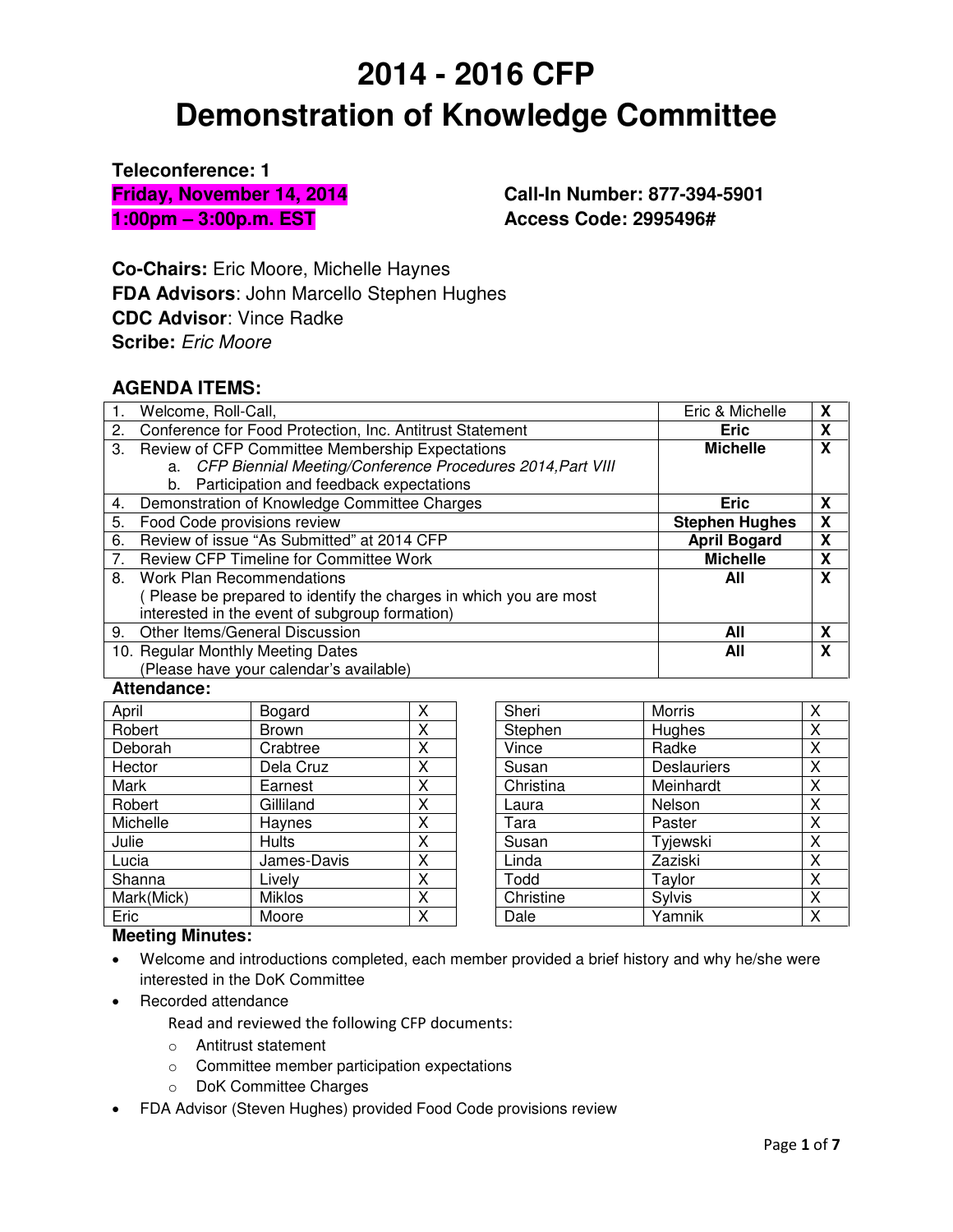- $\circ$  Food Code sections: 2-102.11, 2-102.20, 2-103.11, & Annex 3 Public Health Reasons/Administrative Guidelines
- Representative of Issue submitter (April Bogard) provided overview of why the issue was submitted to 2014 CFP
- Committee starting late and may require short timelines for feedback
- Next meeting to be scheduled for 12/5/14

#### **Action Items for Committee:**

- 1. Review of the following documents:
	- a. Demonstration of Knowledge issue as submitted at 2014 CFP
	- b. Food Code sections: 2-102.11, 2-102.20, 2-103.11, & Annex 3 Public Health Reasons/Administrative Guidelines
	- c. Demonstration of Knowledge Committee Charges
- 2. Identify the pros and cons of the existing methods in Food Code Section 2-102.11(A) and 2-
	- 102.11(C) for the Person in Charge to demonstrate knowledge.
	- a. Report all feedback on 2014 DoK Committee Feedback Template
- 3. In lieu of Food Code Section 2-102.11(A) and 2-102.11(C), identify methods that could be used to demonstrate knowledge if/when the CFPM is not onsite.
	- a. Report all feedback on 2014 DoK Committee Feedback Template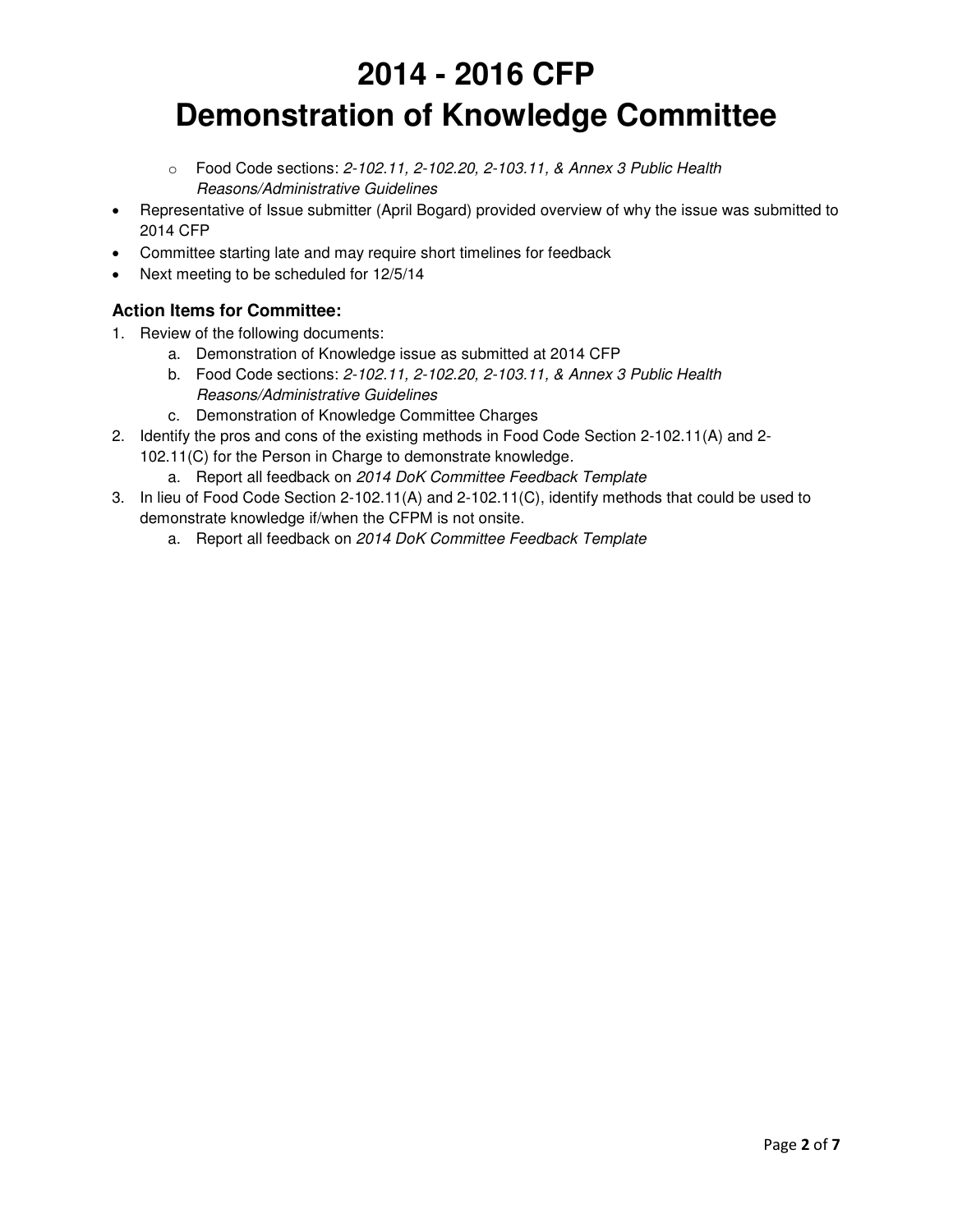**Teleconference: 2** 

**Friday, December 05, 2014 1:00pm – 3:00p.m. EST**

**Call-In Number: 877-394-5901 Access Code: 2995496#**

**Co-Chairs:** Eric Moore, Michelle Haynes **FDA Advisors**: John Marcello Stephen Hughes **CDC Advisor**: Vince Radke **Scribe:** Susan Tyjewski

#### **AGENDA ITEMS:**

|    | 1. Welcome, Call to Order                                           | Eric     |  |
|----|---------------------------------------------------------------------|----------|--|
| 2. | Roll-Call,                                                          | Eric     |  |
|    | 3. Conference for Food Protection, Inc. Antitrust Statement         | Eric     |  |
|    | 4. Approval of minutes (voting members)                             | Eric     |  |
|    | 5. Review CFP Timeline for Committee Work                           | Michelle |  |
|    | 6. Review of member submitted pros and cons of Food Code Section 2- | Michelle |  |
|    | 102.11(A) and 2-102.11(C) for PIC to demonstrate knowledge          |          |  |
|    | 7. Review of member summited proposed methods to demonstrate        | Eric     |  |
|    | knowledge if/when the CFPM is not onsite                            |          |  |
| 8. | Open discussion                                                     | All      |  |
| 9. | Determine next meeting date & action items                          | Αll      |  |

#### **ATTENDENCE:**

| April      | Bogard        |                         |
|------------|---------------|-------------------------|
| Robert     | <b>Brown</b>  | Χ                       |
| Francie    | <b>Buck</b>   |                         |
| Deborah    | Crabtree      | X                       |
| Hector     | Dela Cruz     |                         |
| Mark       | Earnest       | Χ                       |
| Lisa       | Ford          | X                       |
| Robert     | Gilliland     | X                       |
| Michelle   | Haynes        | $\overline{\mathsf{x}}$ |
| Yao-Wen    | Huang         |                         |
| Julie      | <b>Hults</b>  | Χ                       |
| Lucia      | James-Davis   | Χ                       |
| Shanna     | Lively        | Χ                       |
| Mark(Mick) | <b>Miklos</b> | Χ                       |
| Eric       | Moore         | Χ                       |
| Sheri      | <b>Morris</b> | Χ                       |
| Linda      | Zaziski       |                         |
| Dale       | Yamnik        | Χ                       |
| Todd       | Taylor        | X                       |

| Christine   | Sylvis      | Χ |
|-------------|-------------|---|
| Stephen     | Hughes      |   |
| John        | Marcello    | Χ |
| Vince       | Radke       | X |
| Petra       | Balli       |   |
| Susan       | Deslauriers |   |
| Rob         | Erwin       |   |
| Christina   | Eckhardt    |   |
| Laura       | Nelson      |   |
| Tara        | Paster      | x |
| Susan       | Tyjewski    |   |
| Sharon      | Wood        |   |
| <b>Brad</b> | Peters      | Χ |
| David       | Lawrence    | x |
|             |             |   |
|             |             |   |
|             |             |   |
|             |             |   |
|             |             |   |

#### **Meeting Minutes:**

- Meeting opened and roll call
- CFP committee report timeline reviewed
- Discussed individual committee member submitted pros & cons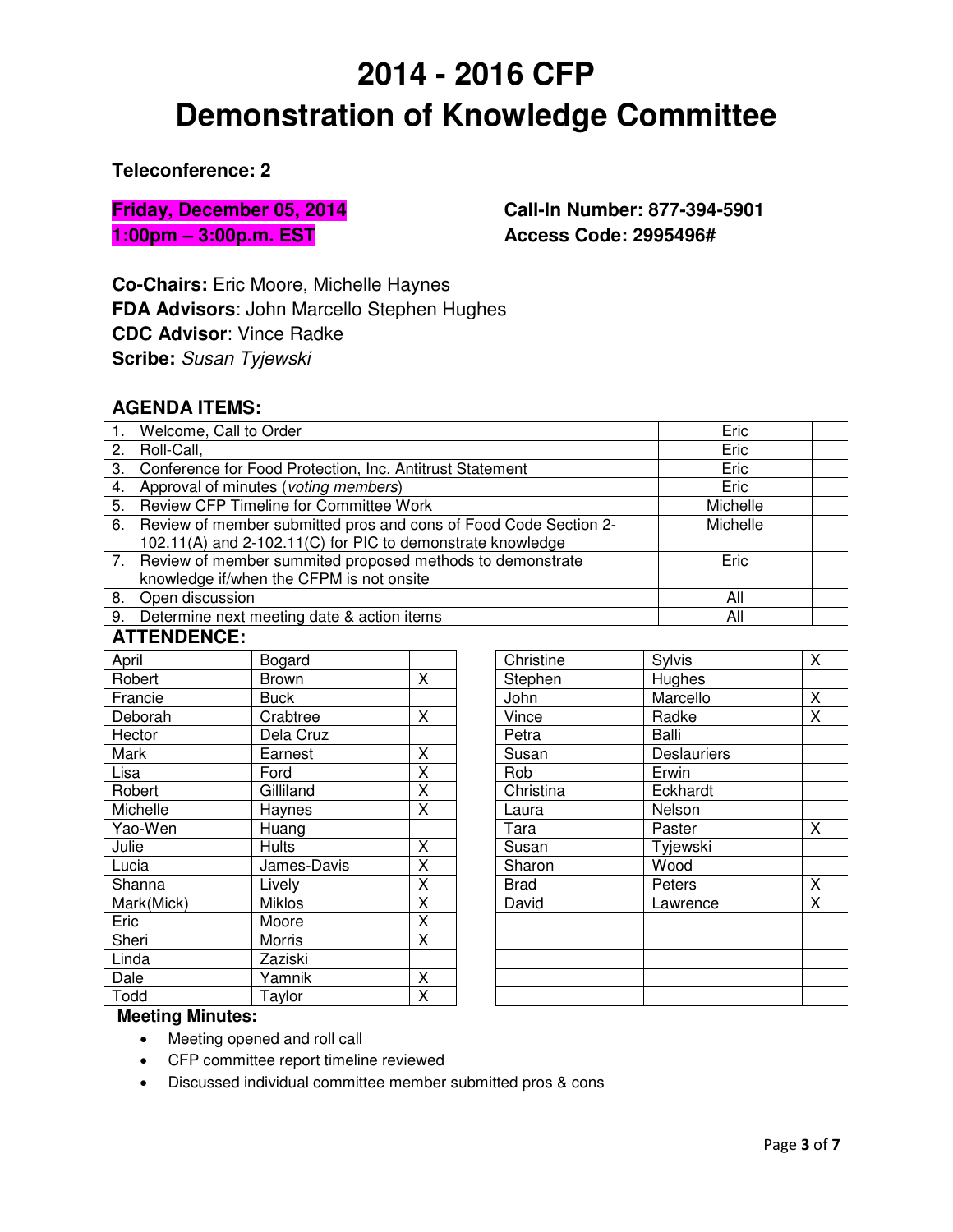• Determined that most efficient method to review all pros & cons would be to compile all feedback provided by members and conduct on-line poll for members to review and vote on.

#### **Teleconference: 3**

**Friday, January 23, 2015 1:00pm – 3:00p.m. EST**

## **Call-In Number: 877-394-5901 Access Code: 2995496#**

**Co-Chairs:** Eric Moore, Michelle Haynes **FDA Advisors**: John Marcello Stephen Hughes **CDC Advisor**: Vince Radke **Scribe:** Susan Tyjewski

## **AGENDA ITEMS:**

| Welcome, Call to Order                                              | Eric     |  |
|---------------------------------------------------------------------|----------|--|
| 2. Roll-Call,                                                       | Eric     |  |
| 3. Conference for Food Protection, Inc. Antitrust Statement         | Eric     |  |
| 4. Review of member submitted pros and cons of Food Code Section 2- | Michelle |  |
| 102.11(A) and 2-102.11(C) for PIC to demonstrate knowledge          |          |  |
| 5. Review of member summited proposed methods to demonstrate        | Michelle |  |
| knowledge if/when the CFPM is not onsite                            |          |  |
| 6. Open discussion                                                  | All      |  |
| Determine next meeting date & action items                          | All      |  |

#### **ATTENDENCE:**

| April      | Bogard        | Χ |
|------------|---------------|---|
| Robert     | <b>Brown</b>  | X |
| Francie    | <b>Buck</b>   |   |
| Deborah    | Crabtree      | Χ |
| Hector     | Dela Cruz     | X |
| Mark       | Earnest       |   |
| Lisa       | Ford          |   |
| Robert     | Gilliland     | Χ |
| Michelle   | Haynes        | Χ |
| Yao-Wen    | Huang         | Χ |
| Julie      | <b>Hults</b>  | Χ |
| Lucia      | James-Davis   | Χ |
| Shanna     | Lively        | X |
| Mark(Mick) | <b>Miklos</b> | X |
| Eric       | Moore         | Χ |
| Sheri      | Morris        | X |
| Linda      | Zaziski       | X |
| Dale       | Yamnik        | X |
| Todd       | Taylor        | Χ |

| Christine   | Sylvis      | X                       |
|-------------|-------------|-------------------------|
| Stephen     | Hughes      | $\overline{\mathsf{x}}$ |
| John        | Marcello    |                         |
| Vince       | Radke       | X                       |
| Petra       | Balli       |                         |
| Susan       | Deslauriers |                         |
| Rob         | Erwin       |                         |
| Christina   | Eckhardt    |                         |
| Laura       | Nelson      |                         |
| Tara        | Paster      |                         |
| Susan       | Tyjewski    | X                       |
| Sharon      | Wood        |                         |
| <b>Brad</b> | Peters      |                         |
| David       | Lawrence    | X                       |
|             |             |                         |
|             |             |                         |
|             |             |                         |
|             |             |                         |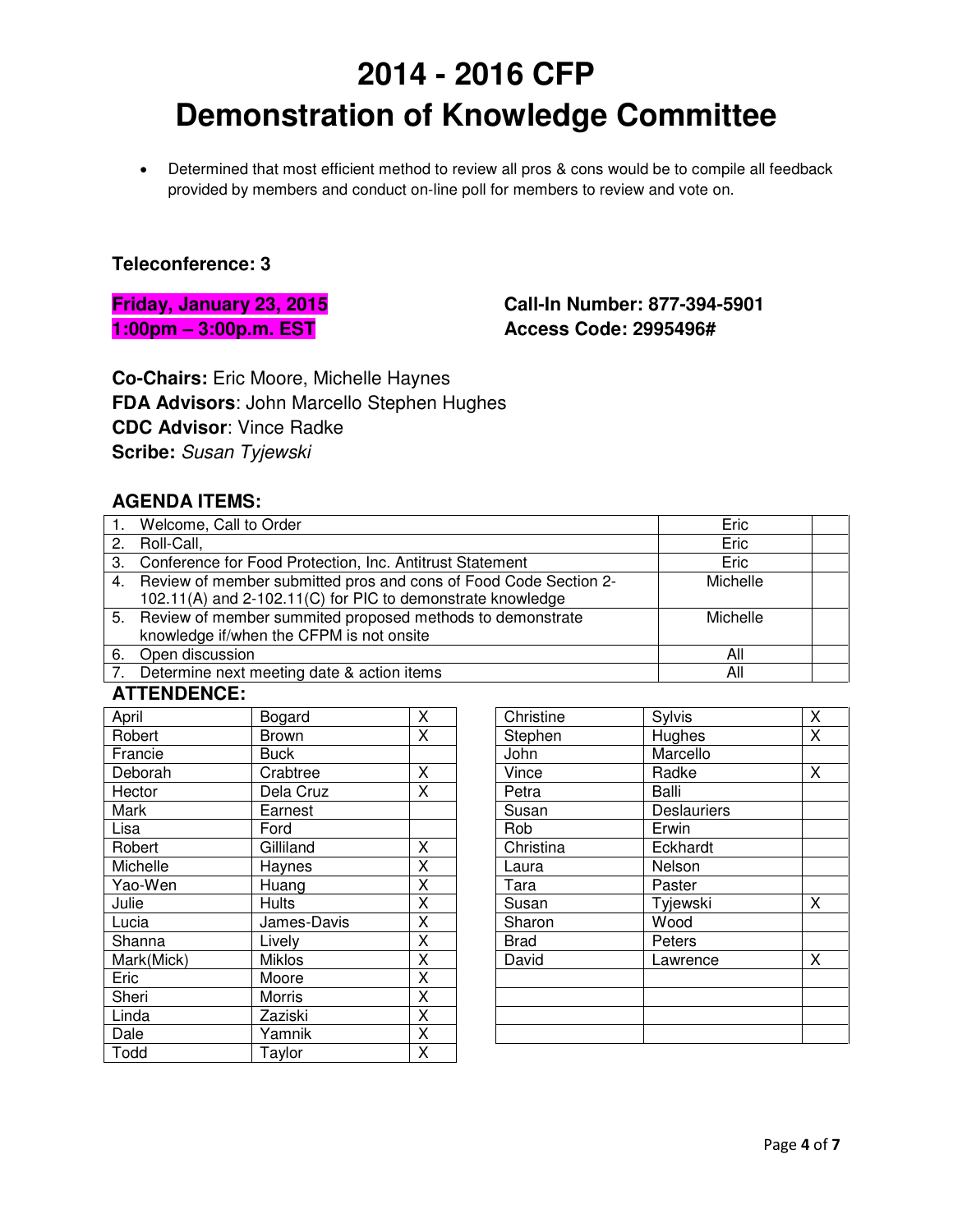#### **Meeting Minutes:**

- Welcome and Roll-Call
- Discussion of pros and cons survey results
- Food Code Section 2-102.11(A)
	- o Pro 1 Accepted alternate languag**e**
	- o Pro 2 Accepted as is
	- o Pro 3 Accepted as is
	- $\circ$  Pro 4 Amend alternate language In 2<sup>nd</sup> sentence change is after "compliance" to may and take out "designed to Achieve Managerial Control"
	- $\circ$  Pro 5 Amend alternate language replace "food employees" with PIC
	- o Con 1 Accepted alternate language
	- $\circ$  Con 2 Accepted 1<sup>st</sup> alternate language
	- $\circ$  Con 3 Accepted 1<sup>st</sup> alternate language and agreed on taking 2<sup>nd</sup> sentence from original Con (language barriers) and create Con 6
	- o Con 4 Accepted as is
	- o Con 5 Omit, Con 2 sufficiently covers
- Food Code Section 2-102.11(C)
	- $\circ$  Pro 1 Accept the 1<sup>st</sup> alternate language with the code citation removed
	- o Pro 2 Use the alternate language of Pro 5
	- o Pro 3 Accept alternate language
	- o Pro 4 Accept alternate language
	- $\circ$  Pro 5 At the end of the sentence of the original language, add pertaining to their operation.
	- $\circ$  Pro 6 Accept the 2<sup>nd</sup> alternate language with adding the word customized before the word questions…
	- o Pro 7 Accept as is
	- $\circ$  Pro 8 Amend the alternate language replace restaurant with food establishment
	- o Con 1 Accept alternate language with removing the last sentence
	- $\circ$  Con 2 Amend alternate language to read Questions not asked while inspection is being conducted may take extra time or be forgotten
	- $\circ$  Con 3 Begin next call with this item

#### **Action Item:**

1. The Pros & Cons discussed today will be distributed with the agreed upon changes included.

#### **Wrap Up**

- First report from the Chair to the CFP Board is due in March, 2015
- Next call will be on Feb. 9 at the same time and discussion will begin with Con 3 of Food Code Section 2-102.11(C).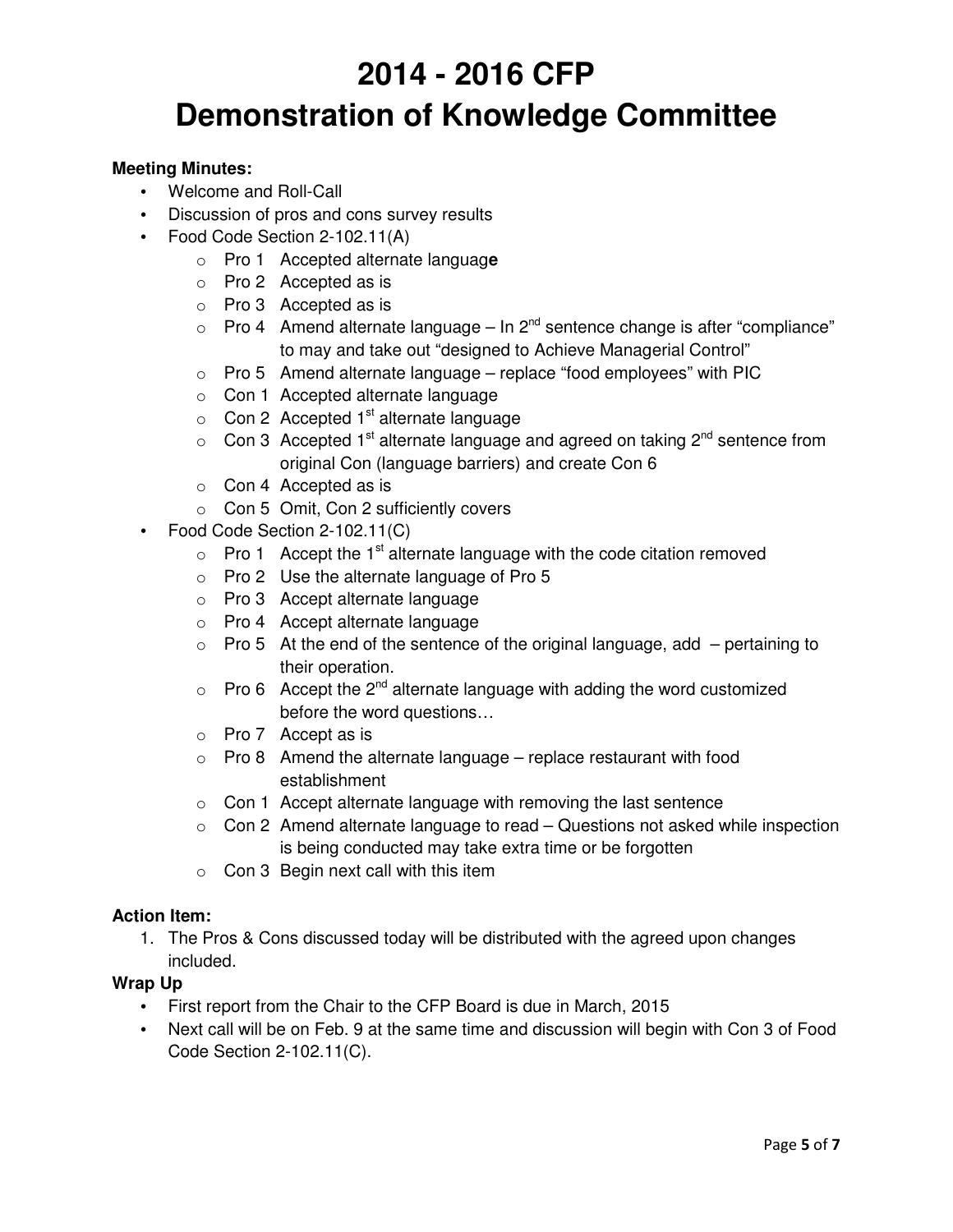#### **Teleconference: 4**

**Monday, February 9, 2015 1:00pm – 3:00p.m. EST Call-In Number: 877-394-5901 Access Code: 2995496#**

**Co-Chairs:** Eric Moore, Michelle Haynes **FDA Advisors**: John Marcello Stephen Hughes **CDC Advisor**: Vince Radke **Scribe:** Susan Tyjewski

## **AGENDA ITEMS:**

| Welcome, Call to Order                     | Eric |  |
|--------------------------------------------|------|--|
| Roll-Call,                                 | Eric |  |
| 3. Continue discussion of Pros & Cons      | All  |  |
| Determine next meeting date & action items | All  |  |

#### **ATTENDENCE:**

| April      | Bogard        | Χ                       |
|------------|---------------|-------------------------|
|            |               |                         |
| Robert     | <b>Brown</b>  | Χ                       |
| Francie    | <b>Buck</b>   | X                       |
| Deborah    | Crabtree      | X                       |
| Hector     | Dela Cruz     | X                       |
| Mark       | Earnest       | X                       |
| Lisa       | Ford          |                         |
| Robert     | Gilliland     | X                       |
| Michelle   | Haynes        | X                       |
| Yao-Wen    | Huang         | X                       |
| Julie      | <b>Hults</b>  | X                       |
| Lucia      | James-Davis   | X                       |
| Shanna     | Lively        | X                       |
| Mark(Mick) | <b>Miklos</b> | $\overline{\mathsf{x}}$ |
| Eric       | Moore         | X                       |
| Sheri      | Morris        | Χ                       |
| Linda      | Zaziski       | X                       |
| Dale       | Yamnik        | Χ                       |
| Todd       | Taylor        | X                       |

| Christine   | Sylvis             | Χ |
|-------------|--------------------|---|
| Stephen     | Hughes             | Χ |
| John        | Marcello           |   |
| Vince       | Radke              | Χ |
| Petra       | Balli              |   |
| Susan       | <b>Deslauriers</b> |   |
| Rob         | Erwin              |   |
| Christina   | Eckhardt           |   |
| Laura       | Nelson             |   |
| Tara        | Paster             |   |
| Susan       | Tyjewski           | x |
| Sharon      | Wood               |   |
| <b>Brad</b> | Peters             | Χ |
| David       | Lawrence           | X |
|             |                    |   |
|             |                    |   |
|             |                    |   |
|             |                    |   |

#### **Meeting Minutes:**

- Welcome and Roll-Call
- Review of minutes from January 23 meeting
- Discussion of pros and cons survey results continued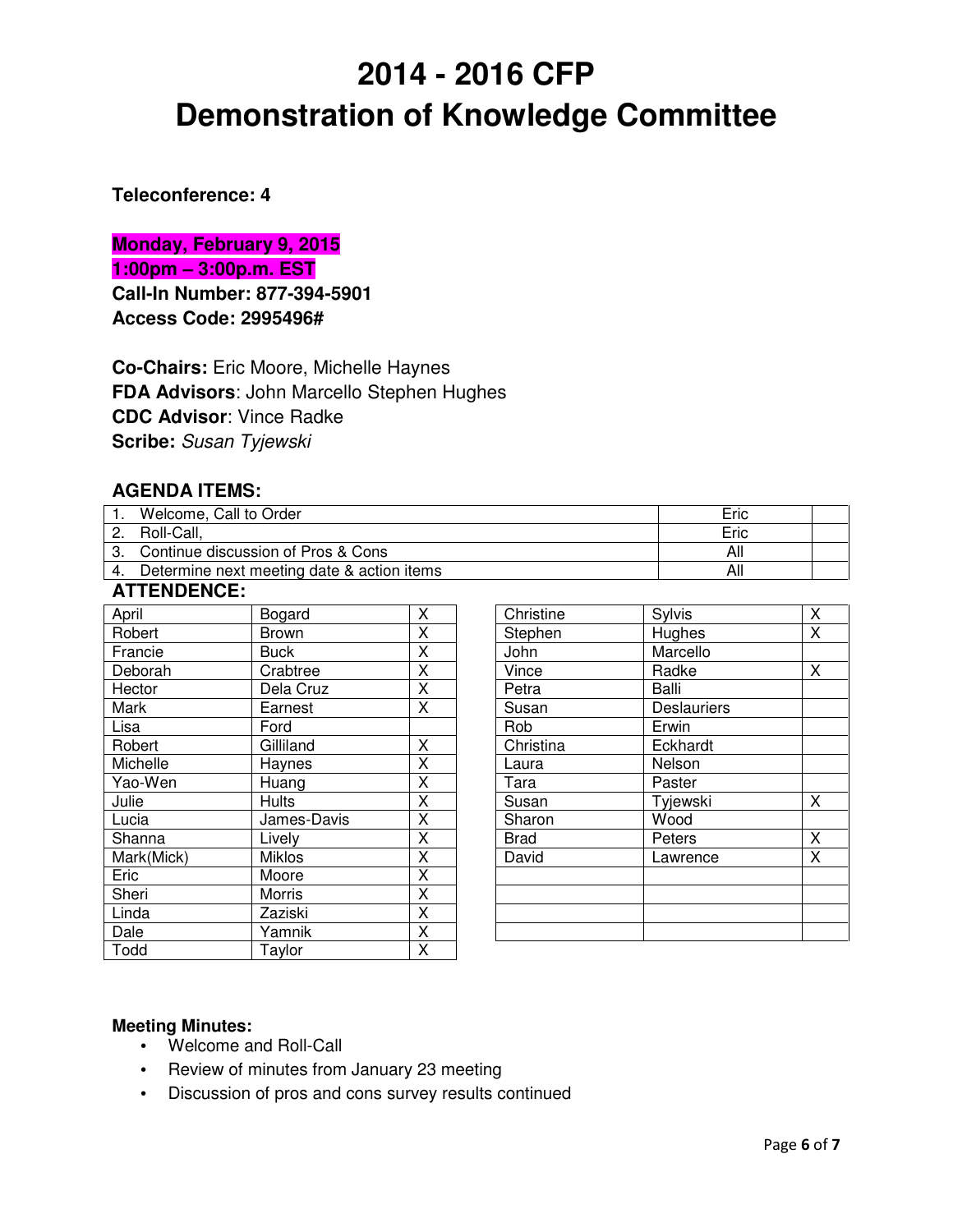- Food Code Section 2-102.11(C)
	- o Con 3 Submitter withdraws
	- $\circ$  Con 4 Omit this is covered in Con 10
	- $\circ$  Con 5 Omit it is combined with Con 9
	- o Con 6 Alternate language accepted
	- $\circ$  Con 7 The agreed upon language for Con 7 is the 2<sup>nd</sup> sentence from the 2<sup>nd</sup> alternate language of Con 9. "Regulators need to ensure only questions relevant to the operation are asked and that answers given for a facilities procedure that exceeds the minimum requirement (such as temperatures) are not debited for."
	- o Con 8 Accepted as is
	- $\circ$  Con 9 Use the 1<sup>st</sup> alternate language for now. This can be re-evaluated when the form with amended verbiage is circulated.
	- $\circ$  Con 10 Eric and Michelle will make changes with a focus on nerves, intimidation, ability to communicate, etc. Will start the next call with this item.
	- o Con 11 Submitter removes
	- $\circ$  Con 12 Submitter removes because the core is covered in #7.
- Action Item 3
- In lieu of Food Code Section 2-102.11(A) and 2-102.11(C), identify methods that could be used to demonstrate knowledge if/when the CFPM is not onsite.
	- $\circ$  #1 Strike this one. It is not aligned with the committee's charge.
	- $\circ$  #2 Strike this for #11.
	- $\circ$  #11 Discussion on amending #11 to include organizations that have their own program that matches an ANSI-ASTM accredited program.

#### **Wrap Up**

During the discussion of food safety training in #11 it was mentioned there is another CFP committee that is working on employee food safety training standards. Susan Quam will contact the chairs, Chuck Catlin and Ben Chapman for a possible meeting with Eric and Michelle to discuss the overlap of this topic between the two committees.

#### **Next Meeting**

#### **The following was provided by Julie Hults to be incorporated into suggestion #3 for discussion.**

Language from the WI version of the food code 2-102.11 (C):

(C) Demonstrating FOOD safety principles based on the PERMITTED/LICENSED establishment's specific FOOD operations. The areas of knowledge include:

Next meeting is scheduled for February 27, 2015 at 1:00 pm Eastern time. Discussion should start with Con 10 of Food Code Section 2-102.11(C)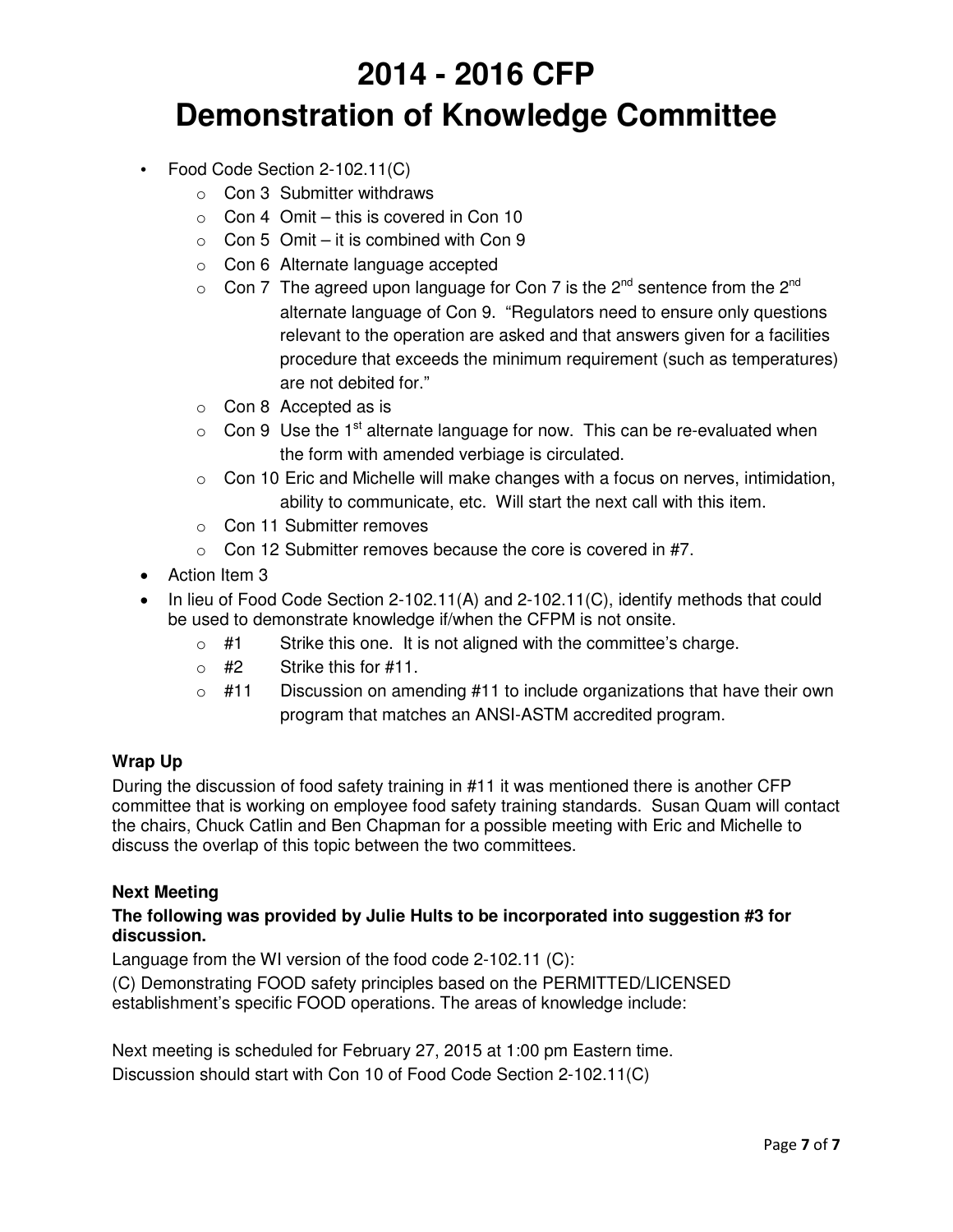| <b>Last Name</b>    | <b>First Name</b>  | <b>Position (Chair/Member/Alt)</b> | <b>Constituency</b>      | <b>Employer</b>                          | <b>City</b>          | <b>State</b> | <b>Telephone</b> | Email                                |
|---------------------|--------------------|------------------------------------|--------------------------|------------------------------------------|----------------------|--------------|------------------|--------------------------------------|
| Haynes              | Michelle           | Co-Chair                           | State Regulator          | DBPR, Division of Hotels and Restaurants | Tallahassee          | FL.          | (850) 717-1734   | michelle.haynes@myfloridalicense.com |
| Moore               | Eric               | Co-Chair                           | Industry                 | <b>ACME Markets</b>                      | Malvern              | PA           | (267) 971-0916   | eric.moore@acmemarkets.com           |
| <mark>Bogard</mark> | <mark>April</mark> | <b>Member</b>                      | <b>State Regulator</b>   | <mark>Minnesota DOH</mark>               | <mark>St Paul</mark> | <b>MN</b>    | (651) 201-5076   | april.bogard@state.mn.us             |
| <b>Brown</b>        | Robert             | <b>Member</b>                      | Industry                 | <b>Whole Foods Market</b>                | Austin               | <b>TX</b>    | (512) 944-7405   | robert.brown@wholefoods.com          |
| <b>Buck</b>         | Francie            | <b>Member</b>                      | Industry                 | Sealed Air(Diversey)                     | Racine               | WI           | (505) 610-3818   | francie.buck@sealedair.com           |
| Crabtree            | Deborah            | Member                             | Local Regulator          | Fairfax County Health Dept               | Fairfax              | VA           | (703) 246-8431   | deborah.crabtree@fairfaxcounty.gov   |
| Dela Cruz           | Hector             | Member                             | Local Regulator          | LA County Environmental Health           | Van Nuys             | CA           | (818) 902-4468   | sdelacruz@gmail.com                  |
| Earnest             | Mark               | Member                             | Industry                 | Captain D's                              | Nashville            | <b>TN</b>    | (615) 231-2089   | mark_earnest@captainds.com           |
| <b>Erwin</b>        | Rob                | <b>Member</b>                      | Local Regulator          | Fairfax County Health Department         | <b>Fairfax</b>       | <b>VA</b>    | (703) 246-8430   | robert.erwin@fairfaxcounty.gov       |
| Ford                | Lisa               | Member                             | Industry                 | <b>Brinker International</b>             | Dallas               | <b>TX</b>    | (972) 770-9627   | isa.ford@brinker.com                 |
| Gilliland           | Robert             | <b>Member</b>                      | Local Regulator          | Kansas City, MO Health Department        | Kansas City          | MO           | (816) 513-6181   | rob.gilliland@kcmo.org               |
| Huang               | Yao-Wen            | Member                             | Academia                 | University of Georgia                    | Athens               | GA           | (706) 542-1092   | nuang188@gmail.com                   |
| <b>Hults</b>        | Julie              | <b>Member</b>                      | Local Regulator          | City of Milwaukee                        | Milwaukee            | WI           | (414) 286-5746   | hults@milwaukee.gov                  |
| James-Davis         | Lucia              | <b>Member</b>                      | Industry                 | The Seritech Group                       | Charlotte            | NC           | (321) 287-1394   | ucia.james-davis@steritech.com       |
| Lively              | Shanna             | Member                             | State Regulator          | TN Department of Agriculture             | Nashville            | <b>TN</b>    | (615) 837-5176   | shanna.lively@tn.gov                 |
| Miklos              | Mark(Mick)         | <b>Member</b>                      | Industry                 | Miklos Consulting, Inc.                  | <b>Buford</b>        | GA           | (770) 868-7422   | nmiklos@restaurant.org               |
| Morris              | Sheri              | Member                             | State Regulator          | PA Dept. of Agriculture                  | Harrisburg           | PA           | (717) 787-5289   | shmorris@pa.gov                      |
| Peters              | Brad               | Member                             | Industry                 | <b>HRBUniversal LLC</b>                  | Birmingham           | AL           | (855) 447-2864   | bpeters@hrbuni.net                   |
| Sylvis              | Christine          | Member                             | Local Regulator          | Southern Nevada Health District          | Las Vegas            | <b>NV</b>    | (702) 759-1251   | sylvis@snhdmail.org                  |
| Taylor              | Todd               | Member                             | Industry                 | Ecolab                                   | Greensboro           | <b>NC</b>    | (336) 931-2200   | todd.taylor@ecolab.com               |
| Yamnik              | Dale               | <b>Member</b>                      | Industry                 | Yum! Brands, Inc.                        | Saint Cloud          | FL           | (407) 593-6181   | dale.yamnik@yum.com                  |
| Zaziski             | .inda              | <b>Member</b>                      | Industry                 | Little Caesers Enterprises               | Detroit              | MI           | (313) 471-6550   | nda.zaziski@lcecorp.com              |
| Hughes              | Stephen            | <b>FDA Advisor</b>                 | <b>Federal Regulator</b> | FDA                                      | College Park         | <b>MD</b>    | (240) 402-2833   | stephen.hughes@fda.hhs.gov           |
| Marcello            | John               | <b>FDA Advisor</b>                 | Federal Regulator        | FDA                                      | Tempe                | AZ           | (480) 829-7396   | ohn.marcello@fda.hhs.gov             |
| Radke               | Vince              | <b>CDC Advisor</b>                 | Federal Regulator        | CDC                                      |                      |              | (770) 488-7065   | radke@cdc.gov                        |
| Balli               | Petra              | At Large Member                    | Industry                 | Aramark                                  | Philadelphia         | PA           | (215) 413-8745   | balli-petra@aramark.com              |

#### **Committee Name: Demonstration of Knowledge**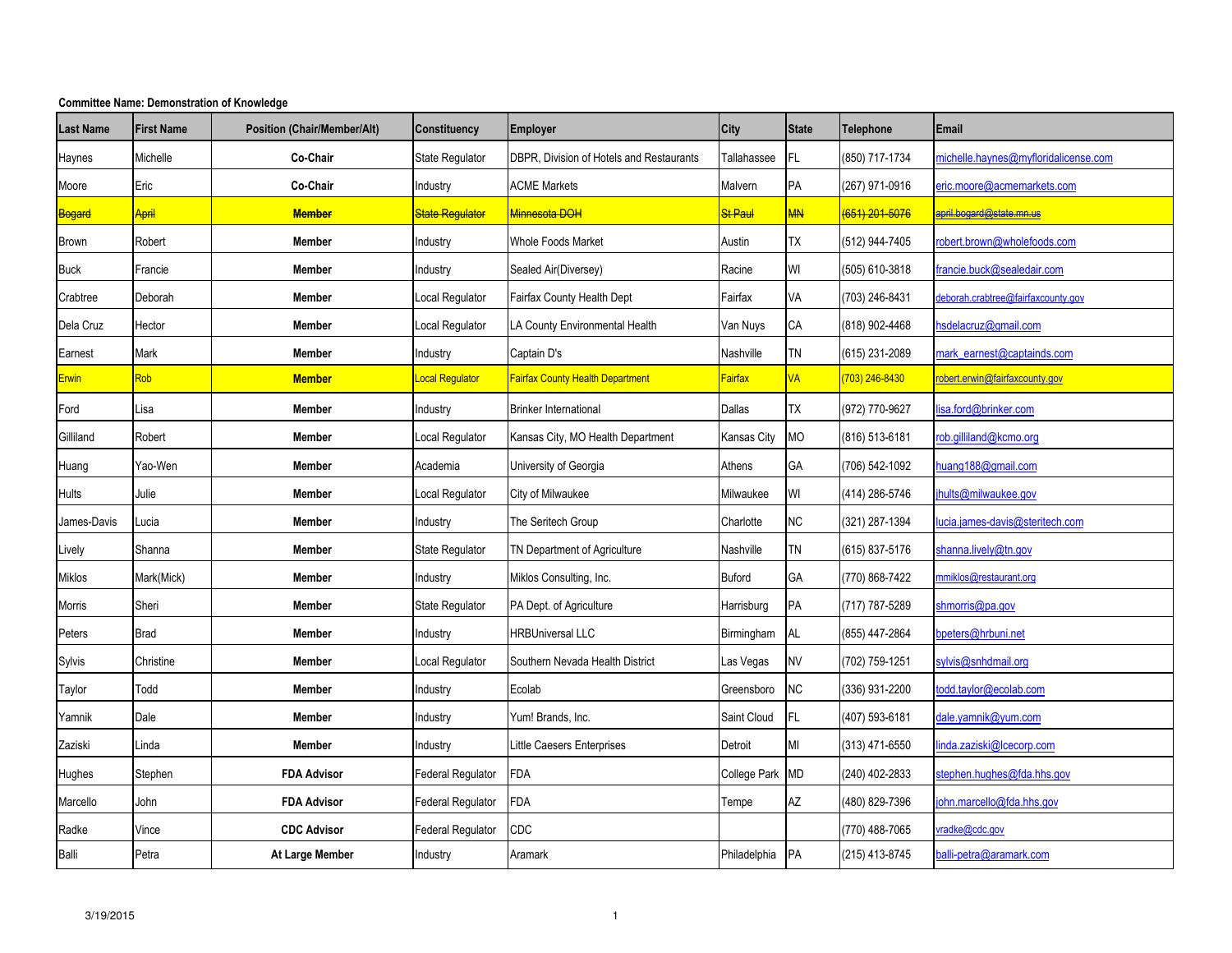| <b>Deslauriers</b> | Susan     | At Large Member | Industry | <b>Big Y Foods</b>             | Springfield   | <b>MA</b>  | (413) 504-4452 | deslaurs@bigy.com               |
|--------------------|-----------|-----------------|----------|--------------------------------|---------------|------------|----------------|---------------------------------|
| Meinhardt          | Christina |                 | Industry | Aramark                        | Philadelphia  | <b>IPA</b> | (267) 939-4894 | eckhardt-christina@aramark.com  |
| Nelson             | Laura     | At Large Member | Industry | <b>Alchemy Systems</b>         | Austin        | <b>ITX</b> | (512) 637-5100 | laura.nelson@alchemysystems.com |
| Paster             | Tara      | At Large Member | Industry | Paster Training, Inc.          | Gilbertsville | <b>IPA</b> | (610) 970-1776 | tara.paster@pastertraining.com  |
| Tyjewski           | Susan     | At Large Member | Industry | CKE Restaurants Holdings, Inc. | Anaheim       | <b>CA</b>  | (714) 254-4552 | styjewski@ckr.com               |
| Wood               | Sharon    | At Large Member | Industry | <b>HEB Grocery Company</b>     | San Antonio   | <b>ITX</b> | (210) 938-6511 | wood.sharon@heb.com             |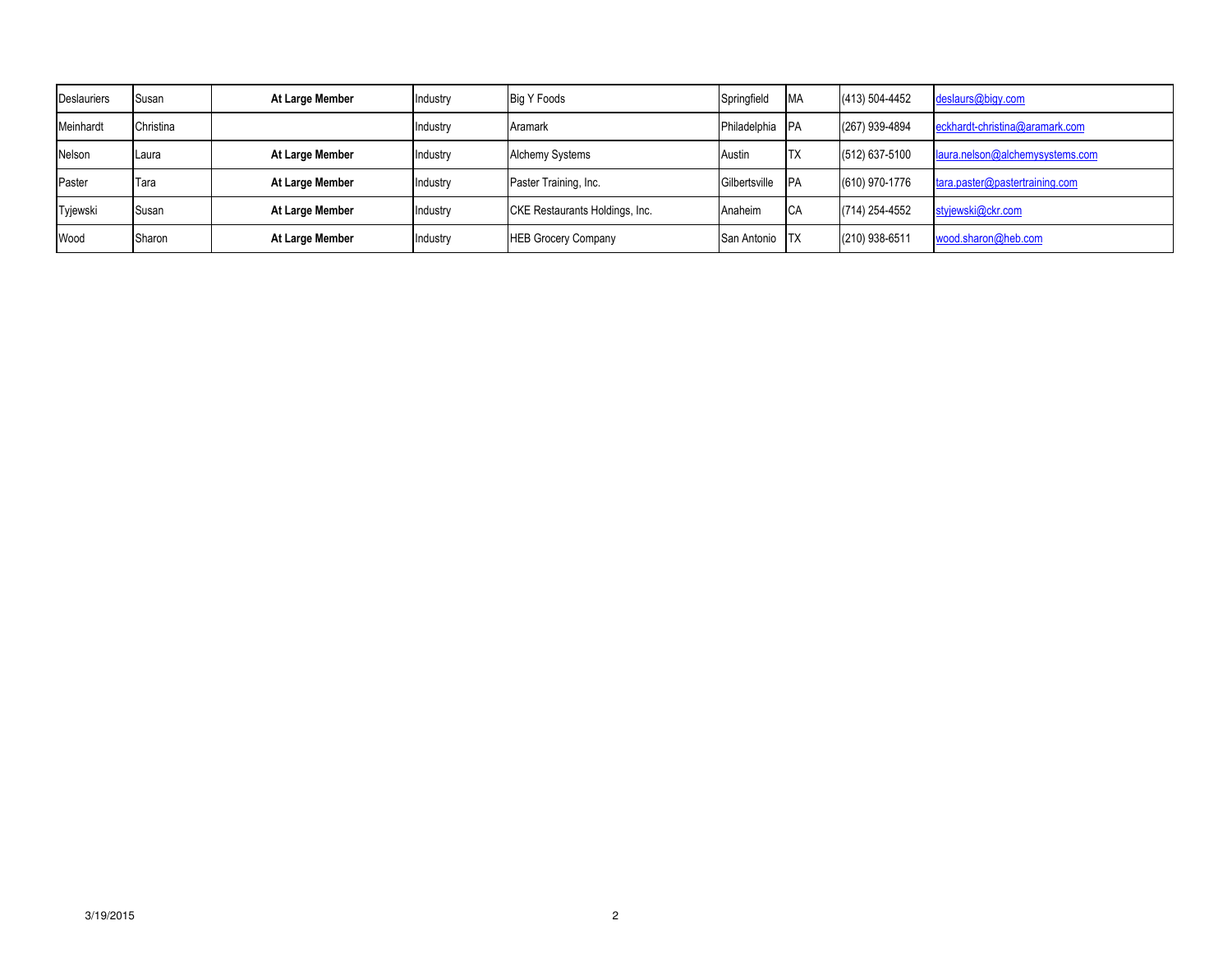# **Conference for Food Protection – Committee Periodic Status Report**

*Template approved by the Executive Board May 2014*

*Committee Periodic Status Reports are considered DRAFT until reviewed and acknowledged by the Executive Board*

**Council Chairs are required to submit committee reports to the Executive Director at least 30 days prior to each Executive Board meeting (held in Spring and Fall of each year); please submit reports far enough in advance of this deadline to permit review by the Council Chair. Committee Periodic Status Reports are intended to update the Executive Board on the status of the committee and the progress toward fulfilling the charges approved by the Assembly of Delegates or assigned by the Executive Board.**

#### **COMMITTEE NAME:**

2016 Interdisciplinary FBI Training

#### **COUNCIL or EXECUTIVE BOARD ASSIGNMENT:**

Council II

#### **DATE OF REPORT:**

March 4, 2015

#### **SUBMITTED BY:**

James Steele, Patricia Welch, Tim Mitchell

#### **COMMITTEE MEMBER ROSTER:**

- **see attached roster for updated member listing for documentation of three committee members who have resigned**
- □ committee membership has not changed; see previously submitted and approved roster dated:

#### **COMMITTEE CHARGE(s):**

- 1. Use the Crosswalk submitted in the 2012-2014 Committee report to identify current gaps in the training for Program Standard #5 as established by Council to Improve Foodborne Outbreak Response (CIFOR) and the Partnership for Food Protection as best practices for foodborne illness investigation.
- 2. Identify new training programs as they relate to the Crosswalk and Standard #5.
- 3. Work within the Conference process to post the Crosswalk document from the 2012-2014 Committee to the CFP Website.
- 4. Report back to the 2016 biennial meeting a revised Crosswalk document for foodborne illness investigation.

## **COMMITTEE'S REQUESTED ACTION FOR EXECUTIVE BOARD (If Applicable):**

#### **PROGRESS REPORT / COMMITTEE ACTIVITIES WITH ACTIVITY DATES:**

#### *1. Progress on Overall Committee Activities*

The committee has been meeting regularly via conference call to work on charges. The first conference call was held on October 20, 2014. The following is a brief summary of this first meeting.

- Reviewed Part VII Committee Membership Expectations
- Pat gave a brief history of the committee and the crosswalk
- Tim sent the crosswalk and the charges out to the committee because some folks either did not receive or lost them
- Reviewed the charges to the committee
- Pat will look into setting up Food Shield for the group to work collaboratively on the crosswalk document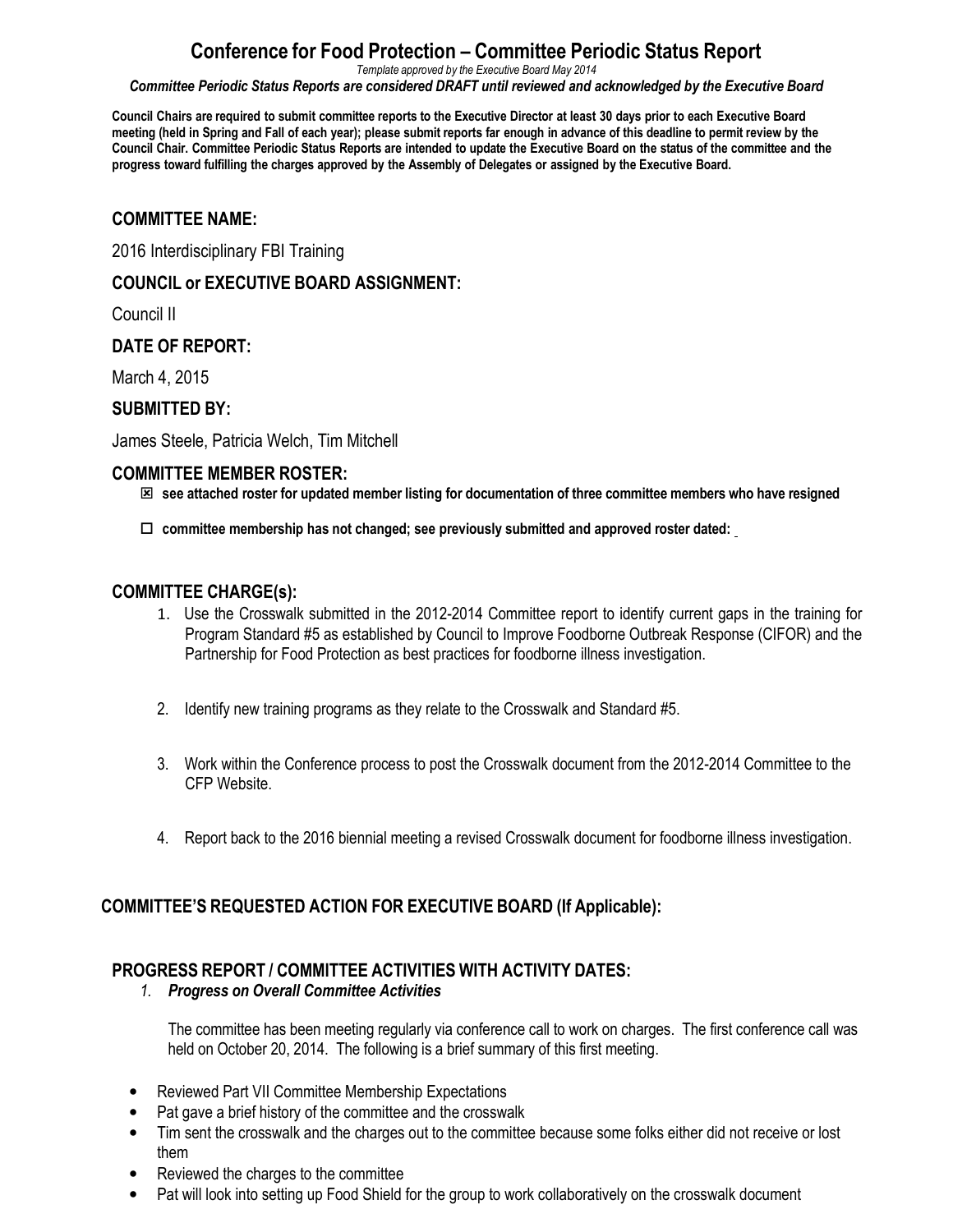# **Conference for Food Protection – Committee Periodic Status Report**

*Template approved by the Executive Board May 2014*

*Committee Periodic Status Reports are considered DRAFT until reviewed and acknowledged by the Executive Board*

- Janet will try to get a copy of the RRT training to share with the team
- All members asked to review the crosswalk and charges and come with recommendations for the next meeting
- Next meeting on 11/17/14 1:00 pm EST

The second conference call was held on 12/15/14. James Steele was not available due to a medical emergency. The following is a brief summary of the meeting.

- Pat reviewed Food Shield, sounds like everyone is getting registered. Some folks already have access.
- Matt Jenkins and Pat Welch, Roger, Jeff Agreed to examine for gaps. (Charge 1/Subcommittee 1)
- Tim will look at number 2 with Susan Algeo and Dan and Kris. (Charge 2/Subcommittee 2)
- The group will work with the conference to get the current crosswalk posted. (Charge 3)
- Next group meeting will be 2/17/15 at 12 CST. (Pat to set Up)
- Sub committees will meet before 2/17/15 #1 will be 1/13/15 and Number 2 will be 1/23/15.

The third conference call was held 3/3/2015.

- *`*  • Reviewed the progress of the two subcommittees and determined that the subcommittees were on the right track.
- The subcommittees with continue to meet before the next full committee meeting scheduled for 5/21/15.

#### *2. Progress Addressing each Assigned Committee Charge*

Two subcommittees were created to work on the charges. Workgroup 1 has been working on Charge 1 and Workgroup 2 has been working on Charge 2.

Subcommittee working on Charge 1 *-* Use the Crosswalk submitted in the 2012-2014 Committee report to identify current gaps in the training for Program Standard #5 as established by Council to Improve Foodborne Outbreak Response (CIFOR) and the Partnership for Food Protection as best practices for foodborne illness investigation.

The subcommittee is using the trainings in the Crosswalk document to see in there are gaps in (see attachment 2)

Next subcommittee meeting scheduled for 4/23/15.

Subcommittee working on Charge *2 -* Identify new training programs as they relate to the Crosswalk and Standard #5.

The subcommittee is looking at the following trainings:

NEHA course "I-FITT-RR" provides training in many of the identified crosswalk areas.

CDC e-learning course "Environmental Assessment of Foodborne Illness Outbreaks"

The IFPTI Foodborne Illness Investigations Part 1-6.

Next subcommittee meeting scheduled for 4/28/15

Page 2 of 2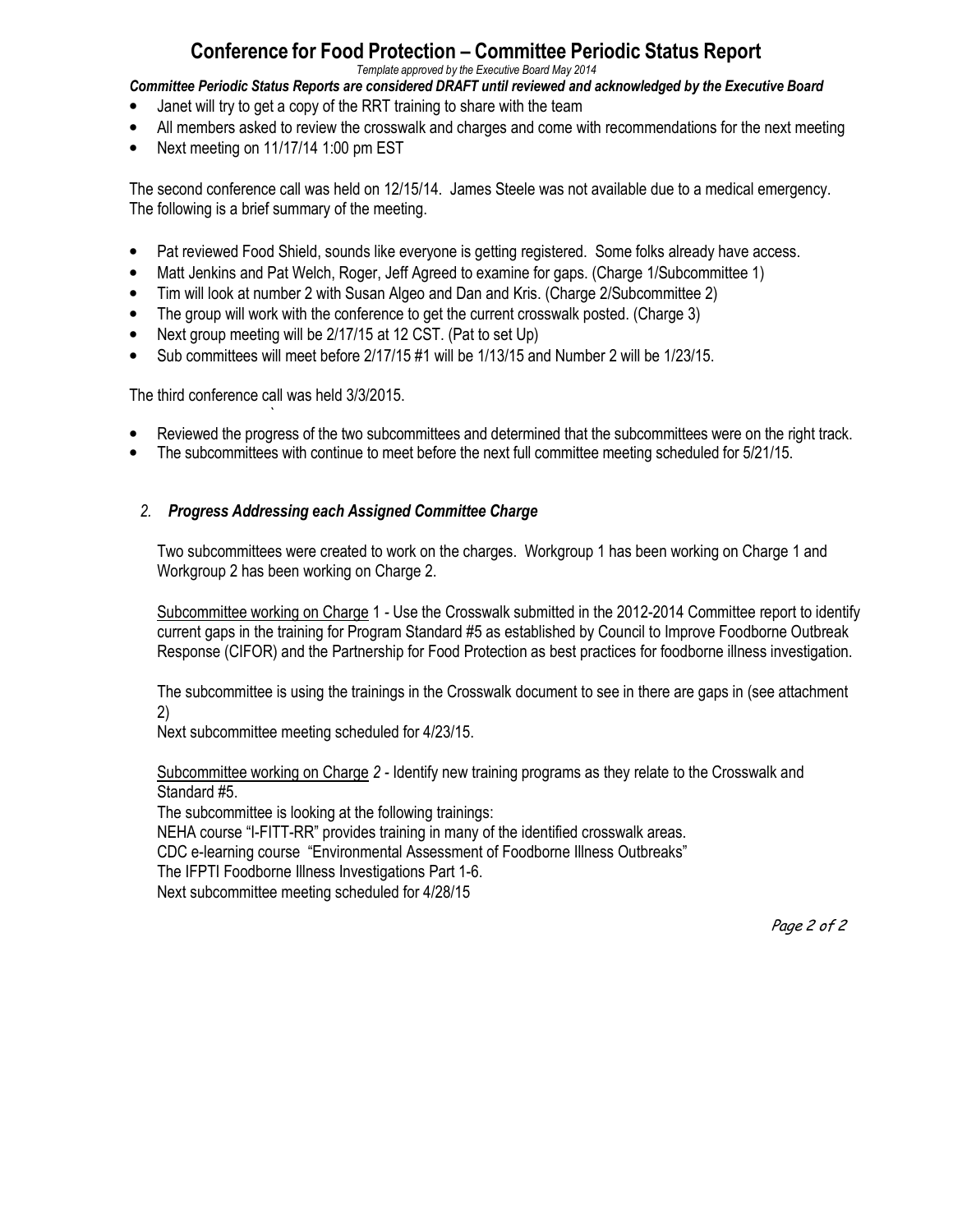#### **2016 Interdisciplinary Foodborne Illness Training Committee**

#### **Conference Call – October 20, 2014**

Committee members on call:

- 1. Susan Algeo
- 2. Jeff Belmont
- 3. Sandy Fabian
- 4. Emilee Follet
- 5. Matt Jenkins
- 6. Kris Markulin
- 7. Jackie Owens
- 8. Pieter Sheehan
- 9. Pat Welch
- 10. Janet Williams
- 11. Tim Mitchell
- 12. Dan Okenu
- One committee member announced she is going on maternity leave so she will not be on the next one or two calls (Emilee Follet).
- Reviewed Part VII Committee Membership Expectations
- Pat gave a brief history of the committee and the crosswalk
- Tim sent the crosswalk and the charges out to the committee because some folks either did not receive or lost them
- Reviewed the charges to the committee
- Pat will look into setting up Food Shield for the group to work collaboratively on the crosswalk document
- Janet will try to get a copy of the RRT training to share with the team
- All members asked to review the crosswalk and charges and come with recommendations for the next meeting

Next meeting on 11/17/14 1:00 pm EST

Thank you,

Tim Mitchell RS, CP-FS

CQA Technical Coordinator

Publix Super Markets, Inc.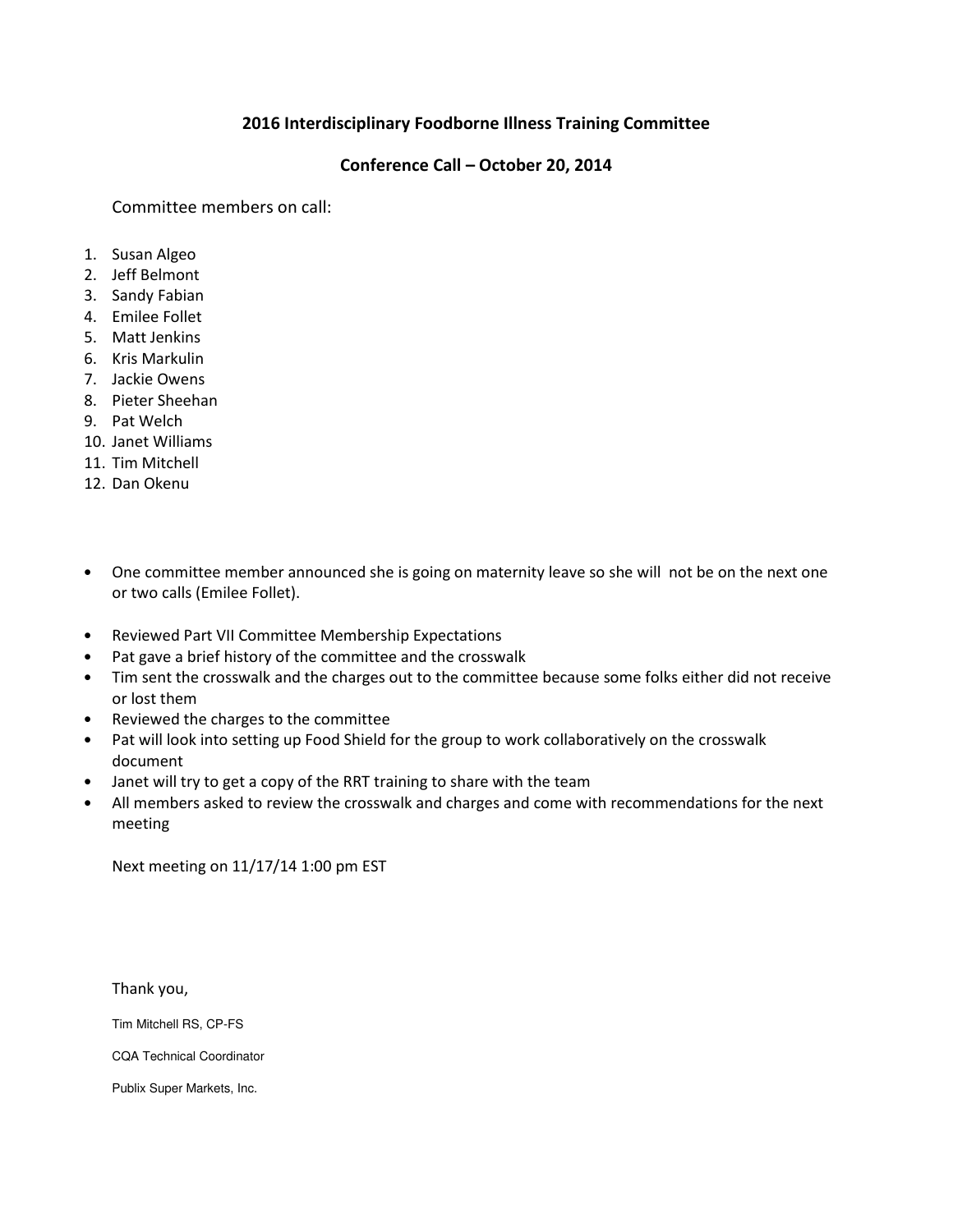#### **2016 Interdisciplinary Foodborne Illness Training Committee**

#### **Conference Call – December 15, 2014**

Committee members on call:

- David Lawrence
- Susan Quam
- Susan Algeo
- Jeff Belmont
- Matt Jenkins
- Kris Markulin
- Tim Mitchell
- Roger Mozingo
- Pat Welch

Pat reviewed Food Shield, sounds like everyone is getting registered. Some folks already have access. Matt Jenkins and Pat Welch, Roger, Jeff Agreed to examine for gaps. (Charge 1/Subcommittee 1) Tim will look at number 2 with Susan Algeo and Dan and Kris. (Charge 2/Subcommittee 2) The group will work with the conference to get the current crosswalk posted. (Charge 3) Next group meeting will be 2/17/15 at 12 CST. (Pat to set Up) Sub committees will meet before 2/17/15 #1 will be 1/13/15 and Number 2 will be 1/23/15.

Thank you,

Tim Mitchell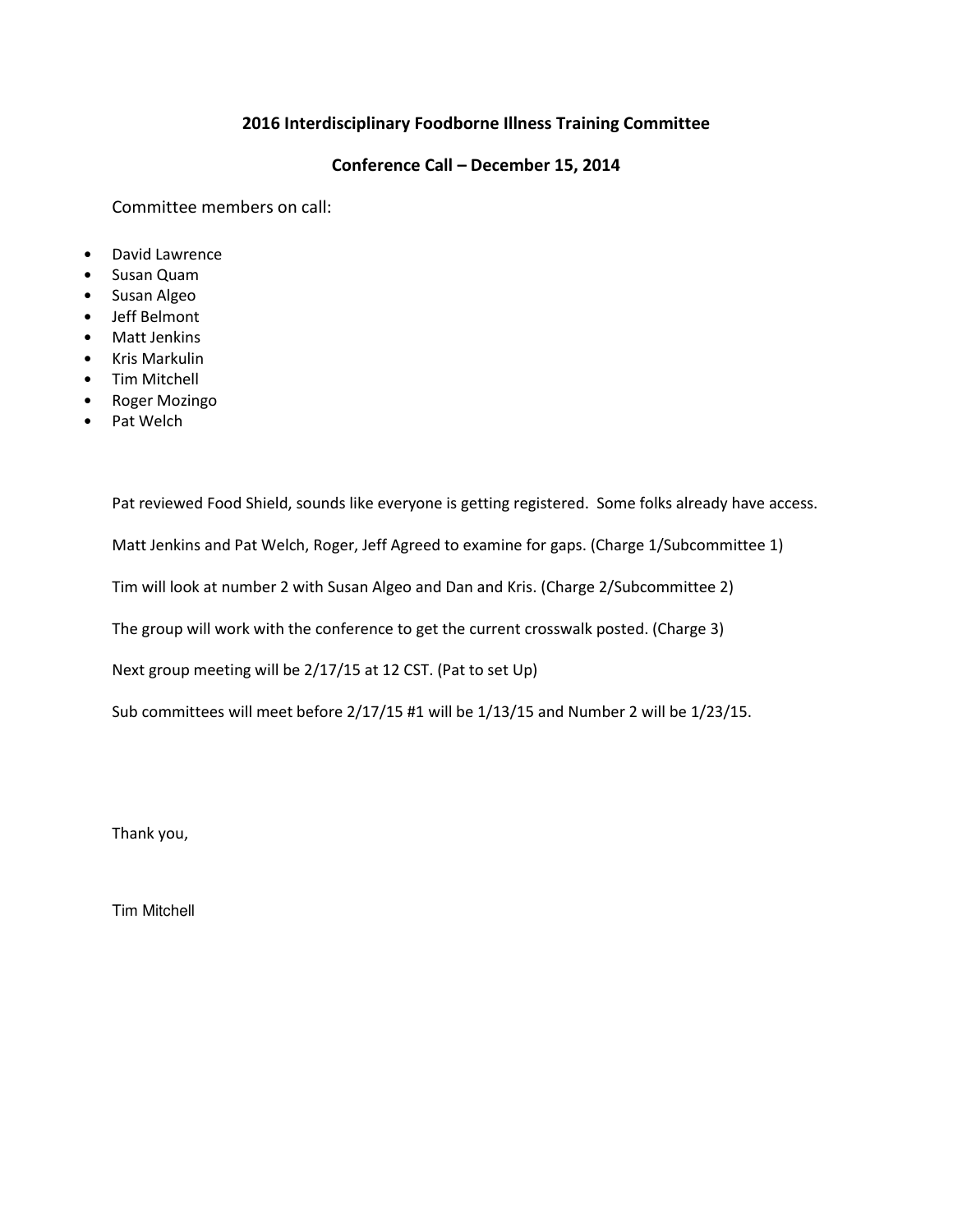# **2016 Interdisciplinary Foodborne Illness Training Committee**

Minutes 3/3/2015

- 1. Susan Algeo
- 2. Jeff Belmont
- 3. Sandy Fabian
- 4. Matt Jenkins
- 5. Kris Markulin
- 6. Roger Mozingo
- 7. Jackie Owens
- 8. Gale Prince
- 9. Pat Welch
- 10. Tim Mitchell
- 11. Dan Okenu
- 12. James Steele
	- Reviewed the progress of the two subcommittees and determined that the subcommittees were on the right track.
	- The subcommittees with continue to meet before the next full committee meeting scheduled for 5/21/15.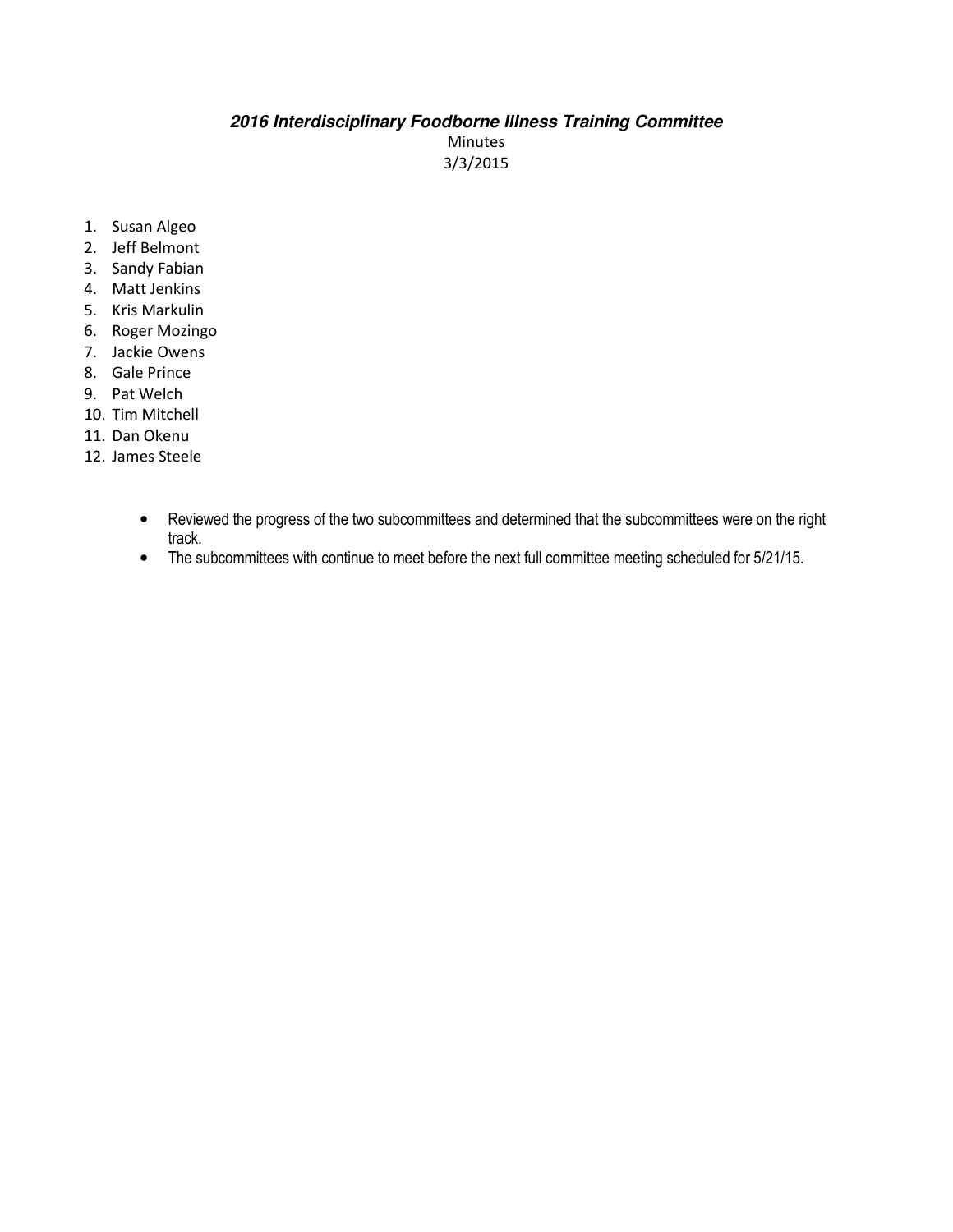| <b>STANDARD 5</b>                                                                                                                                                                                                                                                                                                                                                                                                                                             |                     |              |             |                       |              |                     |
|---------------------------------------------------------------------------------------------------------------------------------------------------------------------------------------------------------------------------------------------------------------------------------------------------------------------------------------------------------------------------------------------------------------------------------------------------------------|---------------------|--------------|-------------|-----------------------|--------------|---------------------|
| 1. Investigative procedures. (RRT Page 518 shows the table)                                                                                                                                                                                                                                                                                                                                                                                                   |                     |              |             |                       |              |                     |
|                                                                                                                                                                                                                                                                                                                                                                                                                                                               |                     |              |             |                       |              |                     |
|                                                                                                                                                                                                                                                                                                                                                                                                                                                               | <b>RRT</b>          | <b>CIFOR</b> | <b>IAFP</b> | Manufactured<br>Foods | <b>NASDA</b> | <b>GAP Analysis</b> |
| a.<br>The program has written<br>operating procedures for<br>responding to and /or<br>conducting investigations of<br>foodborne illness and food-<br>related injury*. The<br>procedures clearly identify<br>the roles, duties and<br>responsibilities of program<br>staff and how the program<br>interacts with other relevant<br>departments and agencies.<br>The procedures may be<br>contained in a single source<br>document or in multiple<br>documents. | II. A. Chapter 1    | 3.1          |             |                       |              |                     |
| b.<br>The program maintains<br>contact lists for individuals,<br>departments, and agencies<br>that may be involved in the<br>investigation of foodborne<br>illness, food-related injury* or<br>contamination of food.                                                                                                                                                                                                                                         | II.B. Chapters 2&3. | 3.6          |             | 5.1.c                 |              |                     |
| c.<br>The program maintains a<br>written operating procedure<br>or a Memorandum of<br>Understanding (MOU) with                                                                                                                                                                                                                                                                                                                                                | II.A. Chapter 1.    | 3.1          |             |                       |              |                     |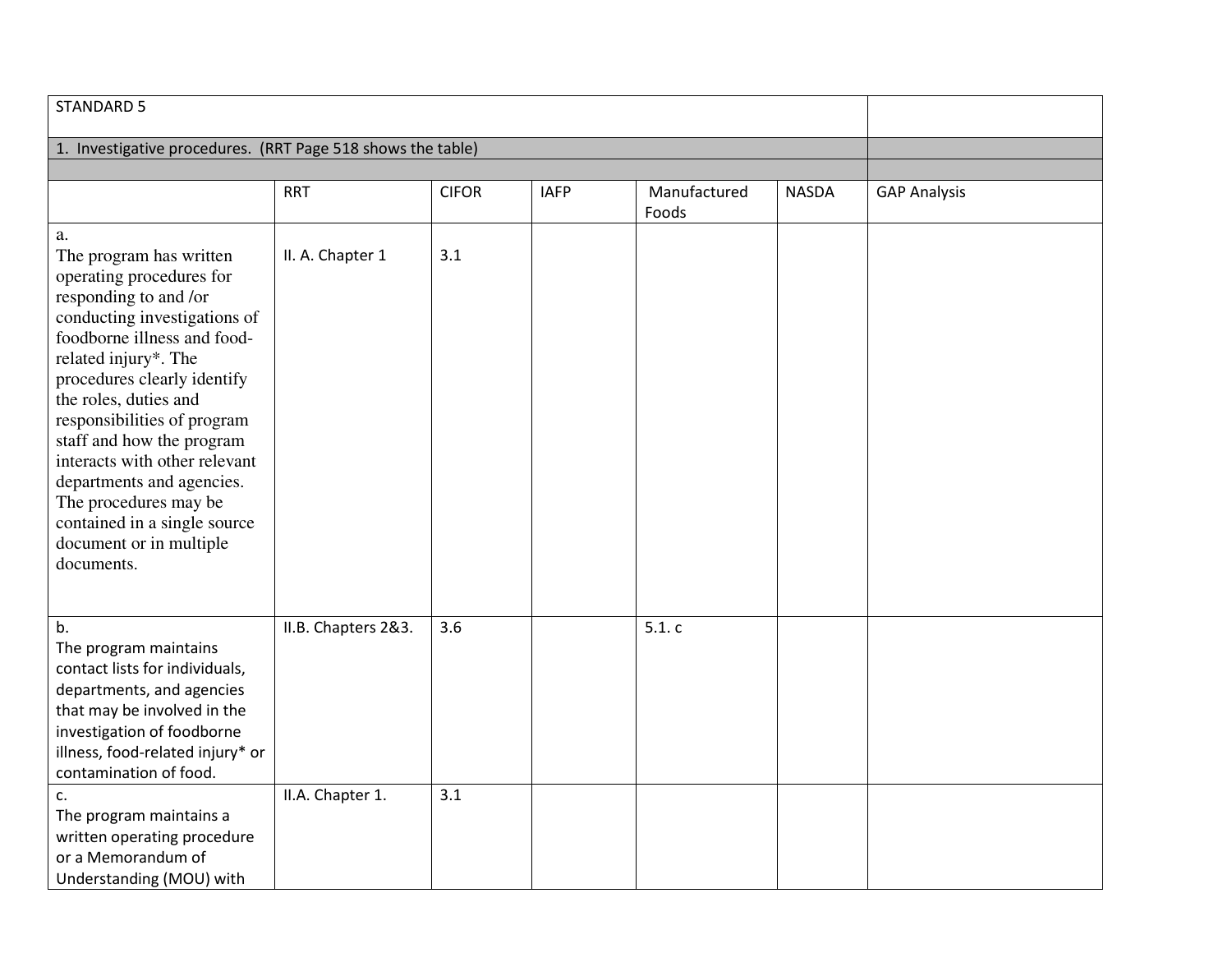| the appropriate                  |                     |             |       |  |
|----------------------------------|---------------------|-------------|-------|--|
| epidemiological investigation    |                     |             |       |  |
| program/department to            |                     |             |       |  |
| conduct foodborne illness        |                     |             |       |  |
| investigations and to report     |                     |             |       |  |
| findings. The operating          |                     |             |       |  |
| procedure or MOU clearly         |                     |             |       |  |
| identifies the roles, duties and |                     |             |       |  |
| responsibilities of each party.  |                     |             |       |  |
| d.                               | II. E. Chapter 11   | 3.5         | 5.1.d |  |
| The program maintains logs       |                     |             |       |  |
| or databases for all             |                     |             |       |  |
| complaints or referral reports   |                     |             |       |  |
| from other sources alleging      |                     |             |       |  |
| food-related illness, food-      |                     |             |       |  |
| related injury* or intentional   |                     |             |       |  |
| food contamination. The final    |                     |             |       |  |
| disposition for each complaint   |                     |             |       |  |
| is recorded in the log or        |                     |             |       |  |
| database and is filed in or      |                     |             |       |  |
| linked to the establishment      |                     |             |       |  |
| record for retrieval purposes.   |                     |             |       |  |
| e.                               | Chapter 9,10,11 &   | Chapter 4,  | 1.f   |  |
| Program procedures describe      | 13                  | 4.3,        |       |  |
| the disposition, action or       |                     | Chapter 5   |       |  |
| follow-up and reporting          |                     |             |       |  |
| required for each type of        |                     |             |       |  |
| complaint or referral report.    |                     |             |       |  |
| f.                               | Chapters 9, 10, 11  | Chapter 4,5 | 1.e   |  |
| Program procedures require       | & 13 (pg.212?)      |             | 1.f   |  |
| disposition, action or follow-   | Subsection D        |             |       |  |
| up on each complaint or          |                     |             |       |  |
| referral report alleging food-   |                     |             |       |  |
| related illness or injury within |                     |             |       |  |
| 24 hours.                        |                     |             |       |  |
| g.                               | Chapters 9,10, 11 & | Chapter 4,  | 1.g.  |  |
| The program has established      | 13                  | 5           |       |  |
| procedures and guidance for      | Page 212?           |             |       |  |
| collecting information on the    | Subsection D        |             |       |  |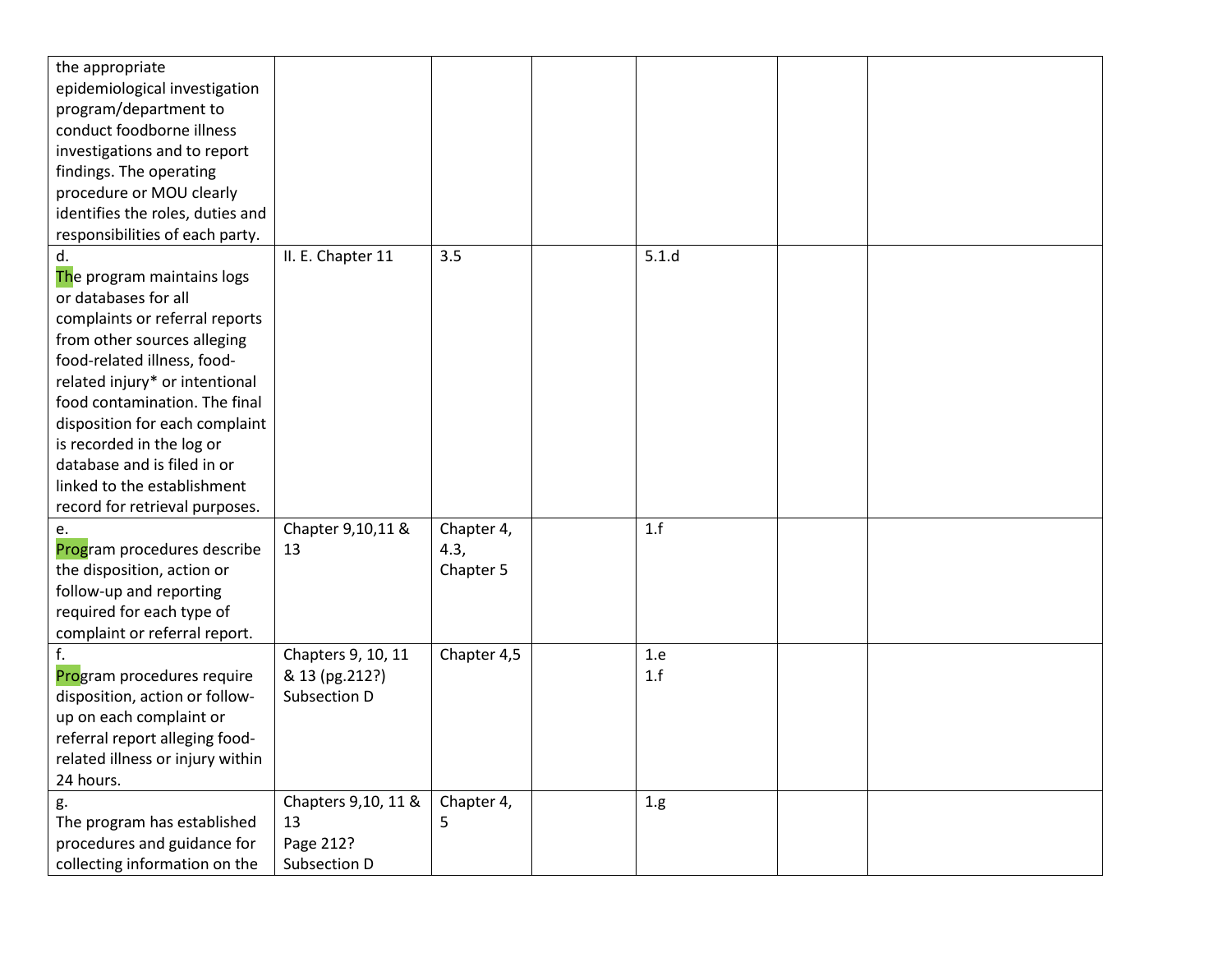| suspect food's preparation,                                   |                    |               |  |  |
|---------------------------------------------------------------|--------------------|---------------|--|--|
| storage or handling during                                    |                    |               |  |  |
| on-site investigations of food-                               |                    |               |  |  |
| related illness, food-related                                 |                    |               |  |  |
| injury*, or outbreak                                          |                    |               |  |  |
| investigations.                                               |                    |               |  |  |
| h.                                                            | Chapter 6, 10      | 3.1, 3.10,    |  |  |
| Program procedures provide                                    |                    | 6.3           |  |  |
| guidance for immediate                                        |                    |               |  |  |
| notification of appropriate                                   |                    |               |  |  |
| law enforcement agencies if                                   |                    |               |  |  |
| at any time intentional food                                  |                    |               |  |  |
| contamination is suspected.                                   |                    |               |  |  |
|                                                               | Chapter 6, 10      | 3.1, 3.10,    |  |  |
| Program procedures provide                                    |                    | 7.3           |  |  |
| guidance for the notification                                 |                    |               |  |  |
| of appropriate state and/or                                   |                    |               |  |  |
| federal agencies when a                                       |                    |               |  |  |
| complaint involves a product                                  |                    |               |  |  |
| that originated outside the                                   |                    |               |  |  |
| agency's jurisdiction or has                                  |                    |               |  |  |
| been shipped interstate.                                      |                    |               |  |  |
| 2. Reporting Procedures                                       |                    |               |  |  |
|                                                               |                    | 5.2           |  |  |
| a.                                                            | Chapters 9, 10, 11 |               |  |  |
| Possible contributing factors<br>to the food-related illness, |                    |               |  |  |
|                                                               |                    |               |  |  |
| food-related injury* or                                       |                    |               |  |  |
| intentional food                                              |                    |               |  |  |
| contamination are identified                                  |                    |               |  |  |
| in each on-site investigation                                 |                    |               |  |  |
| report.                                                       |                    |               |  |  |
| b.                                                            | Chapter 3, 6, 13   | 4.2, 4.3,     |  |  |
| The program shares final                                      |                    | 4.4, 7.5, 9.1 |  |  |
| reports of investigations with                                |                    |               |  |  |
| the state epidemiologist and                                  |                    |               |  |  |
| reports of confirmed                                          |                    |               |  |  |
| foodborne disease                                             |                    |               |  |  |
| outbreaks* with CDC.                                          |                    |               |  |  |
| 3. Laboratory Support Documentation                           |                    |               |  |  |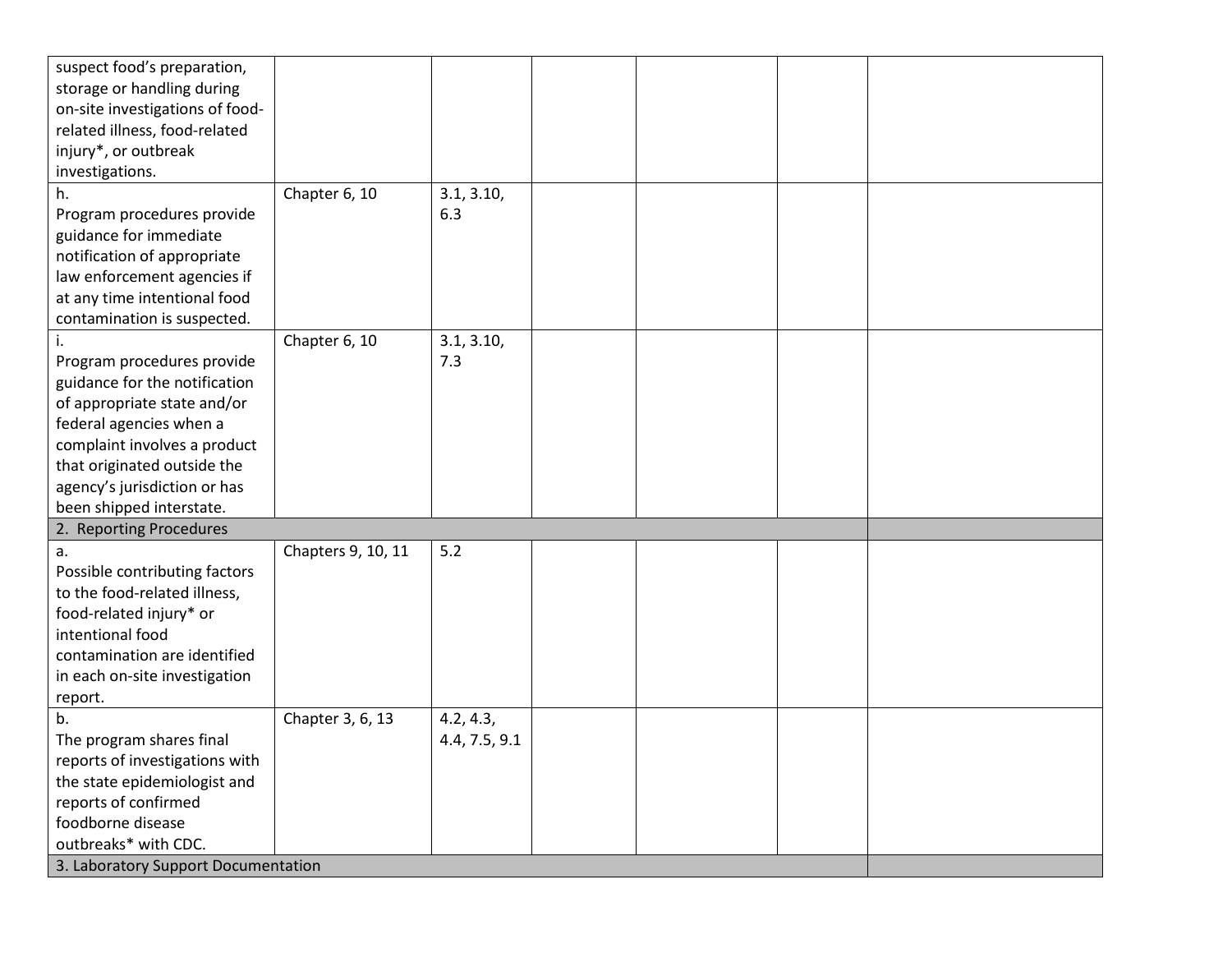| a.                              |           | 4.2, 4.3, |  |  |
|---------------------------------|-----------|-----------|--|--|
| The program has a letter of     |           | 4.4, 9.1, |  |  |
| understanding, written          |           |           |  |  |
| procedures, contract or MOU     |           |           |  |  |
| acknowledging, that a           |           |           |  |  |
| laboratory(s) is willing and    |           |           |  |  |
| able to provide analytical      |           |           |  |  |
| support to the jurisdiction's   |           |           |  |  |
| food program. The               |           |           |  |  |
| documentation describes the     |           |           |  |  |
| type of biological, chemical,   |           |           |  |  |
| radiological contaminants or    |           |           |  |  |
| other food adulterants that     |           |           |  |  |
| can be identified by the        |           |           |  |  |
| laboratory. The laboratory      |           |           |  |  |
| support available includes the  |           |           |  |  |
| ability to conduct              |           |           |  |  |
| environmental sample            |           |           |  |  |
| analysis, food sample analysis  |           |           |  |  |
| and clinical sample analysis.   |           |           |  |  |
| b.                              |           | 4.2, 4.3, |  |  |
| The program maintains a list    |           | 4.4, 9.1  |  |  |
| of alternative laboratory       |           |           |  |  |
| contacts from which             |           |           |  |  |
| assistance could be sought in   |           |           |  |  |
| the event that a food-related   |           |           |  |  |
| emergency exceeds the           |           |           |  |  |
| capability of the primary       |           |           |  |  |
| support lab(s) listed in        |           |           |  |  |
| paragraph 3.a. This list should |           |           |  |  |
| also identify potential sources |           |           |  |  |
| of laboratory support such as   |           |           |  |  |
| FDA, USDA, CDC, or              |           |           |  |  |
| environmental laboratories      |           |           |  |  |
| for specific analysis that      |           |           |  |  |
| cannot be performed by the      |           |           |  |  |
| jurisdiction's primary          |           |           |  |  |
| laboratory(s).                  |           |           |  |  |
| 4. Trace-back Procedures        |           |           |  |  |
| а.                              | Chapter 9 | 5.2       |  |  |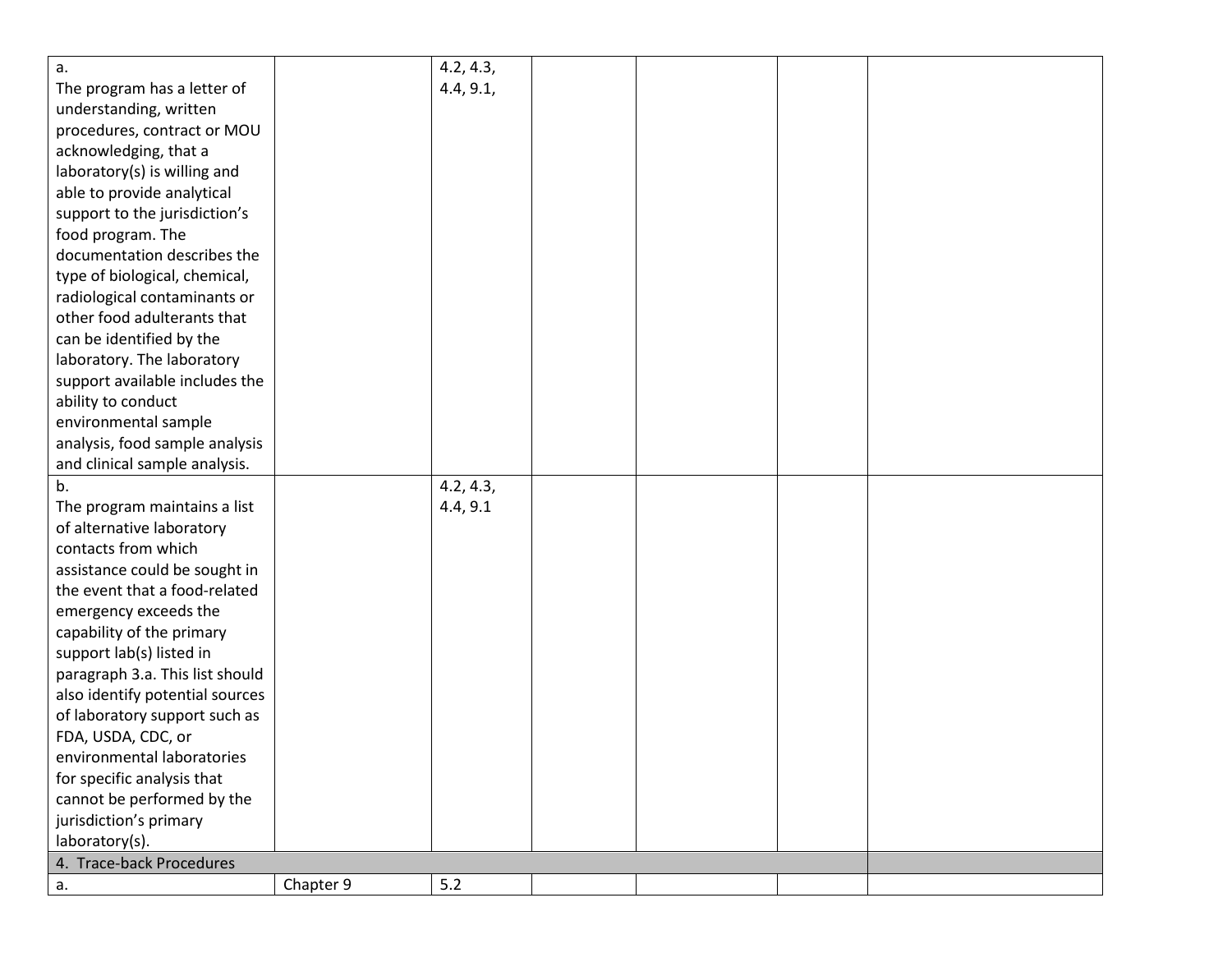| Program management has an       |              |     |  |  |
|---------------------------------|--------------|-----|--|--|
| established procedure to        |              |     |  |  |
| address the trace-back of       |              |     |  |  |
| foods implicated in an illness, |              |     |  |  |
| outbreak or intentional food    |              |     |  |  |
| contamination. The trace-       |              |     |  |  |
| back procedure provides for     |              |     |  |  |
| the coordinated involvement     |              |     |  |  |
| of all appropriate agencies     |              |     |  |  |
| and identifies a coordinator    |              |     |  |  |
| to guide the investigation.     |              |     |  |  |
| Trace-back reports are shared   |              |     |  |  |
| with all agencies involved and  |              |     |  |  |
| with CDC.                       |              |     |  |  |
| 5. Recalls                      |              |     |  |  |
| a.                              | Chapter 12   | 5.2 |  |  |
| Program management has an       |              |     |  |  |
| established procedure to        |              |     |  |  |
| address the recall of foods     |              |     |  |  |
| implicated in an illness,       |              |     |  |  |
| outbreak or intentional food    |              |     |  |  |
| contamination.                  |              |     |  |  |
| b.                              | Chapter 12   | 5.2 |  |  |
| When the jurisdiction has the   |              |     |  |  |
| responsibility to request or    |              |     |  |  |
| monitor a product recall,       |              |     |  |  |
| written procedures              |              |     |  |  |
| equivalent to 21 CFR, Part 7    |              |     |  |  |
| are followed.                   |              |     |  |  |
| c.                              | Chapter 12   | 5.2 |  |  |
| Written policies and            |              |     |  |  |
| procedures exist for verifying  |              |     |  |  |
| the effectiveness of recall     |              |     |  |  |
| actions by firms (effectiveness |              |     |  |  |
| checks) when requested by       |              |     |  |  |
| another agency.                 |              |     |  |  |
| 6. Media Management             |              |     |  |  |
| a.                              | Chapter 3, 6 | 3.6 |  |  |
| The program has a written       |              |     |  |  |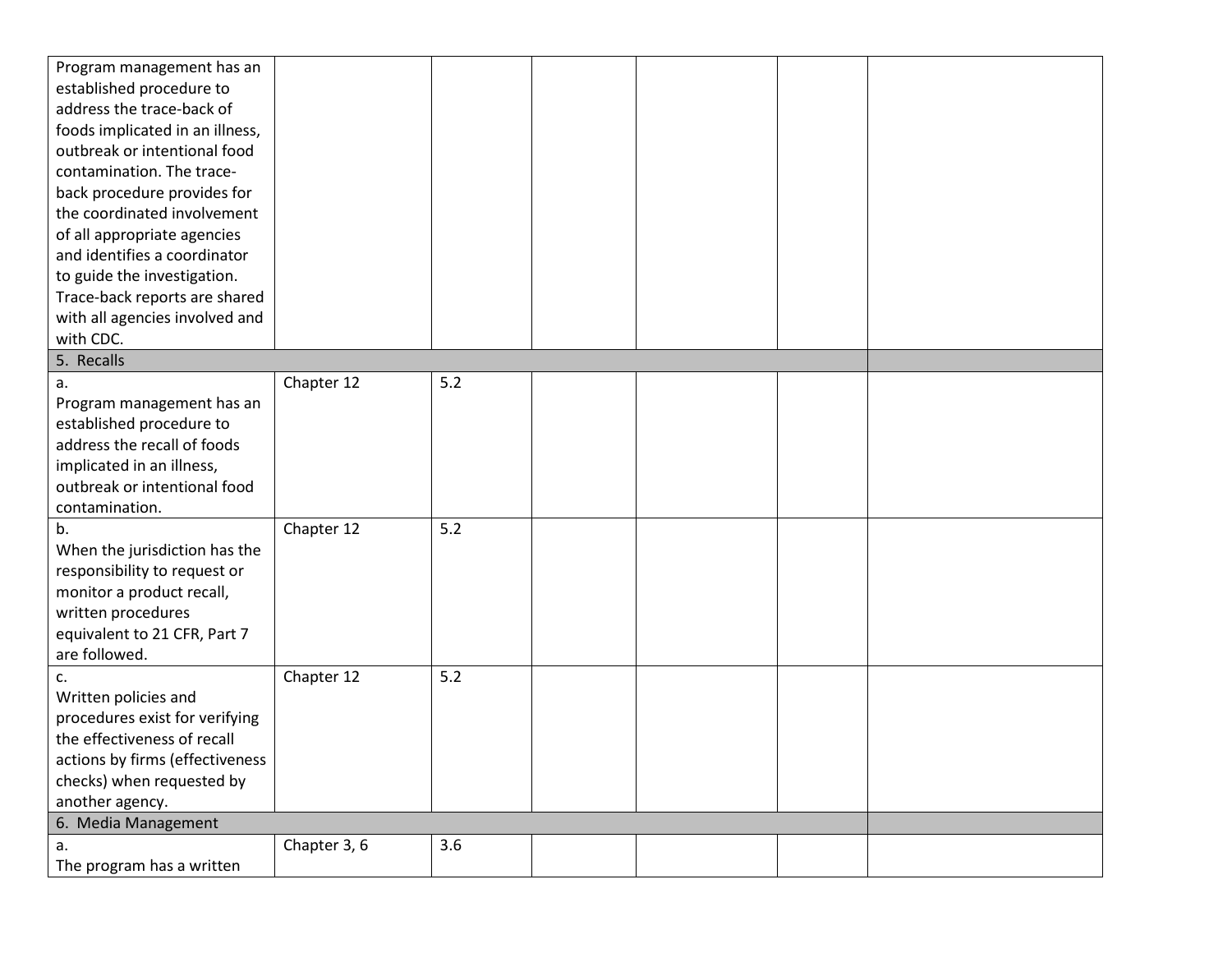| policy or procedure that       |                |           |  |  |
|--------------------------------|----------------|-----------|--|--|
| defines a protocol for         |                |           |  |  |
| providing information to the   |                |           |  |  |
| public regarding a foodborne   |                |           |  |  |
| illness outbreak or food       |                |           |  |  |
| safety emergency. The          |                |           |  |  |
| policy/procedure should        |                |           |  |  |
| address coordination and       |                |           |  |  |
| cooperation with other         |                |           |  |  |
| agencies involved in the       |                |           |  |  |
| investigation. A media person  |                |           |  |  |
| is designated in the protocol. |                |           |  |  |
| 7. Data Review and Analysis    |                |           |  |  |
| a.                             | Chapter 13, 14 | 4.3,      |  |  |
| At least once per year, the    |                | Chapter 8 |  |  |
| program conducts a review of   |                |           |  |  |
| the data in the complaint log  |                |           |  |  |
| or database and the            |                |           |  |  |
| foodborne illness and food-    |                |           |  |  |
| related injury* investigations |                |           |  |  |
| to identify trends and         |                |           |  |  |
| possible contributing factors  |                |           |  |  |
| that are most likely to cause  |                |           |  |  |
| foodborne illness or food-     |                |           |  |  |
| related injury*. These         |                |           |  |  |
| periodic reviews of foodborne  |                |           |  |  |
| illnesses may suggest a need   |                |           |  |  |
| for further investigations and |                |           |  |  |
| may suggest steps for illness  |                |           |  |  |
| prevention.                    |                |           |  |  |
| b.                             | Chapter 13, 14 | 4.3,      |  |  |
| The review is conducted with   |                | Chapter 8 |  |  |
| prevention in mind and         |                |           |  |  |
| focuses on, but is not limited |                |           |  |  |
| to, the following:             |                |           |  |  |
| 1)                             |                |           |  |  |
| Foodborne Disease              |                |           |  |  |
| Outbreaks*, Suspect            |                |           |  |  |
| Foodborne Outbreaks* and       |                |           |  |  |
| Confirmed Foodborne Disease    |                |           |  |  |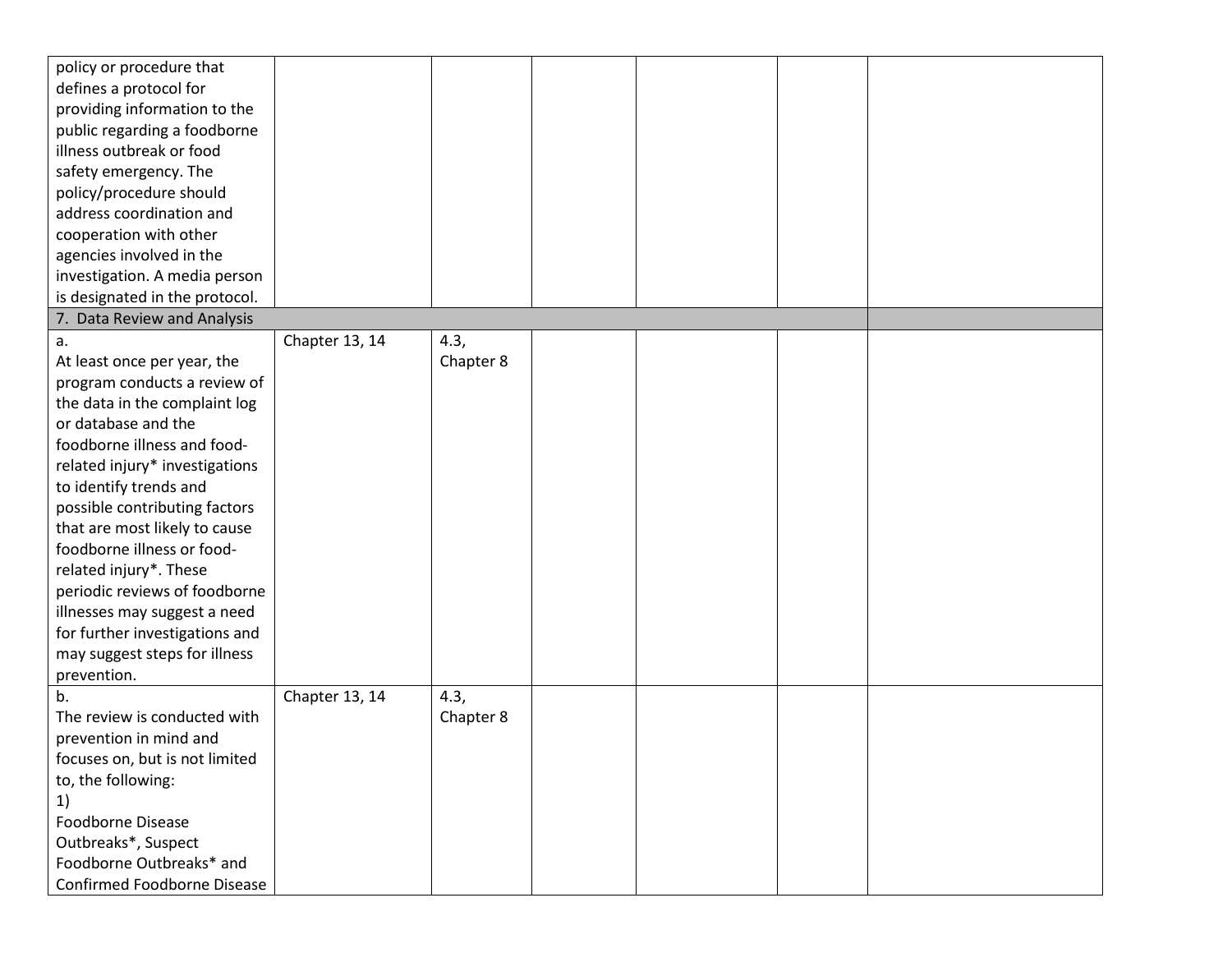| Outbreaks* in a single      |  |  |  |
|-----------------------------|--|--|--|
| establishment;              |  |  |  |
| 2)                          |  |  |  |
| Foodborne Disease           |  |  |  |
| Outbreaks*, Suspect         |  |  |  |
| Foodborne Outbreaks* and    |  |  |  |
| <b>Confirmed Disease</b>    |  |  |  |
| Outbreaks* in the same      |  |  |  |
| establishment type;         |  |  |  |
| 3)                          |  |  |  |
| Foodborne Disease           |  |  |  |
| Outbreaks*, Suspect         |  |  |  |
| Foodborne Outbreaks* and    |  |  |  |
| Confirmed Foodborne Disease |  |  |  |
| Outbreaks* implicating the  |  |  |  |
| same food;                  |  |  |  |
| 4)                          |  |  |  |
| Foodborne Disease           |  |  |  |
| outbreaks*, Suspect         |  |  |  |
| Foodborne Outbreaks* and    |  |  |  |
| Confirmed Foodborne Disease |  |  |  |
| Outbreaks* associated with  |  |  |  |
| similar food preparation    |  |  |  |
| processes;                  |  |  |  |
| 5)                          |  |  |  |
| Number of confirmed         |  |  |  |
| foodborne disease           |  |  |  |
| outbreaks*;                 |  |  |  |
| 6)                          |  |  |  |
| Number of foodborne disease |  |  |  |
| outbreaks* and suspect      |  |  |  |
| foodborne disease           |  |  |  |
| outbreaks*;                 |  |  |  |
| 7)                          |  |  |  |
| Contributing factors most   |  |  |  |
| often identified;           |  |  |  |
| 8)                          |  |  |  |
| Number of complaints        |  |  |  |
| involving real and alleged  |  |  |  |
| threats of intentional food |  |  |  |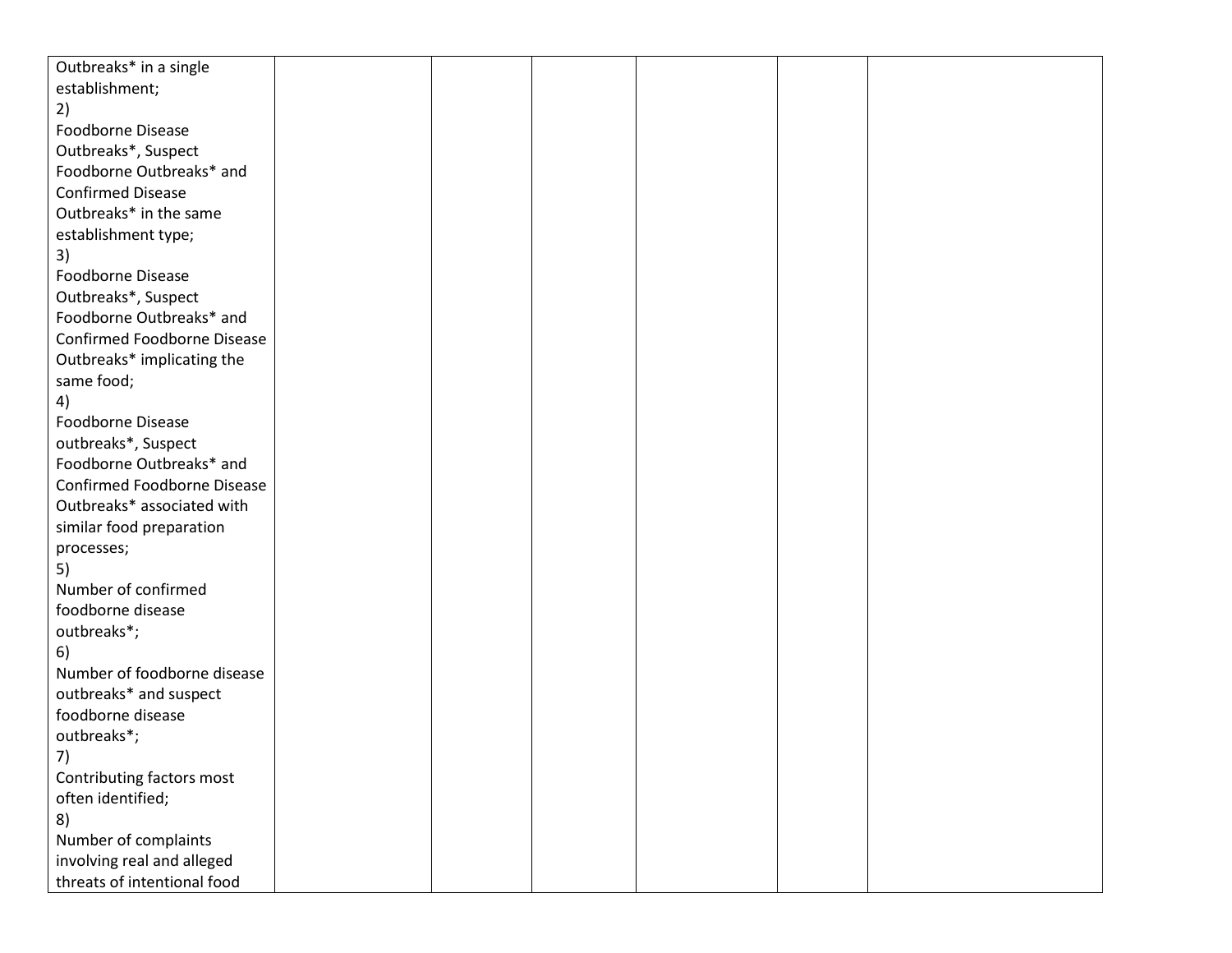| contamination; and            |           |  |  |  |
|-------------------------------|-----------|--|--|--|
| 9)                            |           |  |  |  |
| Number of complaints          |           |  |  |  |
| involving the same agent and  |           |  |  |  |
| any complaints involving      |           |  |  |  |
| unusual agents when agents    |           |  |  |  |
| are identified.               |           |  |  |  |
| c.                            |           |  |  |  |
| In the event that there have  | Chapter 8 |  |  |  |
| been no food-related illness  |           |  |  |  |
| or food-related injury*       |           |  |  |  |
| outbreak investigations       |           |  |  |  |
| conducted during the twelve   |           |  |  |  |
| months prior to the data      |           |  |  |  |
| review and analysis, program  |           |  |  |  |
| management will plan and      |           |  |  |  |
| conduct a mock foodborne      |           |  |  |  |
| illness investigation to test |           |  |  |  |
| program readiness. The mock   |           |  |  |  |
| investigation should simulate |           |  |  |  |
| response to an actual         |           |  |  |  |
| confirmed foodborne disease   |           |  |  |  |
| outbreak* and include on-site |           |  |  |  |
| inspection, sample collection |           |  |  |  |
| and analysis. A mock          |           |  |  |  |
| investigation must be         |           |  |  |  |
| completed at least once per   |           |  |  |  |
| year when no foodborne        |           |  |  |  |
| disease outbreak*             |           |  |  |  |
| investigations occur.         |           |  |  |  |
|                               |           |  |  |  |
|                               |           |  |  |  |
|                               |           |  |  |  |
|                               |           |  |  |  |
|                               |           |  |  |  |
|                               |           |  |  |  |
|                               |           |  |  |  |
|                               |           |  |  |  |
|                               |           |  |  |  |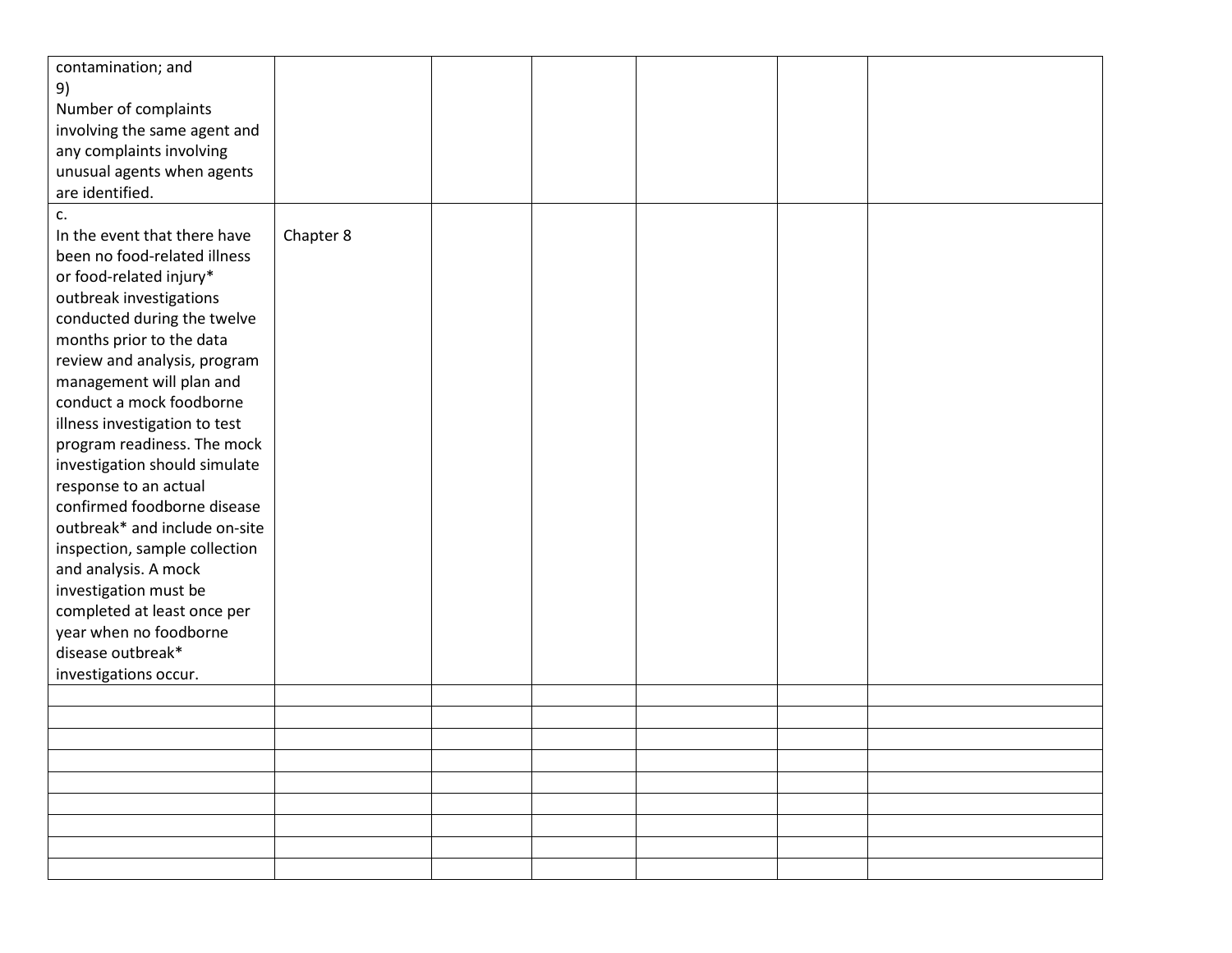# Committee Name:

#### **Committee Name: Interdisciplinary FBI Training**

| <b>Last Name</b> | <b>First Name</b> | <b>Position (Chair/Member)</b> | Constituency                            | <b>Employer</b>                                 | City             | <b>State</b> | <b>Telephone</b> | Email                                       |
|------------------|-------------------|--------------------------------|-----------------------------------------|-------------------------------------------------|------------------|--------------|------------------|---------------------------------------------|
| Algeo            | Susan             | Member                         | Food Industry<br>Support                | Paster Training, Inc.                           | Gilbertsville    | PA           | 610-970-1776     | susan.algeo@pastertrai<br>ning.com          |
| Belmont          | Jeffrey           | Member                         | Food Industry<br>Support                | <b>NRFSP</b>                                    | Orlando          | FL.          | 407-226-3500     | jbelmont@nrfsp.com                          |
| Catalan          | Linda             | Member                         | Retail Food Industry                    | <b>Brinker International</b>                    | Dallas           | TX           | 972-770-8746     | linda.catalan@brinker.c<br>om               |
| Chapman          | Bryan             | Member                         | Food Industry<br>Support                | State Food Safety                               | Orem             | UT           | 801-494-1879     | bchapman@statefoods<br>afety.com            |
| Cooper           | Ivory Gene        | Member                         | Local Regulator                         | Dist. Of Columbia                               | Washington       | DC           | 202-535-2180     | ivory.cooper@dc.gov<br>sandra.fabian@wawa.c |
| Fabian           | Sandra            | Member                         | Food Service Industry Wawa, Inc.        |                                                 | Media            | <b>PA</b>    | 610-358-8779     | om                                          |
| Follett          | Emilee            | Member                         | Food Industry<br>Support                | State Food Safety                               | Orem             | UT           | 801-805-4679     | efollett@statefoodsafet<br>y.com            |
| Hussein          | Sima              | Member                         | Food Industry<br>Support                | Ecolab                                          | Greensboro       | <b>NC</b>    | 336-931-2625     | sima.hussein@ecolab.c<br>om                 |
| Jenkins          | Matthew           | Member                         | Food Service Industry Sodexo            |                                                 | Chicago          | IL           | 630-390-4020     | matthew.jenkins@sode<br>xo.com              |
| Markulin         | Kris              | Member                         | Retail Food Industry                    | Delhaize America                                | Reston           | VA           | 703-347-2072     | kris.markulin@delhaize<br>com               |
| Mitchell         | Tim               | Vice-Chair                     | Retail Food Industry                    | <b>Publix Super Markets</b>                     | Lakeland         | FL           | 863-688-1188     | tim.mitchell@publix.co<br>m                 |
| Okenu            | Dan               | Member                         |                                         | Food Service Industry TransGlobal Consults, LLC | Snellville       | GA           | 404-805-2221     | dan.okenu@transglobal<br>consults.com       |
| Owens            | Jackie            | Member                         | State Regulator                         | WI Dept. of Agr.                                | Madison          | WI           | 608-224-4734     | jackie.owens@wi.gov                         |
| Sheehan          | Pieter            | Member                         | Local Regulator                         | Fairfax County Health Dept. Fairfax             |                  | VA           | 703-246-8470     | Pieter.sheehan@fairfax<br>county.gov        |
| Steele           | James             | Chair                          | Food Service Industry Walt Disney World |                                                 | Lake Buena Vista | - FL         | 407-560-4724     | james.steele@disney.c<br>om                 |
| Welch            | Patricia          | Chair                          | State Regulator                         | IL Dept. of Public Health                       | Springfield      | IL           | 217-785-2439     | patricia.welch@illinois.g<br>$ov$           |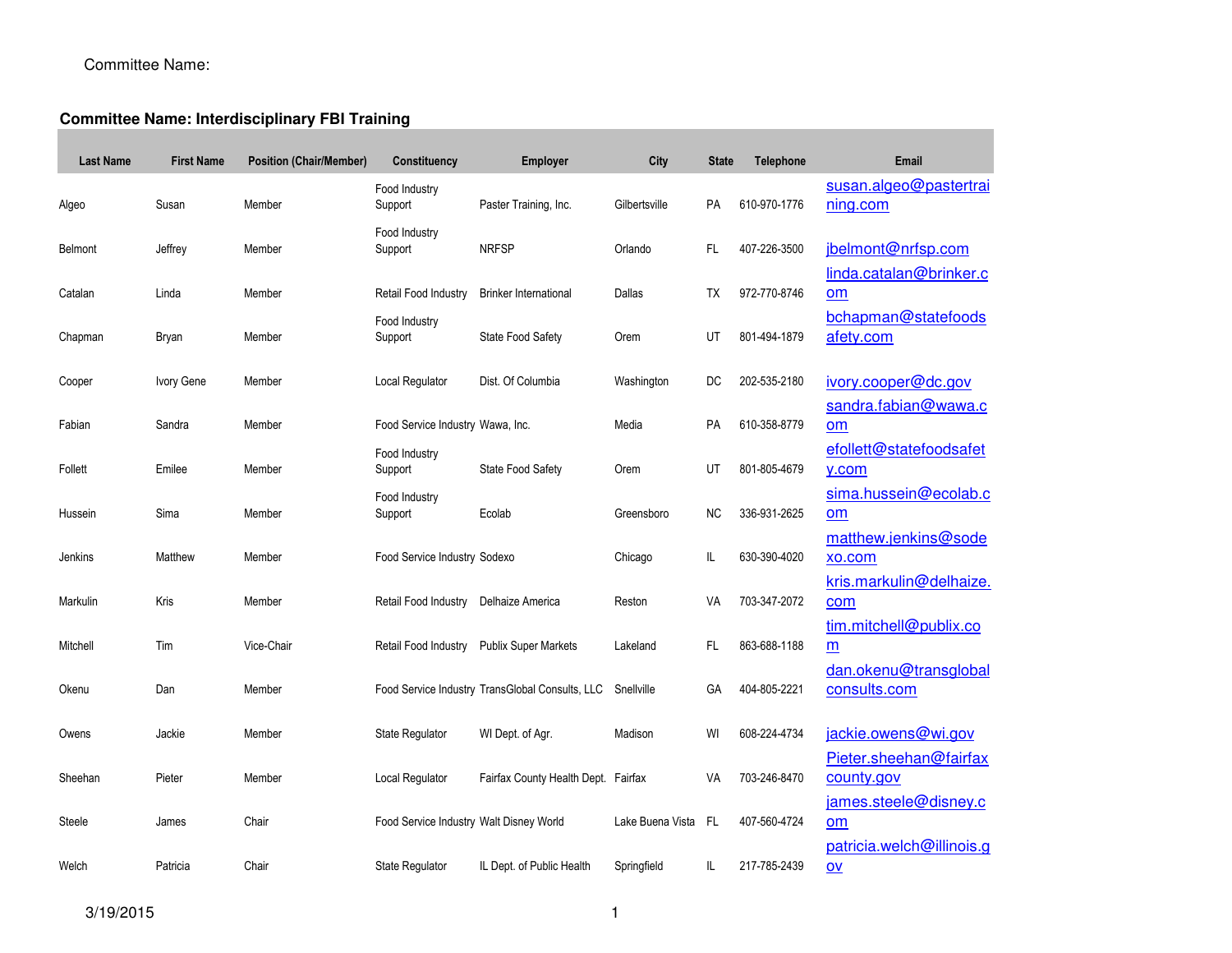### Committee Name:

| Williams                       | Janet | Member | <b>Federal Regulator</b>               | FDA/ORA/DHRD               | Rockville | <b>MD</b> |              | janet.williams@fda.hhs.<br><u>gov</u> |
|--------------------------------|-------|--------|----------------------------------------|----------------------------|-----------|-----------|--------------|---------------------------------------|
| <b>Resigned from Committee</b> |       |        |                                        |                            |           |           |              |                                       |
| Earnest                        | Mark  | Member | Food Service Industry Captain D's, LLC |                            | Nashville | TN        | 615-231-2089 | mark earnest@captain<br>ds.com        |
| Mozingo                        | Roger | Member | Food Service Industry Sodexo           |                            | Salisbury | NC.       | 704-678-6797 | roger.mozingo@sodexo<br>.com          |
| Thomas                         | Ellen | Member | Academia                               | North Carolina State Univ. | Raleigh   | <b>NC</b> | 919-515-1373 | emthoma3@ncsu.edu                     |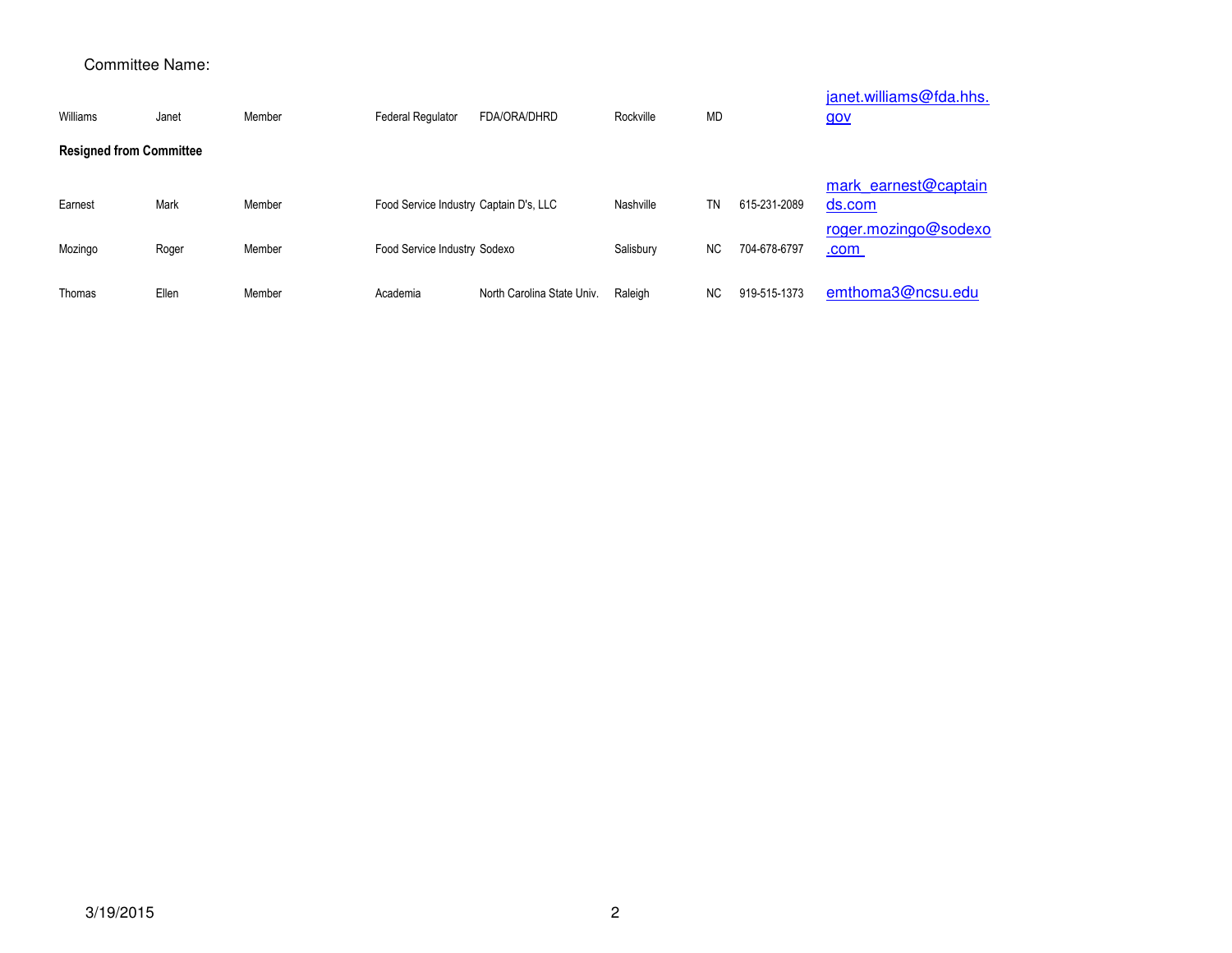# **CONFERENCE FOR FOOD PROTECTION COUNCIL II EMPLOYEE FOOD SAFETY TRAINING COMMITTEE REPORT**

#### **COMMITTEE NAME:** Employee food safety training

### **COUNCIL II**

#### **DATE OF REPORT: 03-13-2015**

**SUBMITTED BY:** Co Chairs: Chuck Catlin, Global Food Quality & Risk Manager, Google Food Dr. Benjamin Chapman, Associate Professor, Food Safety Specialist, North Carolina State University.

#### **COMMITTEE MEMBER ROSTER:**

 **see attached roster for updated member listing and documentation of committee member who has left the committee**

□ committee membership has not changed; see previously submitted and approved roster

#### **COMMITTEE CHARGE:**

1. Make recommendations to the Conference for Food Protection in regard to:

a. What a food employee should know about food safety, prioritized by risk.

b. A guidance document to include recommendations for appropriate operator, regulator, and/or third-party food safety training program(s); including the criteria for the program and learning objectives.

2. Report Committee recommendations to the 2016 Conference for Food Protection Biennial Meeting.

## **COMMITTEE'S REQUESTED ACTION FOR EXECUTIVE BOARD (If Applicable):**

## **PROGRESS REPORT/COMMITTEE ACTIVITIES WITH ACTIVITY DATES:**

Our committee held its first meeting on Dec 12, 2014. Hal King and Benjamin Chapman PhD were the co-chairs. We began by looking at the state and local county mandated training programs. We examined industry training programs content and academic evidence based outcomes and recommended specifications. Co-chair Hal King stepped down. In late January. Chuck Catlin R.S., M.P.A was approved to become the co-chair to serve with Benjamin Chapman PhD. In an effort to accelerate our progress we decided to hold a face to face meeting in Chicago on March 18, 2015. At this meeting we will look at the food handler training requirements for Illinois, California and Florida. We will also examine the FDA 2013 Food Code required knowledge. Our goal is to determine the necessary knowledge components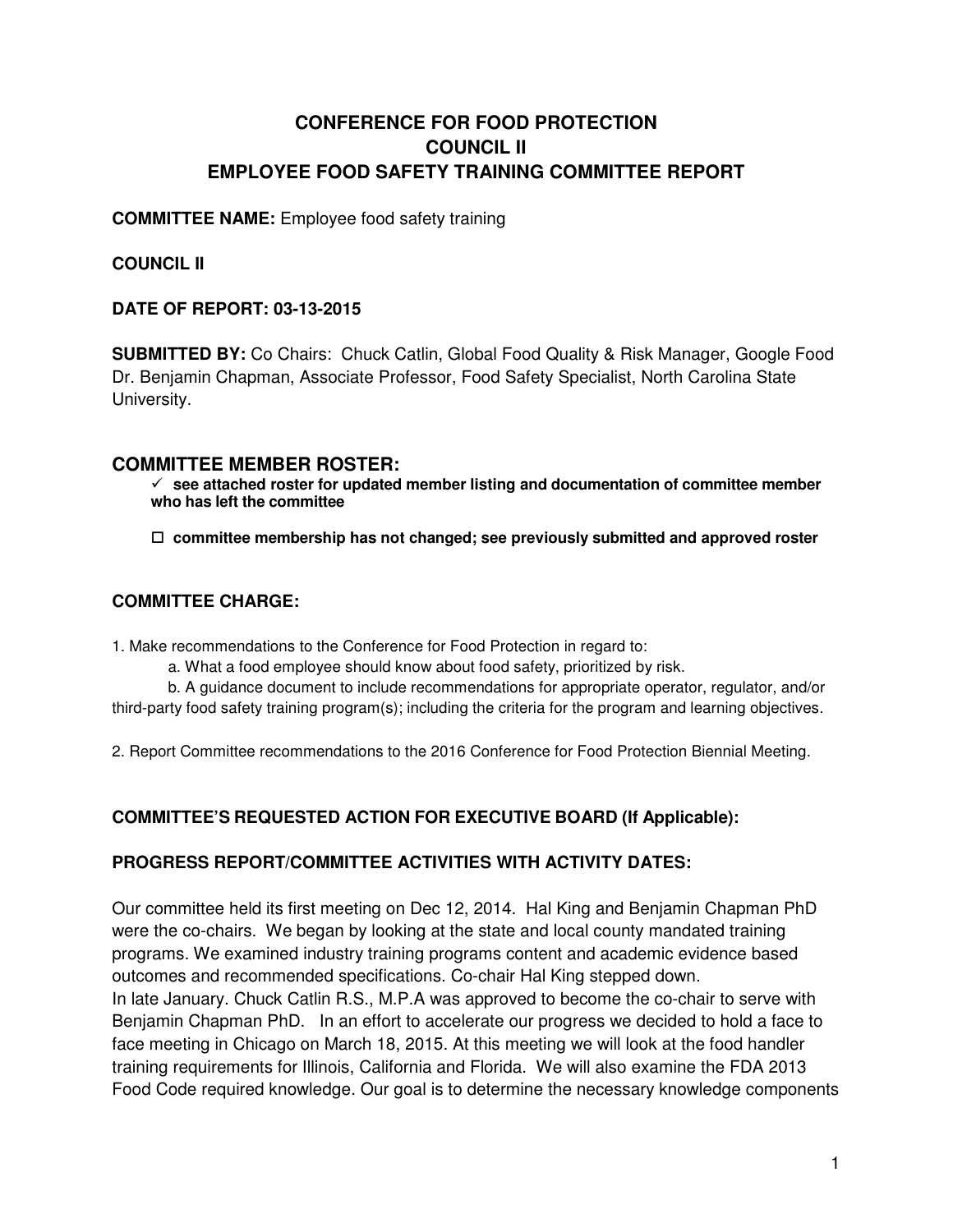required for food service employees. Once knowledge components have been identified we will examine the necessary behaviors needed to prevent foodborne illness when working with food. Current research has suggested that food workers view their business as low risk (Clayton et al., 2002) and behavior is motivated by values and interpretations of situations and events. (Burke 1990) Our goal is to create training that links the needed job knowledge and encourages the learning of positive behaviors that will prevent foodborne illness when they are working with food. Research further suggests that if you can elicit an emotional response from the learner you can improve the domains of cognition, attention memory and reasoning. (R.J.Polan 2002) Therefore, we will examine how the FDA Oral Culture project materials can help with setting the learning context to improve knowledge retention.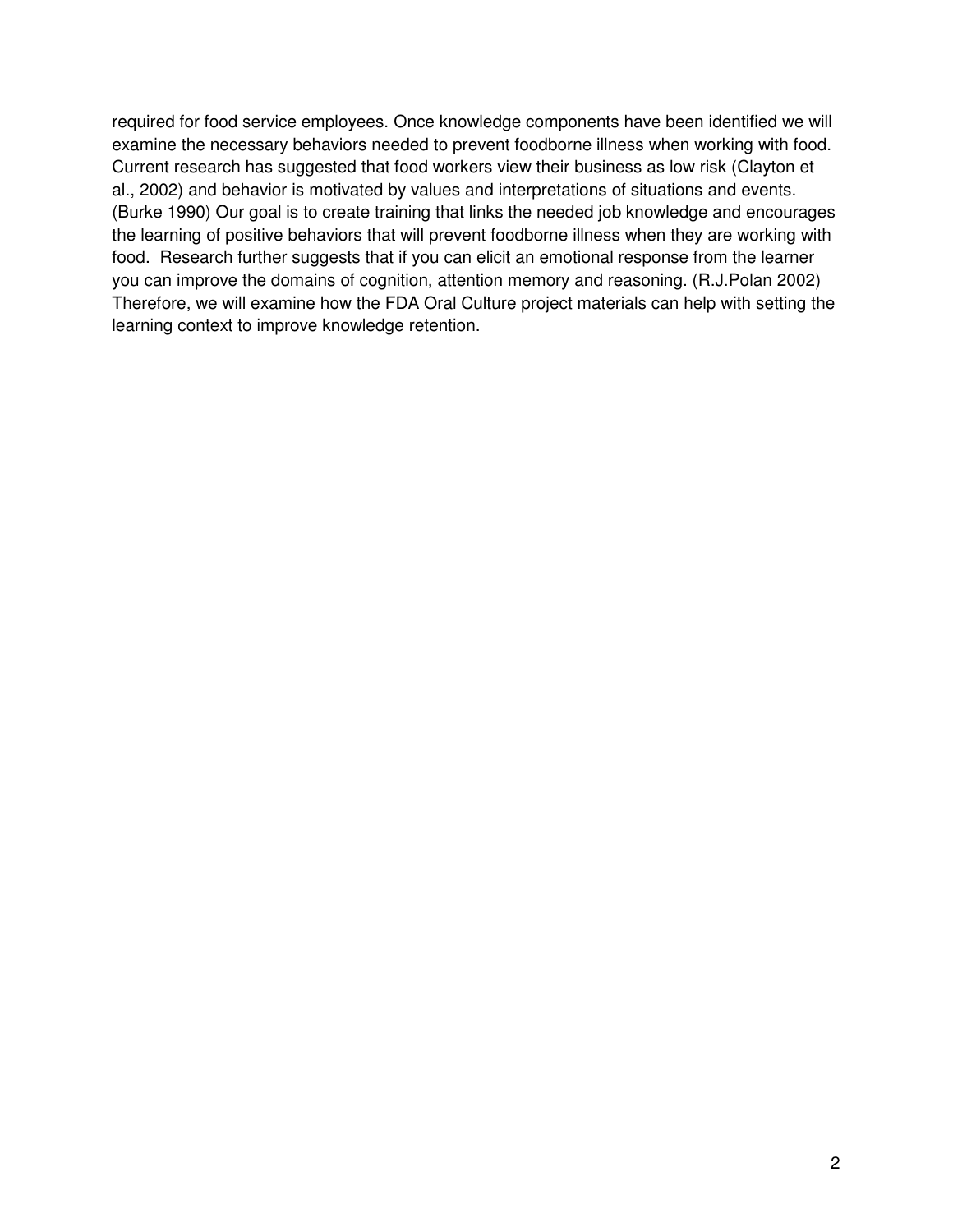# Employee Food Safety Training Committee Conference Call

Date: Wednesday, December 17, 2014

Time: 3:00 p.m. (EST)

# **Facilitator:** Hal King

Introduced himself as Chair and Ben as Vice Chair. . . Ben is not on the call due to illness.

- 1. Thanked everyone for agreeing to be a participant on the committee and explained that there is a lot of work to do
- 2. 19 voting members, Linda Catalan will not participate due to change in job duties
- 3. 18 participants on the call. Hal allowed the pragmatic system to announce callers.
- 4. Hal read the Antitrust Statement (conference for Food Protection, Inc.). Wants to be clear that everyone has a copy and understands.
- 5. Read the Committee Charge
	- 1. Make recommendations to the Conference for Food Protection in regard to:
		- a. What a food employee should know about food safety, prioritized by risk. b. A guidance document to include recommendations for appropriate operator, regulator, and/or third-party food safety training program(s); including the criteria for the program and learning objectives.
	- 2. Report Committee recommendations to the 2016 Conference for Food Protection Biennial Meeting.
- 6. Ken Rosenwinkel thanked Hal for being committee chair. Committee has one year as opposed to two years to complete the charge.
	- Hal stated that he wants to make sure that every voice is heard, and solicits everyone's input
- 7. The process of gathering information will allow to "close the gaps" in standards of food safety.
	- Christina. . .likes how process is layed out. Question: What can we gain from the training??
	- William. . .not a regulated thing from gov't perspective. It is a requirement for food safety training.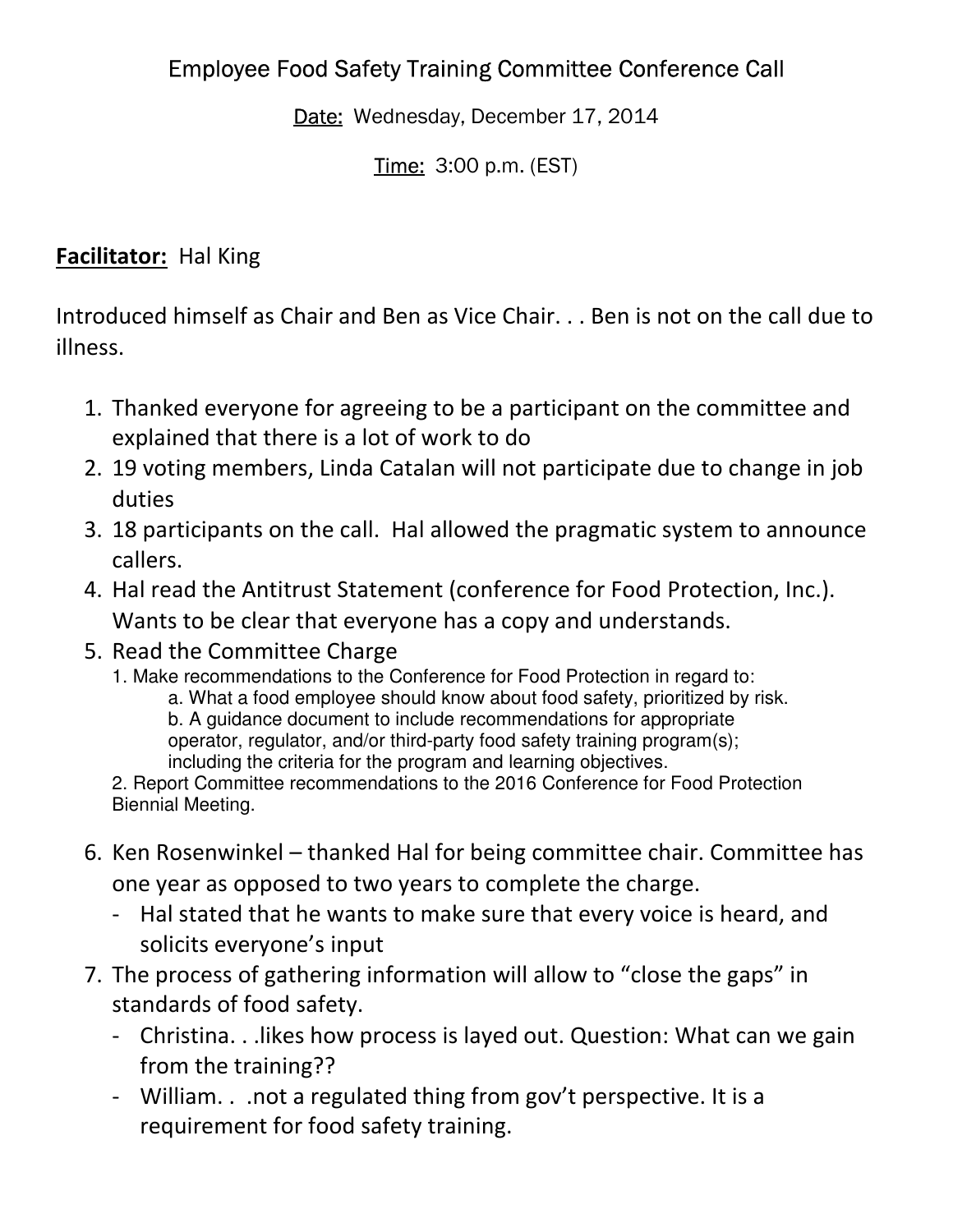- Chirag. . .understands that the focus is retail food protection and not the manufacturing side.
- 8. We are only talking about "line" employees. Don't want miss what we can learn from other sectors. The goal is to make sure that the food handler is ready.
- 9. Alan Does anyone have a job that is based on Job Task Analysis (JTA)? Wants to prevent any assumptions as to what a food worker should know. The committee should decide what a food handler should really know. He and Hal have been through the JTA process. It would be great to stay as close to the JTA process as possible.
- 10. Take a look across the board at processes in different states (William). Agreed to be a part of this process and get ASTM standard information. Want to compare the states that are represented, just to see if there is a gap in what states are using.
- 11. Next call can be based on reports of gaps by members. Will collect info via email prior to call.
- 12. Steven (FDA) made suggestion to first figure out where programs are. Then look at them as a committee to agree on the actual gaps.
- 13. Aimee volunteered to get info on the grocery/retail side. Ben will search on the academic side.
- 14. Janice suggested to start at the state level.
- 15. Jeff Lang willing to serve with Ben on the academic sector.
- 16. Regardless of industry, there should not be that big of a difference.
- 17. A little confusion as to what the motive or goal is. As a baseline, it was suggested to start with the ASTM standard.
- 18. Hal thanked everyone for the comments and suggestions. The next call should take place at the end of January. Send emails or templates to Hal to assist. The goal is to make more progress.
- 19. Scheduling of future calls suggested to preset calls. Select dates that will work for Hal and Ben. Then to send committee to vote on those dates. FDA can't use doodle. Meeting Wizard works best for FDA. Suggested to have calls more frequently.
- 20. Call ended at 4:25 p.m.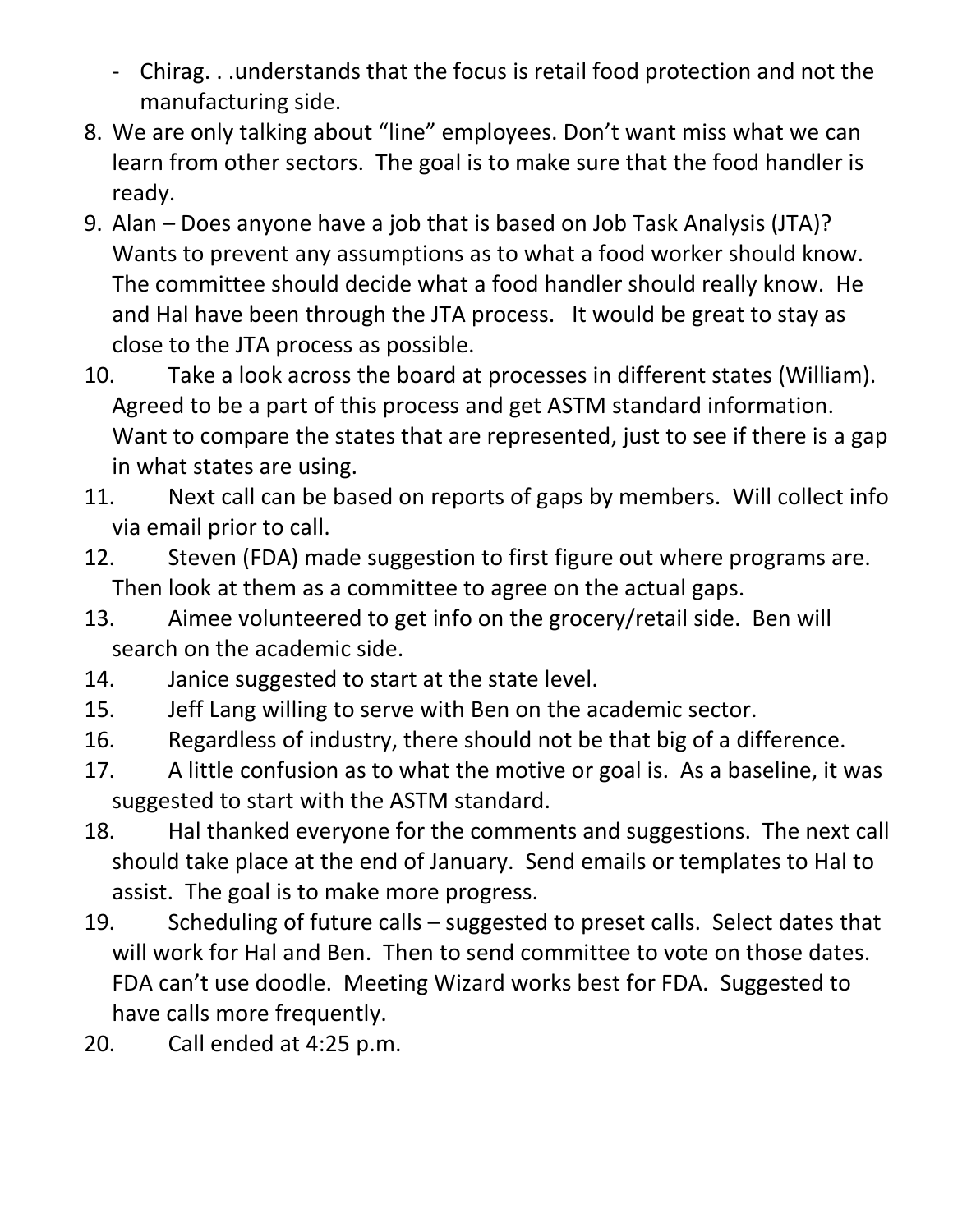# **Employee Food Safety Training Committee**

| <b>Last Name</b> | <b>First Name</b> | <b>Position</b><br>(Chair/Member) | <b>Constituency</b>            | <b>Employer</b>                                             | <b>City</b>      | <b>State</b>    | <b>Telephone</b>      | <b>Email</b>                 |
|------------------|-------------------|-----------------------------------|--------------------------------|-------------------------------------------------------------|------------------|-----------------|-----------------------|------------------------------|
|                  |                   |                                   |                                | <b>TN Department of Nashville</b><br>Health                 |                  | $\overline{T}N$ | $(615) 741 -$<br>8535 | hugh.atkins@tn.gov           |
| <b>Atkins</b>    | Hugh              | member                            | state                          | Bloomin Brands,                                             | Tampa            | FL              | $(813) 892 -$         | ChiragBhatt@BloominBrands.co |
| <b>Bhatt</b>     | Chirag            | member                            | Industry                       | Inc                                                         |                  |                 | 8641                  | m                            |
| <b>Catlin</b>    | <b>Chuck</b>      | Co-chair                          | Support                        | Google - Global<br>Food Program                             | Mountain<br>View | CA              | $(602) 769 -$<br>1418 | catlin@google.com            |
| <b>Chapman</b>   | <b>Ben</b>        | Co-chair                          | Academia                       | North Carolina<br><b>State University</b>                   | Raleigh          | <b>NC</b>       | $(919) 809 -$<br>3205 | benjamin chapman@ncsu.edu    |
| Eisenbeiser      | Ashley            | member                            | <b>Retail Food</b><br>Industry | <b>Food Marketing</b><br>Institute                          | Arlington        | VA              | (202) 220-<br>0689    | aeisenbeiser@fmi.org         |
| Feazell          | Susan             | member                            | support                        | <b>National Registry</b><br>of Food Safety<br>Professionals | Orlando          | <b>FL</b>       | $(800)$ 446-<br>0257  | sfeazell@nrfsp.com           |
| Graham           | Joe               | member                            | <b>State</b>                   | <b>WA State</b><br>Department of<br>Health                  |                  |                 |                       | joe.graham@DOH.WA.GOV        |
| Green            | Elizabeth         | member                            | Local                          | Mid-Ohio Valley<br>Health<br>Department                     | Parkersburg VA   |                 | $(304)$ 420-<br>1471  | elizabeth.s.green@wv.gov     |
| Grooters         | Susan             | member                            | consumer                       | <b>KAW Coalition</b>                                        | Washington       | $\overline{DC}$ | $(802)$ 223-<br>6303  | susangrooters@gmail.com      |
| Jensen           | Joyce             | member                            | Local                          | Lincoln-Lancaster<br><b>County Health</b><br>Department     | Lincoln          | <b>NE</b>       | $(402)$ 441-<br>8033  | jjensen@lincoln.ne.gov       |
| King             | Hal               | Member                            | Food service                   | Chick-fil-A Inc.                                            | Atlanta          | GA              | $(404) 765 -$<br>2508 | hal.king@chick-fil-a.com     |
| Lang             | Jeffrey           | member                            | Local                          | Lane County<br>Envirionmental<br>Health                     | Eugene           | OR              | $(541) 682 -$<br>3636 | jeffrey.lang@co.lane.or.us   |
| Lee              | Aimee             | member                            | retail                         | <b>Publix Super</b><br>Markets, Inc.                        | Charlotte        | <b>NC</b>       | 704-424-<br>5017      | aimee.lee@publix.com         |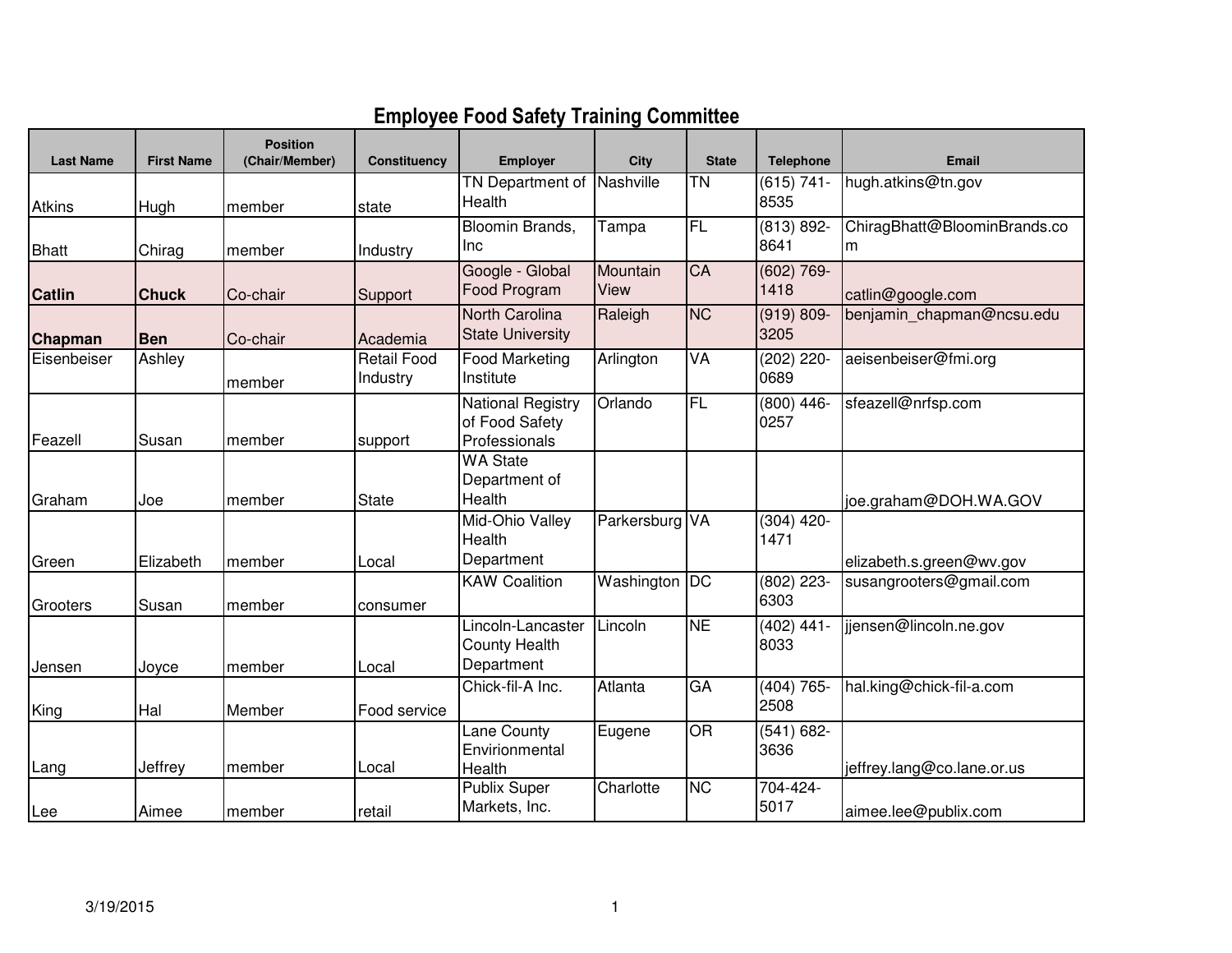|                                      |                |                              |                                 | Florida Restaurant Tallahassee   FL<br>and Lodging |                  |                          | $(850)$ 224-<br>2250  | gluebkemann@frla.org            |
|--------------------------------------|----------------|------------------------------|---------------------------------|----------------------------------------------------|------------------|--------------------------|-----------------------|---------------------------------|
| Luebkemann                           | Geoff          | member                       | Industry                        | Associaton                                         |                  |                          |                       |                                 |
|                                      |                |                              |                                 | Mesa County                                        | Grand            | CO                       | $(970)$ 248-          |                                 |
| Mull                                 | Monique        | member                       | Local                           | Health<br>Department                               | Junction         |                          | 6962                  | monique.mull@mesacounty.us      |
|                                      |                |                              |                                 | <b>Alchemy Systems</b>                             | Austin           | $\overline{TX}$          | $(512) 637 -$         | laura.nelson@alchemysystems.co  |
| Nelson                               | Laura          | member                       | Support                         |                                                    |                  |                          | 5100                  | m                               |
|                                      |                |                              |                                 |                                                    |                  |                          | $(630)$ 948-          |                                 |
| Rosenwinkel                          | Ken            | member                       | retail                          | Jewel-Osco                                         | Itasca           | IL                       | 6787                  | ken.rosenwinkel@jewelosco.com   |
| Tabata                               | Christina      | member                       | food service                    | Taco Bell (Yum!)                                   | Irvine           | CA                       | $(949) 863 -$<br>4327 | christina.gallegos@tacobell.com |
|                                      |                |                              |                                 | <b>Maryland Stae</b><br>Department of              | <b>Balitmore</b> | <b>MD</b>                | $(410) 767 -$<br>8447 |                                 |
| Taylor                               | Alan           | member                       | <b>State</b>                    | Health                                             |                  |                          |                       | alan.taylor@maryland.gov        |
|                                      |                |                              |                                 | National                                           | Chicago          | $\overline{\mathsf{IL}}$ | $(312)$ 715-          | wweichelt@restaurant.org        |
|                                      |                |                              |                                 | Restaurant                                         |                  |                          | 5388                  |                                 |
| Weichelt                             | William        | member<br><b>CDC Advisor</b> | industry trade                  | Association                                        |                  |                          |                       |                                 |
|                                      |                | (non-voting                  |                                 |                                                    |                  |                          | $(404)$ 488-          |                                 |
| Coleman                              | <b>Eric</b>    | member)                      | <b>Advisory</b>                 | <b>CDC</b>                                         |                  |                          | 3438                  | EColeman@cdc.gov                |
|                                      |                | <b>FDA</b> member            |                                 |                                                    | College          |                          | $(240)$ 402-          |                                 |
| <b>Hughes</b>                        | <b>Stephen</b> | consultant                   | <b>Advisory</b>                 | FDA                                                | <b>Park</b>      | <b>MD</b>                | 2833                  | stephen.hughes@fda.hhs.gov      |
|                                      |                |                              |                                 |                                                    |                  |                          | $(404)$ 253-          |                                 |
| <b>Tart</b>                          | Alan           | <b>Alternate</b>             | <b>Advisory</b>                 | <b>FDA</b>                                         | <b>Atlanta</b>   | GA                       | 1267                  | alan.tart@fda.hhs.gov           |
|                                      |                |                              |                                 |                                                    |                  |                          |                       |                                 |
|                                      |                |                              |                                 |                                                    |                  |                          |                       |                                 |
| <b>Non-Voting</b><br><b>Members:</b> |                |                              |                                 |                                                    |                  |                          |                       |                                 |
| Buchanon                             | Janice         | non-voting<br>member         | <b>Food Industry</b><br>Support | The Steritech<br>Group                             | Charlotte        | <b>NC</b>                | $(704)$ 971-<br>6565  | janice.buchanon@steritech.com   |
| <b>Buswell</b>                       | Cheri          | non-voting<br>member         | <b>Food Service</b><br>Industry | International Dairy Minneapolis MN<br>Queen        |                  |                          | $(952) 830 -$<br>0224 | cheri.buswell@idq.com           |